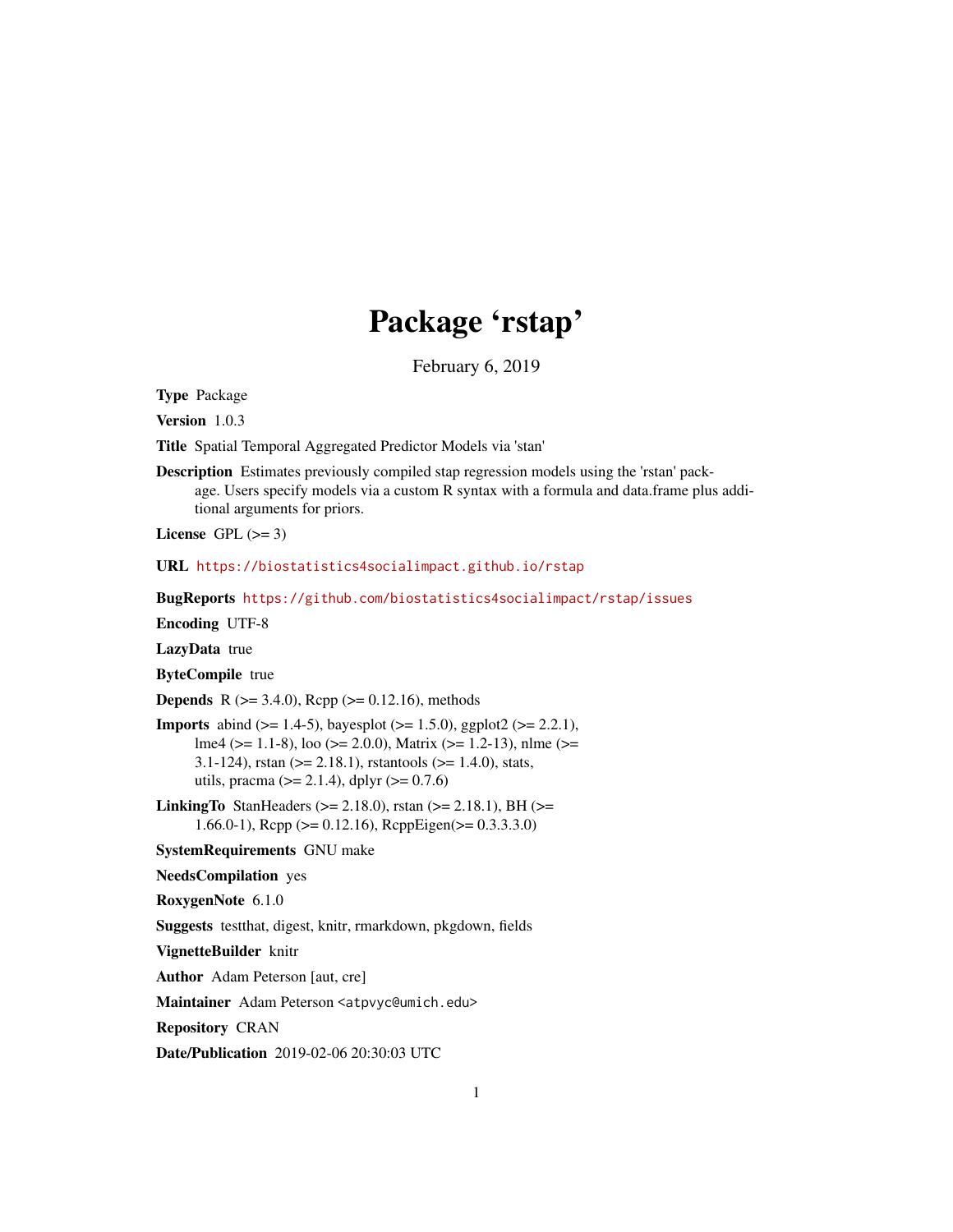# <span id="page-1-0"></span>R topics documented:

|       | $\overline{2}$ |
|-------|----------------|
|       | 3              |
|       | $\overline{3}$ |
|       | 5              |
|       | 5              |
|       | 6              |
|       | $\overline{7}$ |
|       | 8              |
|       | 9              |
|       | 10             |
|       | 12             |
|       | 14             |
|       | 16             |
|       | 17             |
|       | 18             |
|       | 22             |
|       | 23             |
|       | 24             |
|       | 24             |
|       | 26             |
|       | 27             |
|       | 28             |
|       | 31             |
|       | 32             |
|       | 36             |
|       | 37             |
|       | 39             |
|       | 39             |
|       | 40             |
|       | 40             |
|       | 41             |
|       | 41             |
| Index | 42             |

rstap-package *The 'rstap' package.*

## Description

rstap is a package that implements spatial-temporal aggregated predictor functions in R. This allows for the modeling of features impact on measured subjects that can be related either through space or time.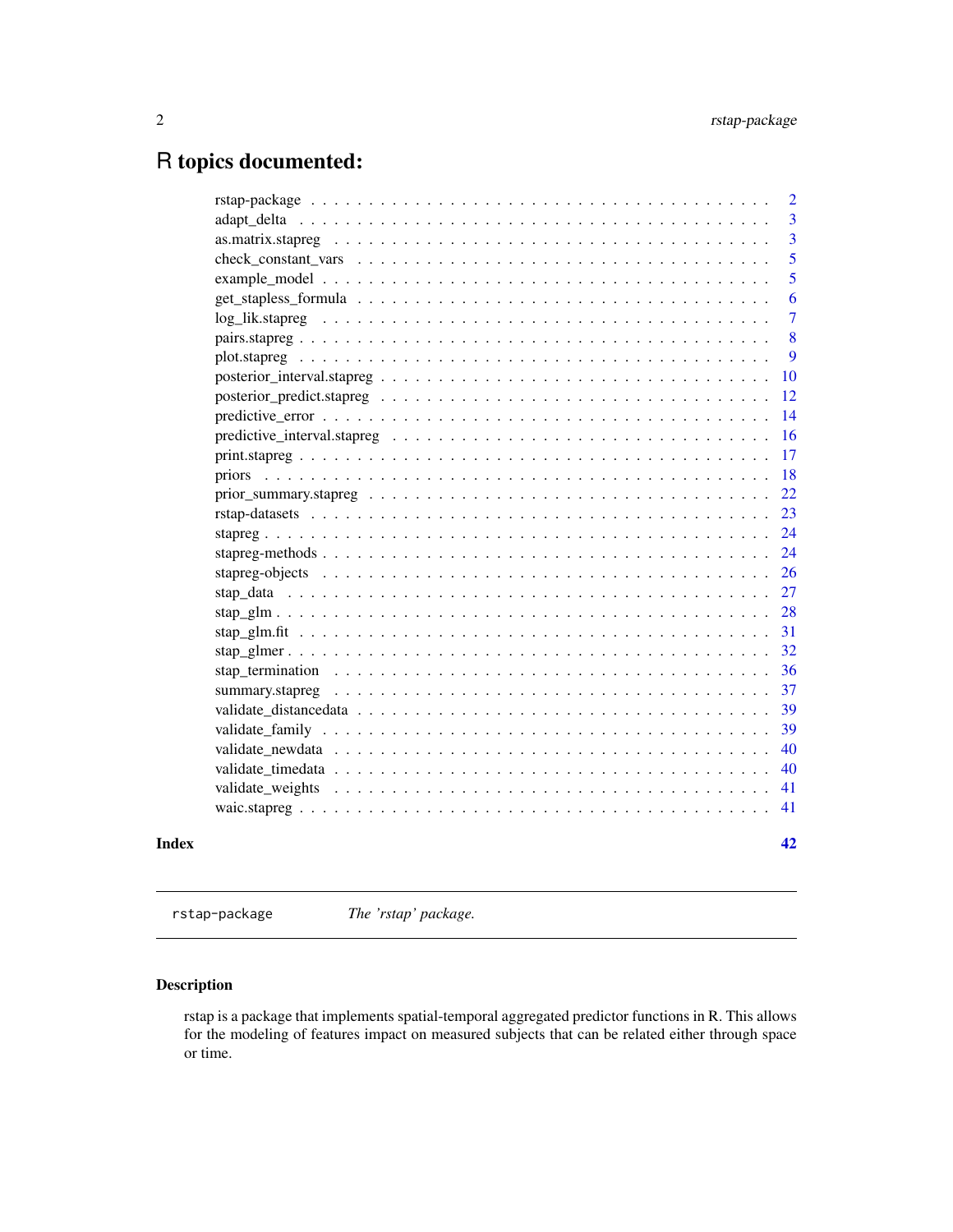## <span id="page-2-0"></span>adapt\_delta 3

## References

Stan Development Team (2018). RStan: the R interface to Stan. R package version 2.17.3. http://mc-stan.org Adam Peterson: "rstap: An R Package for Spatial Temporal Aggregated Predictor Models", 2018; [http://arxiv.org/abs/1812.10208 arXiv:1812.10208].

<span id="page-2-2"></span>adapt\_delta *Target average acceptance probability*

#### Description

Details about the adapt\_delta argument to **rstap**'s modeling functions - also found in the **rstan**arm documentation.

## Details

For the No-U-Turn Sampler (NUTS), the variant of Hamiltonian Monte Carlo used used by rstap, adapt\_delta is the target average proposal acceptance probability for adaptation.

The default value of adapt\_delta is 0.95

In general you should not need to change adapt\_delta unless you see a warning message about divergent transitions, in which case you can increase adapt\_delta from the default to a value *closer* to 1 (e.g. from 0.95 to 0.99, or from 0.99 to 0.999, etc). The step size used by the numerical integrator is a function of adapt\_delta in that increasing adapt\_delta will result in a smaller step size and fewer divergences. Increasing adapt\_delta will typically result in a slower sampler, but it will always lead to a more robust sampler.

#### References

Stan Development Team. (2017). *Stan Modeling Language Users Guide and Reference Manual.* <http://mc-stan.org/documentation/>

<span id="page-2-1"></span>as.matrix.stapreg *Extract the posterior sample via matrix*

#### Description

The posterior sample —the post-warmup draws from the posterior distribution— can be extracted from a fitted model object as a matrix, data frame, or array. The as matrix and as data. frame methods merge all chains together, whereas the as.array method keeps the chains separate.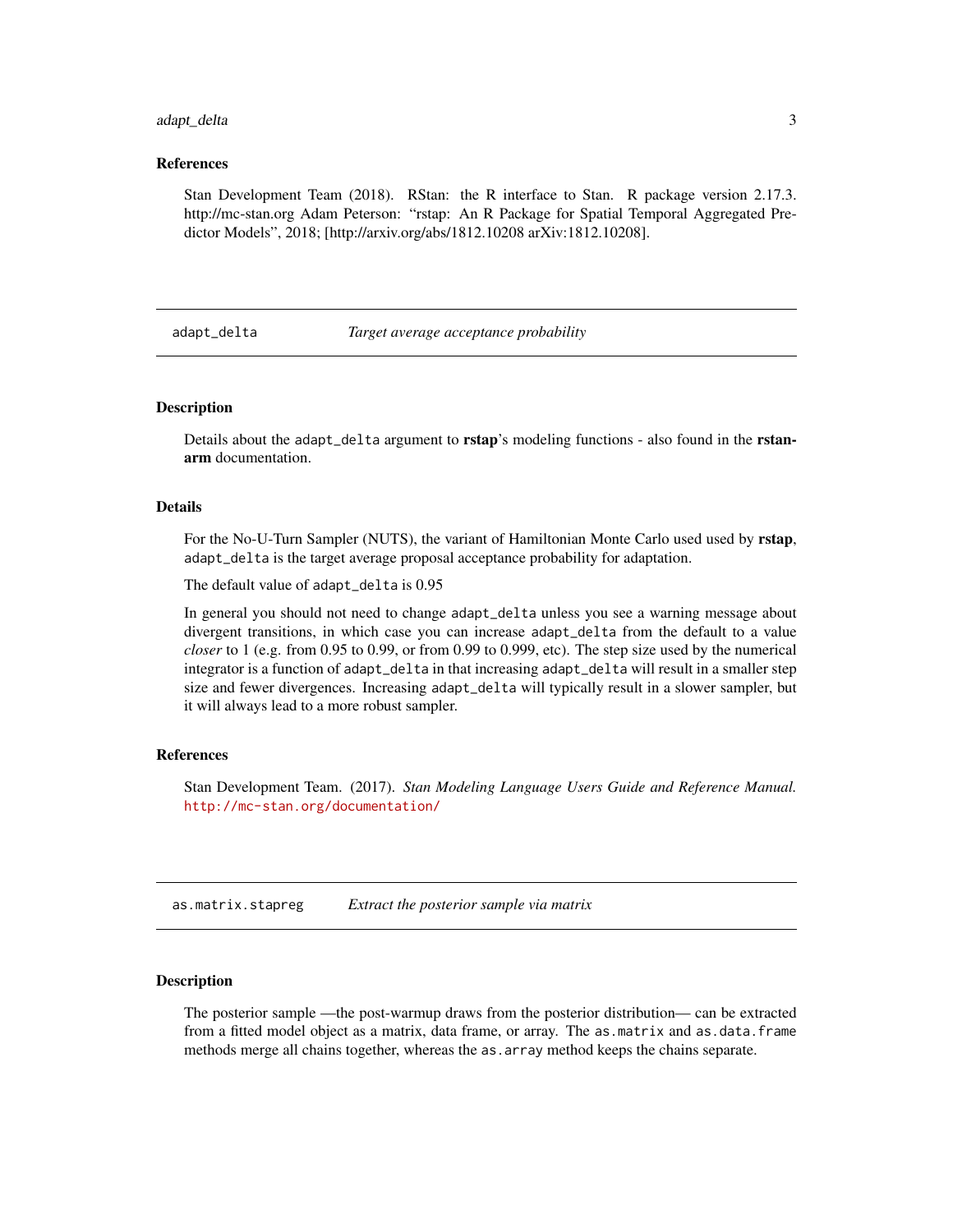## Usage

```
## S3 method for class 'stapreg'
as.matrix(x, ..., pars = NULL, regex\_pars = NULL)## S3 method for class 'stapreg'
as.array(x, ..., pars = NULL, regex\_pars = NULL)## S3 method for class 'stapreg'
as.data.fname(x, ..., pars = NULL, regex\_pars = NULL)
```
## Arguments

| $\mathsf{x}$            | A fitted model object returned by one of the <b>rstap</b> modeling functions. See<br>stapreg-objects.                                                                                                                                                                  |
|-------------------------|------------------------------------------------------------------------------------------------------------------------------------------------------------------------------------------------------------------------------------------------------------------------|
| $\cdot$ $\cdot$ $\cdot$ | Ignored.                                                                                                                                                                                                                                                               |
| pars                    | An optional character vector of parameter names.                                                                                                                                                                                                                       |
| regex_pars              | An optional character vector of regular expressions to use for parameter selec-<br>tion. regex_pars can be used in place of pars or in addition to pars. Currently,<br>all functions that accept a regex_pars argument ignore it for models fit using<br>optimization. |

## Value

A matrix, data.frame, or array, the dimensions of which depend on pars and regex\_pars, as well as the model and estimation algorithm (see the Description section above).

## See Also

## [stapreg-methods](#page-23-1)

#### Examples

```
if (!exists("example_model")) example(example_model)
# Extract posterior sample after MCMC
draws <- as.matrix(example_model)
print(dim(draws))
```

```
# For example, we can see that the median of the draws for the intercept
# is the same as the point estimate rstanarm uses
print(median(draws[, "(Intercept)"]))
print(example_model$coefficients[["(Intercept)"]])
```

```
# The as.array method keeps the chains separate
draws_array <- as.array(example_model)
print(dim(draws_array)) # iterations x chains x parameters
```
<span id="page-3-0"></span>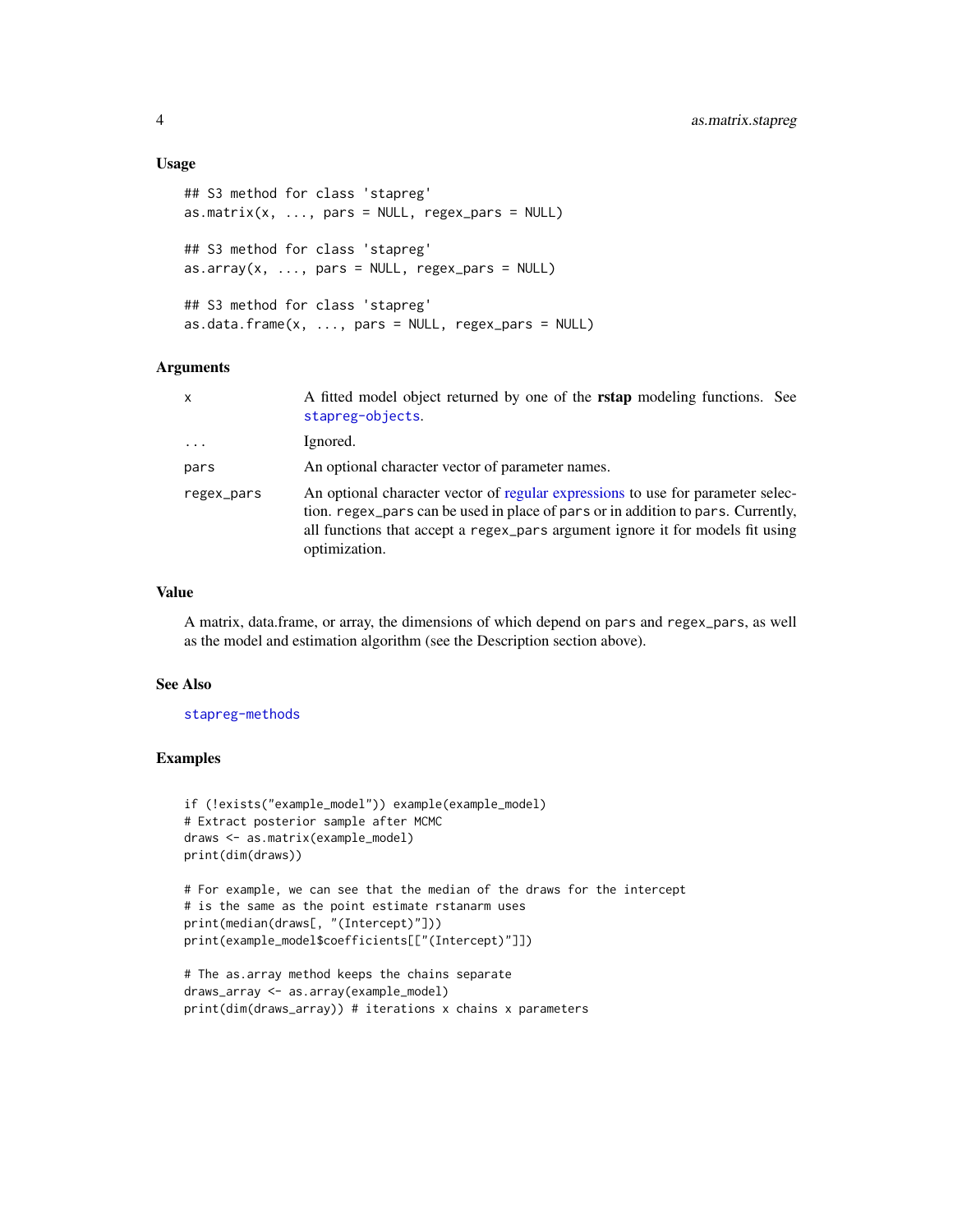<span id="page-4-0"></span>check\_constant\_vars *Check if any variables in a model frame are constants (the exception is that a constant variable of all 1's is allowed)*

### Description

Check if any variables in a model frame are constants (the exception is that a constant variable of all 1's is allowed)

## Usage

```
check_constant_vars(mf)
```
## Arguments

mf A model frame or model matrix

## Value

If no constant variables are found mf is returned, otherwise an error is thrown.

example\_model *Example model*

## Description

A model for use in rstap examples.

#### Format

Calling example("example\_model") will run the model in the Examples section, below, and the resulting stapreg object will then be available in the global environment. The chains and iter arguments are specified to make this example small in size. In practice, we recommend that they be left unspecified in order to use the default values (4 and 2000 respectively) or increased if there are convergence problems. The cores argument is optional and on a multicore system, the user may well want to set that equal to the number of chains being executed.

## See Also

The Longituinal [Vignette](https://biostatistics4socialimpact.github.io/rstap/articles/longitudinal-I.html) for stap\_glmer.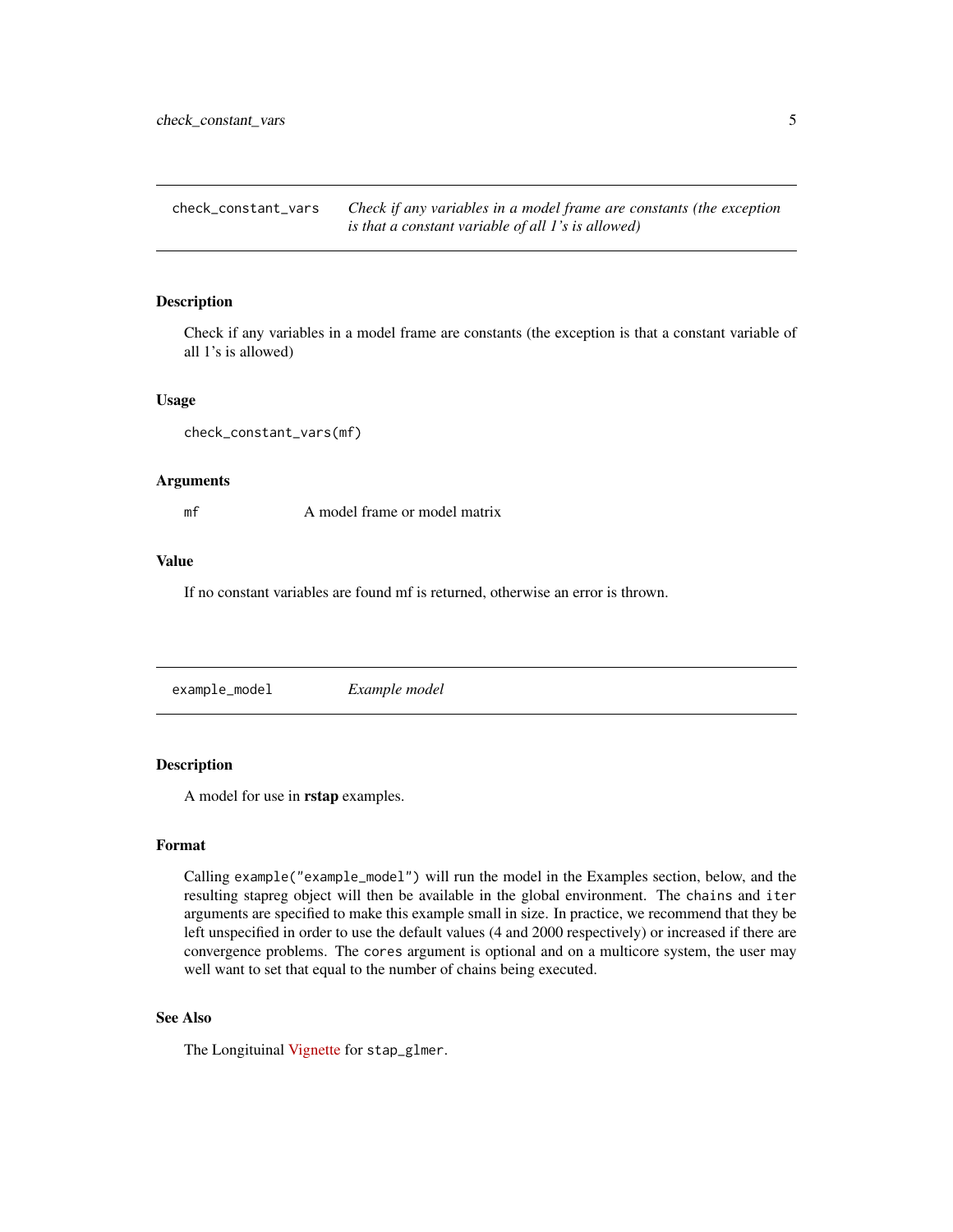## <span id="page-5-0"></span>Examples

```
## following lines make example run faster
distdata <- subset(homog_longitudinal_bef_data[,c("subj_ID","measure_ID","class","dist")],
                   subj_ID<=10)
timedata <- subset(homog_longitudinal_bef_data[,c("subj_ID","measure_ID","class","time")],
                   subj_ID<=10)
timedata$time <- as.numeric(timedata$time)
subjdata <- subset(homog_longitudinal_subject_data,subj_ID<=10)
example_model <-
 stap_glmer(y_bern ~ centered_income + sex + centered_age + stap(Coffee_Shop) + (1|subj_ID),
             family = gaussian(),
             subject_data = subjdata,
             distance_data = distdata,
             time_data = timedata,
             subject_ID = 'subj_ID',
             group_ID = 'measure_ID',
             prior_intercept = normal(location = 25, scale = 4, autoscale = FALSE),
             prior = normal(location = 0, scale = 4, autoscale = FALSE),
             prior_stap = normal(location = 0, scale = 4),
             prior_theta = list(Coffee_Shop = list(spatial = log_normal(location = 1,
                                                                              scale = 1),
                                                     temporal = log-normal(location = 1,scale = 1)),
             max\_distance = 3, max\_time = 50,
             # chains, cores, and iter set to make the example small and fast
             chains = 1, iter = 25, cores = 1)
```
get\_stapless\_formula *get\_stapless\_formula*

## Description

Get formula for typical covariates

## Usage

```
get_stapless_formula(f)
```
#### **Arguments**

f formula from stap\_glm

## Value

formula without  $\sim$  stap() components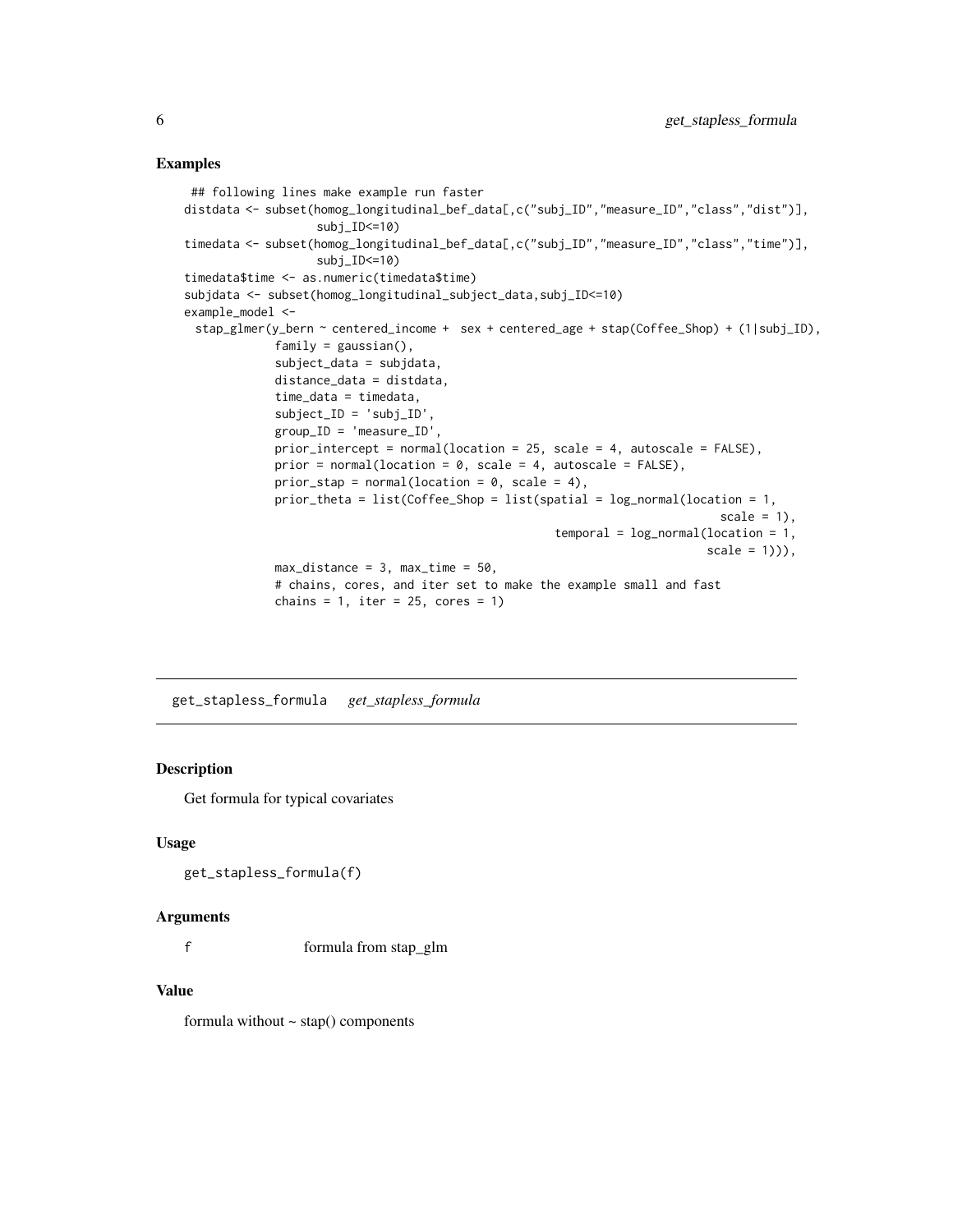<span id="page-6-0"></span>log\_lik.stapreg *Pointwise log-likelihood matrix*

## <span id="page-6-1"></span>Description

For models fit using MCMC, the  $log\_lik$  method returns the S by N pointwise log-likelihood matrix, where  $S$  is the size of the posterior sample and  $N$  is the number of data points.

## Usage

```
## S3 method for class 'stapreg'
log_lik(object, newsubjdata = NULL,
 newdistdata = NULL, newtimedata = NULL, offset = NULL, ...)
```
## Arguments

| object      | A fitted model object returned by one of the <b>rstap</b> modeling functions. See<br>stapreg-objects.                                                                                                                                                                                                                                                                                                                                                                |
|-------------|----------------------------------------------------------------------------------------------------------------------------------------------------------------------------------------------------------------------------------------------------------------------------------------------------------------------------------------------------------------------------------------------------------------------------------------------------------------------|
| newsubjdata | Optionally, a data frame of the subject-specific data in which to look for vari-<br>ables with which to predict. If omitted, the original datasets are used. If newsubjdata<br>is provided and any variables were transformed (e.g. rescaled) in the data used<br>to fit the model, then these variables must also be transformed in newsubjdata.<br>Also see the Note section below for a note about using the newsubjdata argu-<br>ment with with binomial models. |
| newdistdata | If newsubjdata is provided a data frame of the subject-distance must also be<br>given for models with a spatial component - can be the same as original dis-<br>tance dataframe                                                                                                                                                                                                                                                                                      |
| newtimedata | If newsubjdata is provided, a data frame of the subject-time data must also be<br>given for models with a temporal component                                                                                                                                                                                                                                                                                                                                         |
| offset      | A vector of offsets. Only required if newsubjdata is specified and an offset<br>was specified when fitting the model.                                                                                                                                                                                                                                                                                                                                                |
| $\ddots$    | Currently ignored.                                                                                                                                                                                                                                                                                                                                                                                                                                                   |

## Value

A  $S$  by  $N$  matrix, where  $S$  is the size of the posterior sample and  $N$  is the number of data points.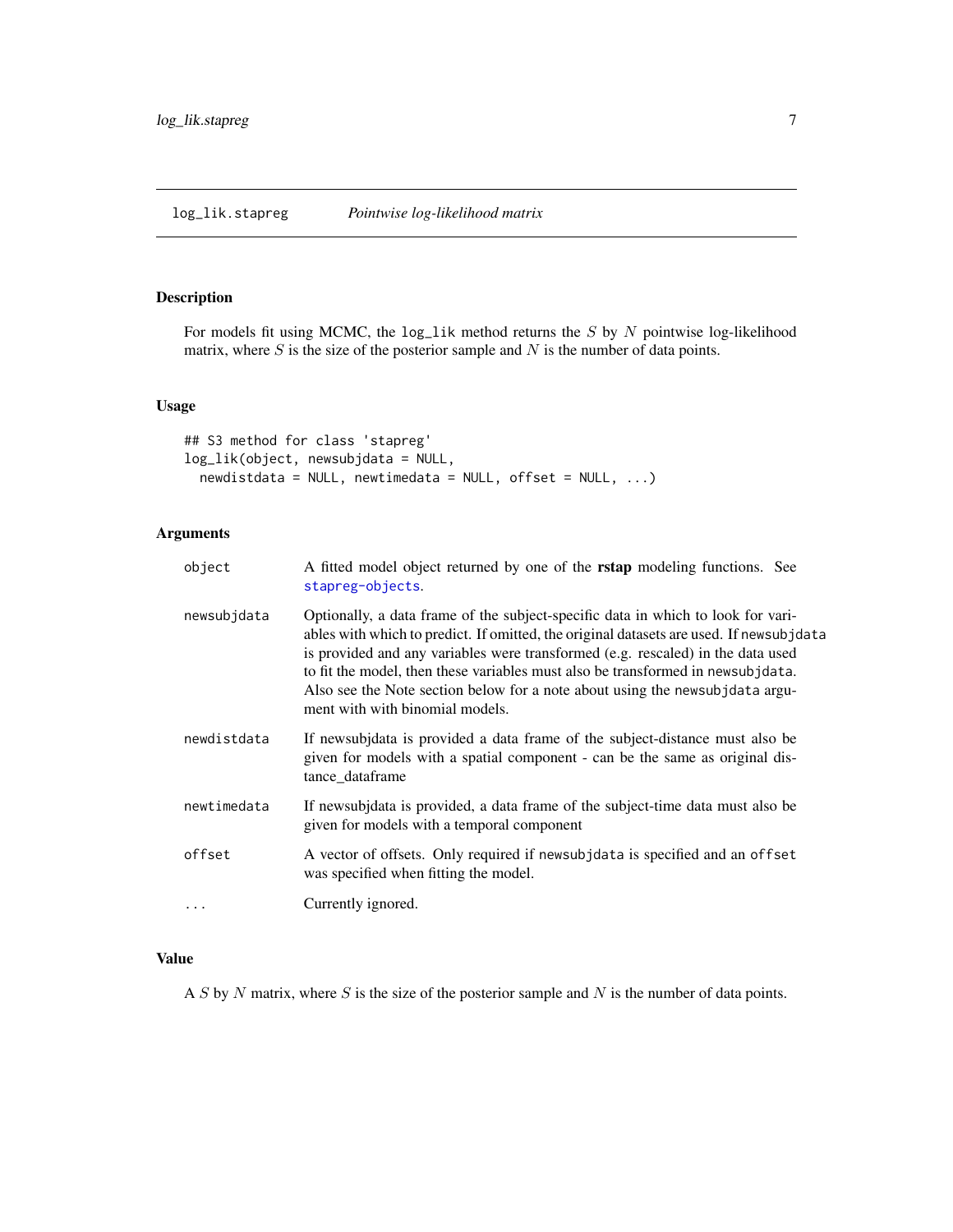## Description

Interface to bayesplot's [mcmc\\_pairs](#page-0-0) function for use with rstap models. Be careful not to specify too many parameters to include or the plot will be both hard to read and slow to render.

## Usage

```
## S3 method for class 'stapreg'
pairs(x, pars = NULL, regex_pars = NULL,
  condition = pairs_condition(nuts = "accept_stat__"), \dots)
```
## Arguments

| x          | A fitted model object returned by one of the rstap modeling functions. See<br>stapreg-objects.                                                                                                                                                                                                                                                                                                                                                                                                                                                                                                                                                                                                                                                                                                                                                                                         |
|------------|----------------------------------------------------------------------------------------------------------------------------------------------------------------------------------------------------------------------------------------------------------------------------------------------------------------------------------------------------------------------------------------------------------------------------------------------------------------------------------------------------------------------------------------------------------------------------------------------------------------------------------------------------------------------------------------------------------------------------------------------------------------------------------------------------------------------------------------------------------------------------------------|
| pars       | An optional character vetor of parameter names. All parameters are included by<br>default, but for models with more than just a few parameters it may be far too<br>many to visualize on a small computer screen and also may require substantial<br>computing time.                                                                                                                                                                                                                                                                                                                                                                                                                                                                                                                                                                                                                   |
| regex_pars | An optional character vector of regular expressions to use for parameter selec-<br>tion. regex_pars can be used in place of pars or in addition to pars. Currently,<br>all functions that accept a regex_pars argument ignore it for models fit using<br>optimization.                                                                                                                                                                                                                                                                                                                                                                                                                                                                                                                                                                                                                 |
| condition  | Same as the condition argument to mcmc_pairs except the <i>default is differ</i> -<br>ent for rstap models. By default, the mcmc_pairs function in the bayesplot<br>package plots some of the Markov chains (half, in the case of an even num-<br>ber of chains) in the panels above the diagonal and the other half in the panels<br>below the diagonal. However since we know that <b>rstap</b> models were fit using<br>Stan (which <b>bayesplot</b> doesn't assume) we can make the default more useful by<br>splitting the draws according to the accept_stat__diagnostic. The plots below<br>the diagonal will contain realizations that are below the median accept_stat_<br>and the plots above the diagonal will contain realizations that are above the me-<br>dian accept_stat__. To change this behavior see the documentation of the<br>condition argument at mcmc_pairs. |
|            | Optional arguments passed to mcmc_pairs. The np, lp, and max_treedepth<br>arguments to mcmc_pairs are handled automatically by rstap and do not need<br>to be specified by the user in $\dots$ . The arguments that can be specified in $\dots$ in-<br>clude transformations, diag_fun, off_diag_fun, diag_args, off_diag_args,<br>and np_style. These arguments are documented thoroughly on the help page<br>for mcmc_pairs.                                                                                                                                                                                                                                                                                                                                                                                                                                                         |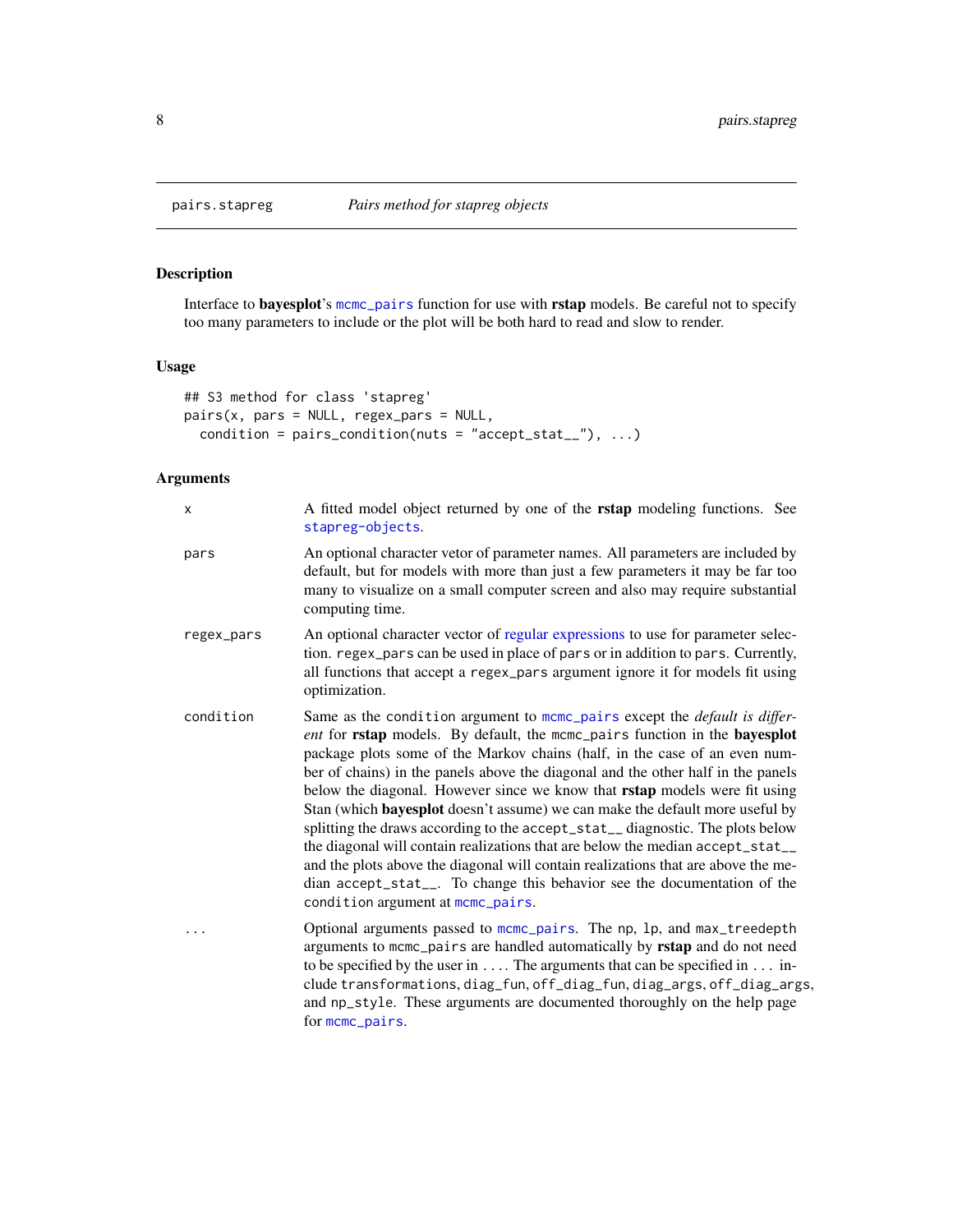<span id="page-8-1"></span><span id="page-8-0"></span>

## Description

The plot method for [stapreg-objects](#page-25-1) provides a convenient interface to the [MCMC](#page-0-0) module in the [bayesplot](#page-0-0) package for plotting MCMC draws and diagnostics. It is also straightforward to use the functions from the bayesplot package directly rather than via the plot method. Examples of both methods of plotting are given below.

#### Usage

```
## S3 method for class 'stapreg'
plot(x, plotfun = "intervals", pars = NULL,
  regex\_pars = NULL, ...
```
## Arguments

| X          | A fitted model object returned by one of the <b>rstap</b> modeling functions. See<br>stapreg-objects.                                                                                                                                                                                                                                                                                              |
|------------|----------------------------------------------------------------------------------------------------------------------------------------------------------------------------------------------------------------------------------------------------------------------------------------------------------------------------------------------------------------------------------------------------|
| plotfun    | A character string naming the <b>bayesplot</b> MCMC function to use. The default<br>is to call mcmc_intervals. plotfun can be specified either as the full name of<br>a <b>bayesplot</b> plotting function (e.g. "mome_hist") or can be abbreviated to the<br>part of the name following the "mcmc_" prefix (e.g. "hist"). To get the names<br>of all available MCMC functions see available_mcmc. |
| pars       | An optional character vector of parameter names.                                                                                                                                                                                                                                                                                                                                                   |
| regex_pars | An optional character vector of regular expressions to use for parameter selec-<br>tion. regex_pars can be used in place of pars or in addition to pars. Currently,<br>all functions that accept a regex_pars argument ignore it for models fit using<br>optimization.                                                                                                                             |
|            | Additional arguments to pass to plot fun for customizing the plot. These are<br>described on the help pages for the individual plotting functions. For example,<br>the arguments accepted for the default plotfun="intervals" can be found at<br>mcmc_intervals.                                                                                                                                   |

## Value

Either a ggplot object that can be further customized using the ggplot2 package, or an object created from multiple ggplot objects (e.g. a gtable object created by [arrangeGrob](#page-0-0)).

## References

Gabry, J., Simpson, D., Vehtari, A., Betancourt, M., and Gelman, A. (2018). Visualization in Bayesian workflow. *Journal of the Royal Statistical Society Series A*, accepted for publication. arXiv preprint: <http://arxiv.org/abs/1709.01449>.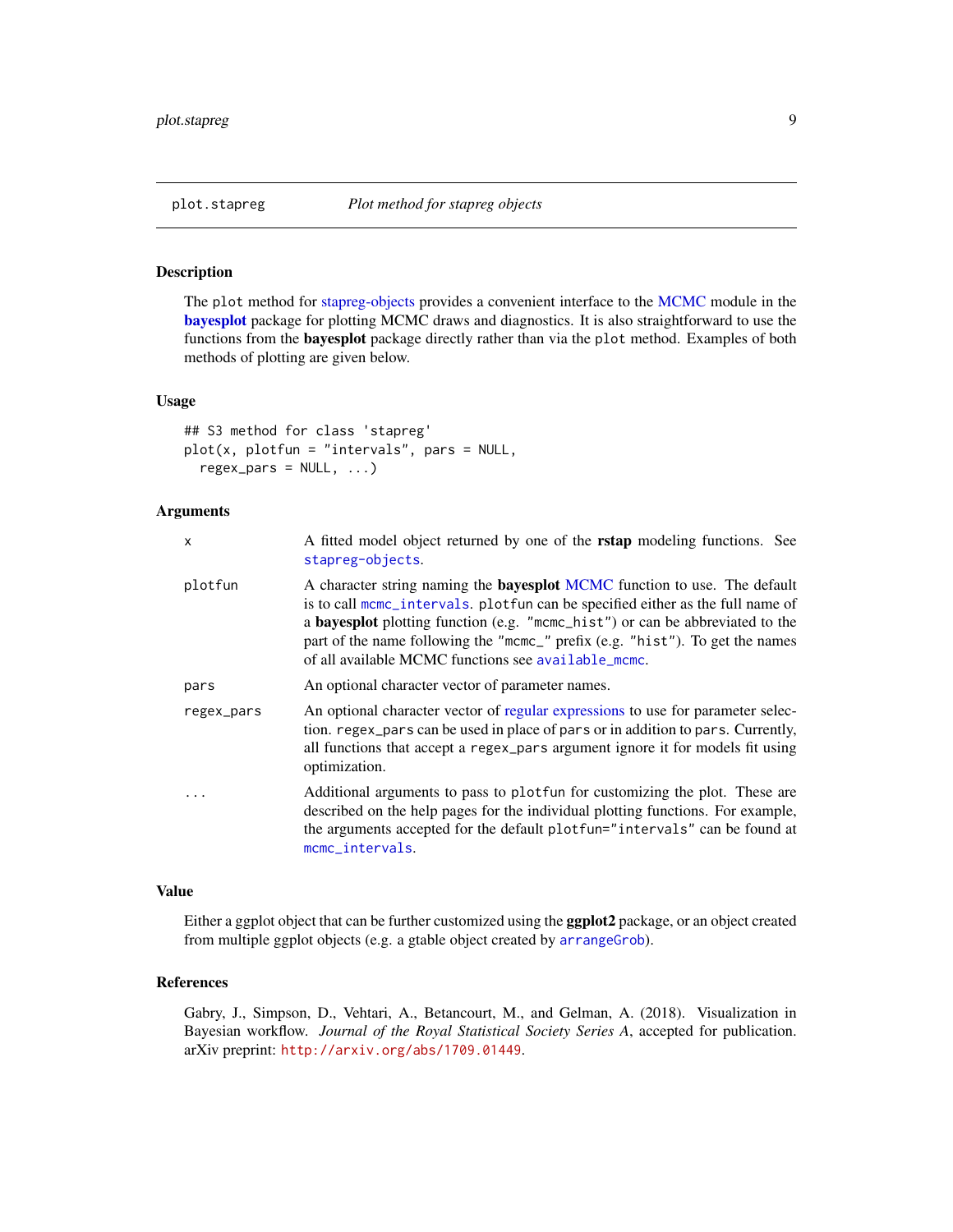## <span id="page-9-0"></span>See Also

- The vignettes in the bayesplot package for many examples.
- [MCMC-overview](#page-0-0) (bayesplot) for links to the documentation for all the available plotting functions.
- [color\\_scheme\\_set](#page-0-0) (bayesplot) to change the color scheme used for plotting.
- [pp\\_check](#page-0-0) for graphical posterior predictive checks.

## Examples

```
## Not run:
# Not run for CRAN check speed
fit_glm <- stap_glm(formula = y \sim sex + sap(Fast_Food),
                   subject_data = homog_subject_data,
                     distance_data = homog_distance_data,
                     family = gaussian(link = 'identity'),
                     subject_ID = 'subj_id',
                     prior = normal(location = 0, scale = 5, autoscale = F),
                     prior_intercept = normal(location = 25, scale = 5, autoscale = F),
                     prior_stap = normal(location = 0, scale = 3, autoscale = F),
                     prior_theta = log_normal(location = 1, scale = 1),
                     prior_aux = cauchy(location = 0, scale = 5),
                     max_distance = max(homog_distance_data$Distance),
                     chains = CHAINS, iter = ITER,
                     refresh = -1, verbose = F)
plot(fit_glm, plotfun = 'mcmc_hist', pars = "Fast_Food")
## End(Not run)
```
posterior\_interval.stapreg

*Posterior uncertainty intervals*

#### <span id="page-9-1"></span>Description

The posterior\_interval function computes Bayesian posterior uncertainty intervals. These intervals are also often referred to as *credible* intervals.

## Usage

```
## S3 method for class 'stapreg'
posterior_interval(object, prob = 0.9,
  type = "central", pars = NULL, regex_pars = NULL, ...)
```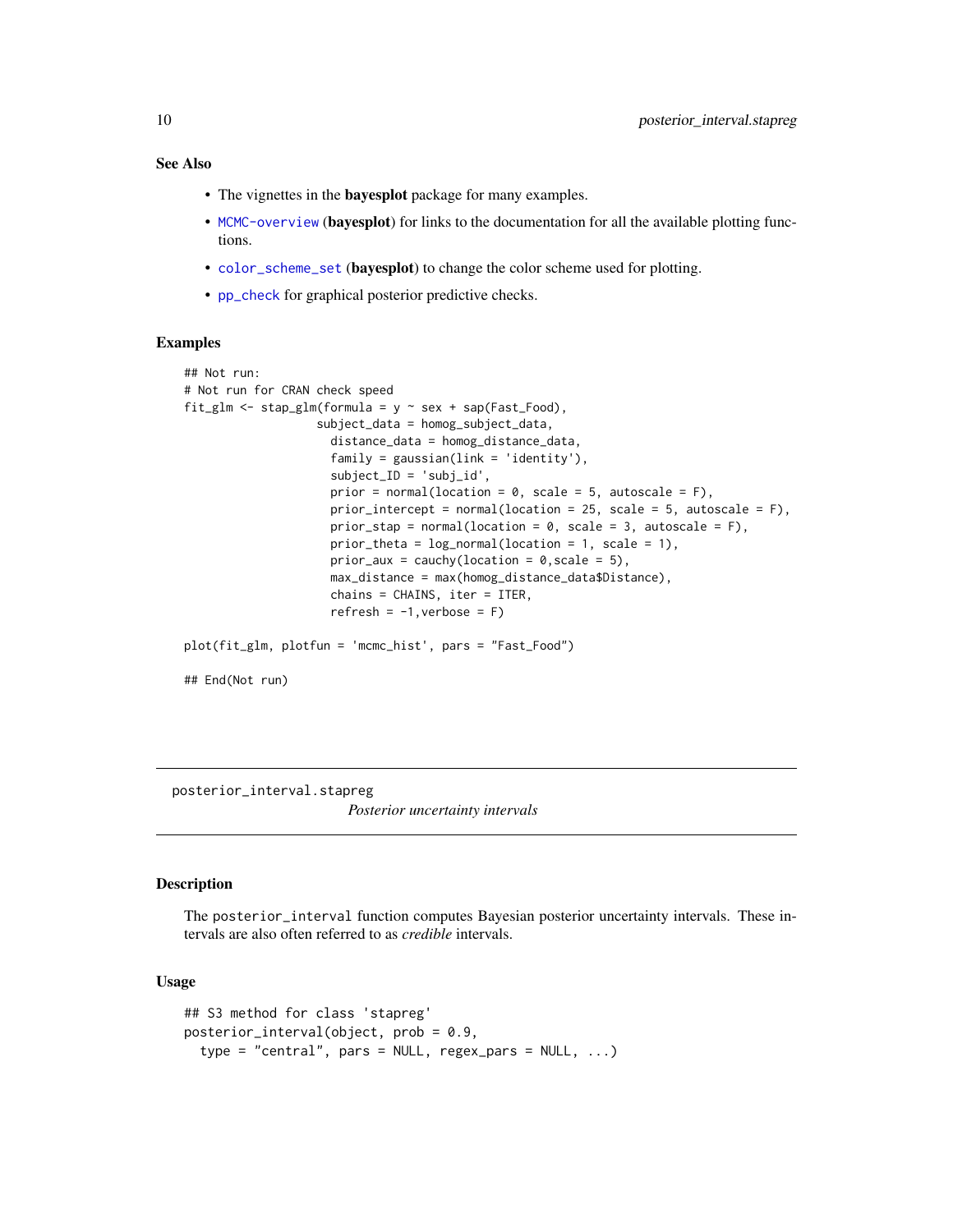#### <span id="page-10-0"></span>**Arguments**

| object     | A fitted model object returned by one of the <b>rstap</b> modeling functions. See<br>stapreg-objects.                                                                                                                                                                  |
|------------|------------------------------------------------------------------------------------------------------------------------------------------------------------------------------------------------------------------------------------------------------------------------|
| prob       | A number $p \in (0, 1)$ indicating the desired probability mass to include in the<br>intervals. The default is to report $90\%$ intervals (prob=0.9) rather than the tra-<br>ditionally used 95% (see Details).                                                        |
| type       | The type of interval to compute. Currently the only option is "central" (see<br>Details). A central 100p% interval is defined by the $\alpha/2$ and $1 - \alpha/2$ quantiles,<br>where $\alpha = 1 - p$ .                                                              |
| pars       | An optional character vector of parameter names.                                                                                                                                                                                                                       |
| regex_pars | An optional character vector of regular expressions to use for parameter selec-<br>tion. regex_pars can be used in place of pars or in addition to pars. Currently,<br>all functions that accept a regex_pars argument ignore it for models fit using<br>optimization. |
| $\cdots$   | Currently ignored.                                                                                                                                                                                                                                                     |

## Details

Interpretation: Unlike for a frenquentist confidence interval, it is valid to say that, conditional on the data and model, we believe that with probability p the value of a parameter is in its  $100p\%$ posterior interval. This intuitive interpretation of Bayesian intervals is often erroneously applied to frequentist confidence intervals. See Morey et al. (2015) for more details on this issue and the advantages of using Bayesian posterior uncertainty intervals (also known as credible intervals).

Default 90% intervals: We default to reporting 90% intervals rather than 95% intervals for several reasons:

- Computational stability: 90% intervals are more stable than 95% intervals (for which each end relies on only 2.5% of the posterior draws).
- Relation to Type-S errors (Gelman and Carlin, 2014): 95% of the mass in a 90% central interval is above the lower value (and 95% is below the upper value). For a parameter  $\theta$ , it is therefore easy to see if the posterior probability that  $\theta > 0$  (or  $\theta < 0$ ) is larger or smaller than 95%.

Of course, if 95% intervals are desired they can be computed by specifying prob=0.95.

Types of intervals: Currently posterior\_interval only computes central intervals because other types of intervals are rarely useful for the models that rstap can estimate. Additional possibilities may be provided in future releases as more models become available.

#### Value

A matrix with two columns and as many rows as model parameters (or the subset of parameters specified by pars and/or regex\_pars). For a given value of prob,  $p$ , the columns correspond to the lower and upper 100p% interval limits and have the names  $100\alpha/2\%$  and  $100(1-\alpha/2)\%$ , where  $\alpha = 1 - p$ . For example, if prob=0.9 is specified (a 90% interval), then the column names will be "5%" and "95%", respectively.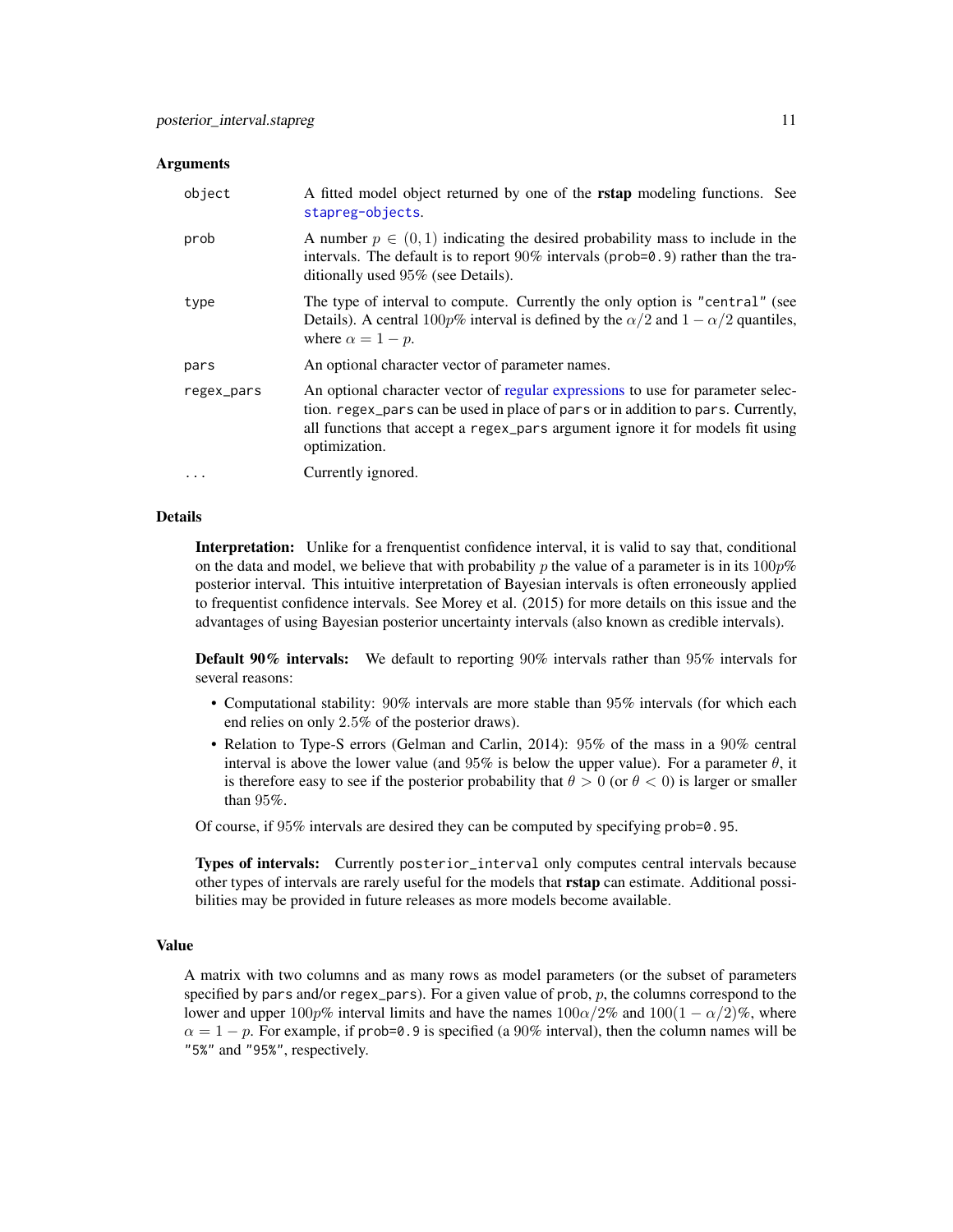## <span id="page-11-0"></span>References

Gelman, A. and Carlin, J. (2014). Beyond power calculations: assessing Type S (sign) and Type M (magnitude) errors. *Perspectives on Psychological Science*. 9(6), 641–51.

Morey, R. D., Hoekstra, R., Rouder, J., Lee, M. D., and Wagenmakers, E. (2016). The fallacy of placing confidence in confidence intervals. *Psychonomic Bulletin & Review*. 23(1), 103–123.

#### See Also

[predictive\\_interval](#page-15-1) for predictive intervals.

## Examples

```
if (!exists("example_model")) example(example_model)
posterior_interval(example_model)
posterior_interval(example_model, regex_pars = "Coffee_Shop")
```
<span id="page-11-2"></span>posterior\_predict.stapreg

*Draw from posterior predictive distribution*

## <span id="page-11-1"></span>Description

The posterior predictive distribution is the distribution of the outcome implied by the model after using the observed data to update our beliefs about the unknown parameters in the model. Simulating data from the posterior predictive distribution using the observed predictors is useful for checking the fit of the model. Drawing from the posterior predictive distribution at interesting values of the predictors also lets us visualize how a manipulation of a predictor affects (a function of) the outcome(s). With new observations of predictor variables we can use the posterior predictive distribution to generate predicted outcomes.

## Usage

```
## S3 method for class 'stapreg'
posterior_predict(object, newsubjdata = NULL,
  newdistdata = NULL, newtimedata = NULL, draws = NULL,
  subject_ID = NULL, group_ID = NULL, re.form = NULL, fun = NULL,
  seed = NULL, offset = NULL, ...)
```
## Arguments

| object      | A fitted model object returned by one of the <b>rstap</b> modeling functions. See<br>stapreg-objects.                                                                                                                                                                                                                                                                                                                                |
|-------------|--------------------------------------------------------------------------------------------------------------------------------------------------------------------------------------------------------------------------------------------------------------------------------------------------------------------------------------------------------------------------------------------------------------------------------------|
| newsubjdata | Optionally, a data frame of the subject-specific data in which to look for vari-<br>ables with which to predict. If omitted, the original datasets are used. If newsubjdata<br>is provided and any variables were transformed (e.g. rescaled) in the data used<br>to fit the model, then these variables must also be transformed in newsub jdata.<br>This only applies if variables were transformed before passing the data to one |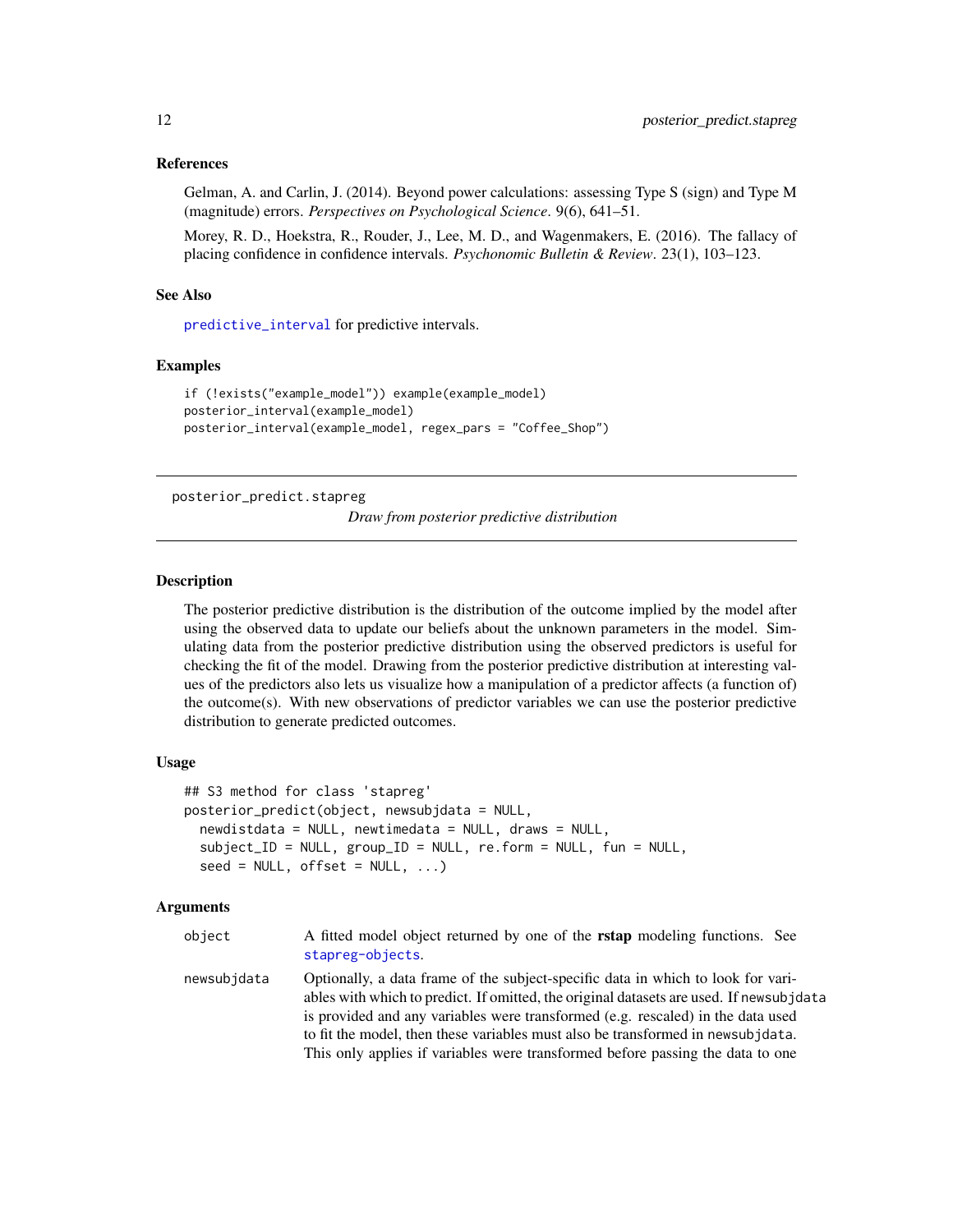of the modeling functions and *not* if transformations were specified inside the model formula. Also see the Note section below for a note about using the newdata argument with with binomial models.

- <span id="page-12-0"></span>newdistdata If newsubjdata is provided a data frame of the subject-distance must also be given for models with a spatial component
- newtimedata If newsubjdata is provided, a data frame of the subject-time data must also be given for models with a temporal component
- draws An integer indicating the number of draws to return. The default and maximum number of draws is the size of the posterior sample.
- subject\_ID name of column to join on between subject\_data and bef\_data
- group\_ID name of column to join on between subject\_data and bef\_data that uniquely identifies the correlated groups (e.g. visits,schools). Currently only one group (e.g. a measurement ID) can be accounted for in a spatial temporal setting.
- re.form If object contains [group-level](#page-31-1) parameters, a formula indicating which grouplevel parameters to condition on when making predictions. re.form is specified in the same form as for [predict.merMod](#page-0-0). The default, NULL, indicates that all estimated group-level parameters are conditioned on. To refrain from conditioning on any group-level parameters, specify NA or ~0. The newdata argument may include new *levels* of the grouping factors that were specified when the model was estimated, in which case the resulting posterior predictions marginalize over the relevant variables.
- fun An optional function to apply to the results. fun is found by a call to [match.fun](#page-0-0) and so can be specified as a function object, a string naming a function, etc.
- [seed](#page-0-0) An optional seed to use.
- offset A vector of offsets. Only required if newsubjdata is specified and an offset argument was specified when fitting the model.
- ... optional arguments to pass to pp\_args

## Value

A draws by nrow(newdata) matrix of simulations from the posterior predictive distribution. Each row of the matrix is a vector of predictions generated using a single draw of the model parameters from the posterior distribution. The returned matrix will also have class "ppd" to indicate it contains draws from the posterior predictive distribution.

#### Note

For binomial models with a number of trials greater than one (i.e., not Bernoulli models), if newsubjdata is specified then it must include all variables needed for computing the number of binomial trials to use for the predictions. For example if the left-hand side of the model formula is cbind(successes, failures) then both successes and failures must be in newdata. The particular values of successes and failures in newdata do not matter so long as their sum is the desired number of trials. If the left-hand side of the model formula were cbind(successes, trials - successes) then both trials and successes would need to be in newsubjdata, probably with successes set to 0 and trials specifying the number of trials.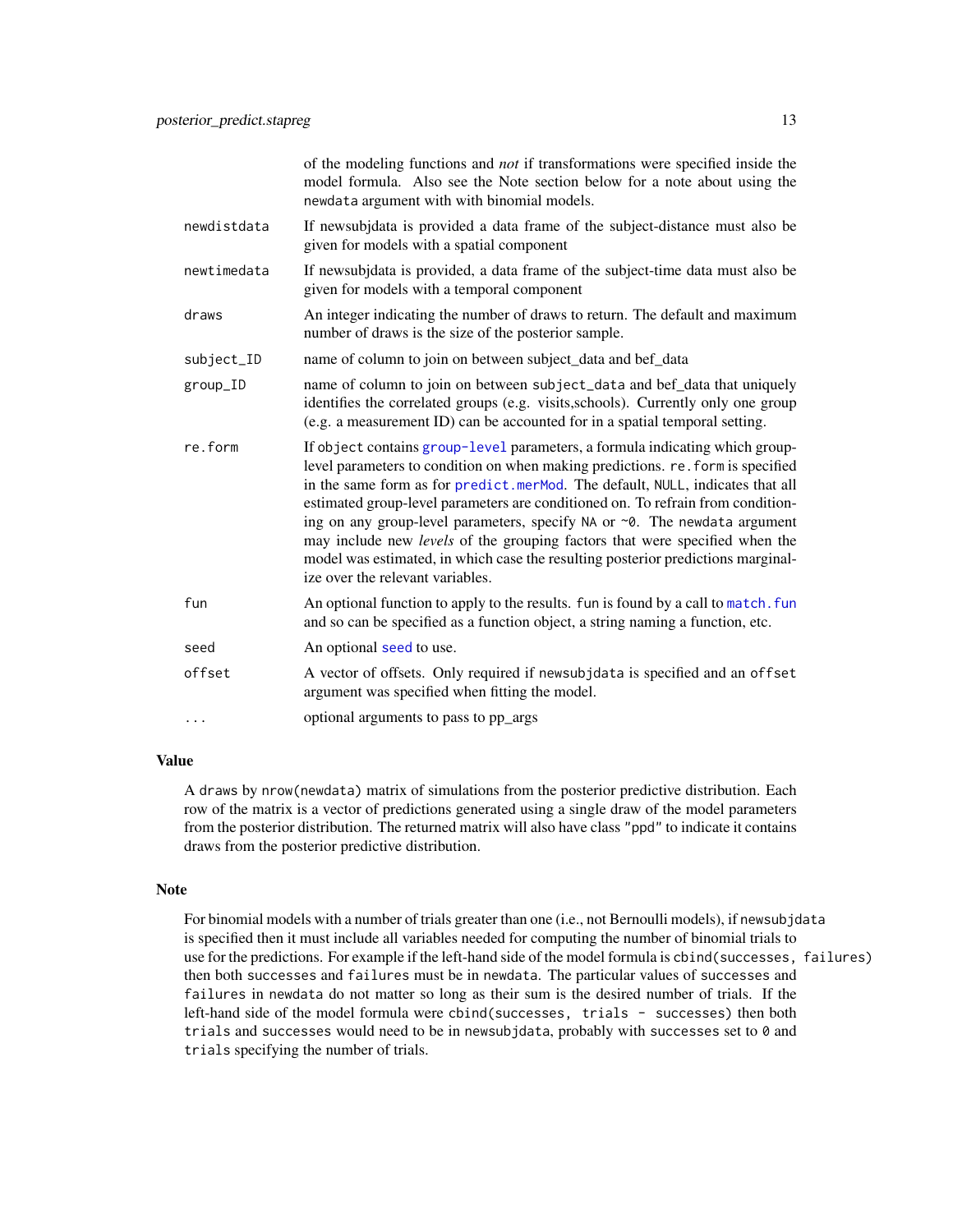#### See Also

Examples of posterior predictive checking can also be found in the rstanarm vignettes and demos.

```
predictive_error and predictive_interval.
```
#### Examples

```
if (!exists("example_model")) example(example_model)
yrep <- posterior_predict(example_model)
table(yrep)
```

```
# If using new data the all pertinent data must be submitted to the function including subject_ID
# The same distance and time datasets below are used in the original function
# Which will associate the same spatio-temporal exposure to this subject's new fixed covariates.
newdata <- data.frame(subj_ID = 1, measure_ID = 1, centered_income = 0, sex = 0, centered_age = 0)
pps <- posterior_predict(example_model, newsubjdata = newdata,
                         newdistdata= subset(distdata,subj_ID == 1, measure_ID == 1),
                         newtimedata = subset(timedata, subj_ID == 1, measure_ID == 1),
```
subject\_ID = "subj\_ID", group\_ID = "measure\_ID" )

<span id="page-13-1"></span>predictive\_error *In-sample or out-of-sample predictive errors*

## Description

This is a convenience function for computing  $y - y^{rep}$  (in-sample, for observed y) or  $y - \tilde{y}$  (outof-sample, for new or held-out  $y$ ). The method for stapreg objects calls [posterior\\_predict](#page-11-1) internally, whereas the method for objects with class "ppd" accepts the matrix returned by posterior\_predict as input and can be used to avoid multiple calls to posterior\_predict.

The **rstap** model-fitting functions return an object of class 'stapreg', which is a list containing at a minimum the components listed below. Each stapreg object will also have additional classes (e.g. 'glm') and several additional components depending on the model and estimation algorithm.

#### Usage

```
## S3 method for class 'stapreg'
predictive_error(object, newsubjdata = NULL,
 newdistdata = NULL, newtimedata = NULL, draws = NULL,
  re.form = NULL, seed = NULL, offset = NULL, ...)
```
<span id="page-13-0"></span>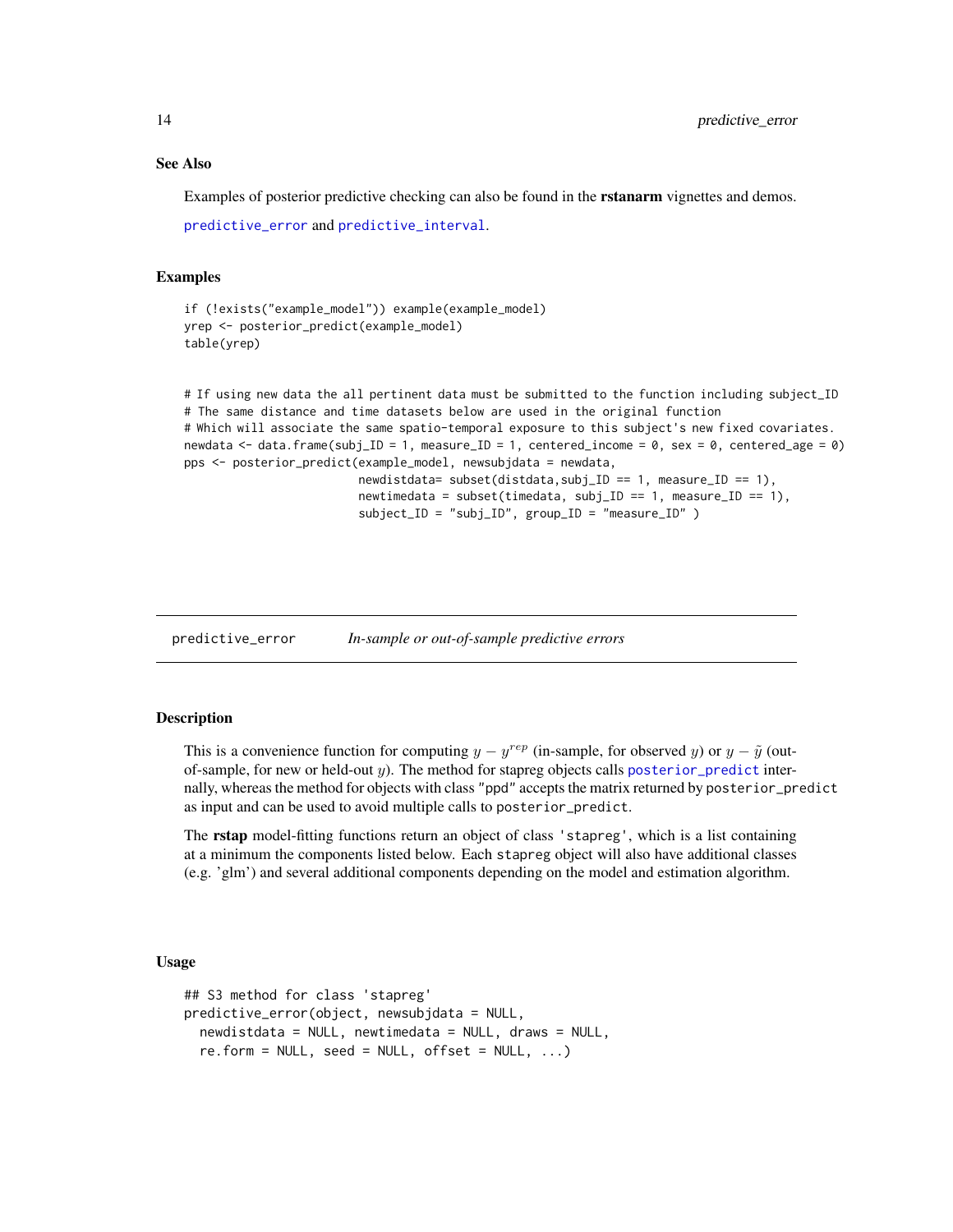#### <span id="page-14-0"></span>**Arguments**

| Either a fitted model object returned by one of the <b>rstap</b> modeling functions (a<br>object |  |
|--------------------------------------------------------------------------------------------------|--|
| stapped object) or, for the "ppd" method, a matrix of draws from the posterior                   |  |
| predictive distribution returned by posterior_predict.                                           |  |
| newsubjdata, newdistdata, newtimedata, draws, seed, offset, re.form                              |  |
| Optional arguments passed to posterior_predict. For binomial models, please                      |  |
| see the <b>Note</b> section below if newsub idata will be specified.                             |  |
| Currently ignored.<br>$\ddots$ .                                                                 |  |

## Value

A draws by nrow(newsubjdata) matrix. If newsubjdata is not specified then it will be draws by nobs(object).

## Elements for stapreg objects

coefficients Point estimates, as described in print. stapreg.

ses Standard errors based on [mad](#page-0-0), as described in [print.stapreg](#page-16-1).

- residuals Residuals of type 'response'.
- fitted.values Fitted mean values. For GLMs the linear predictors are transformed by the inverse link function.
- linear.predictors Linear fit on the link scale. For linear models this is the same as fitted.values.
- covmat Variance-covariance matrix for the coefficients based on draws from the posterior distribution, the variational approximation, or the asymptotic sampling distribution, depending on the estimation algorithm.
- model, x, y, z If requested, the the model frame, model matrix and response variable used, respectively. Note that z corresponds to the fixed covariates, z to the spatial aggregated covariates, and y the response.
- family The [family](#page-0-0) object used.
- call The matched call.
- formula The model [formula](#page-0-0).
- data,offset,weights The data, offset, and weights arguments.
- prior.info A list with information about the prior distributions used.
- stapfit,stan\_summary The object of [stanfit-class](#page-0-0) returned by RStan and a matrix of various summary statistics from the stapfit object.
- rstan\_version The version of the rstan package that was used to fit the model.

#### Note

The Note section in [posterior\\_predict](#page-11-1) about nnewsubjdata for binomial models also applies for predictive\_error, with one important difference. For posterior\_predict if the left-hand side of the model formula is cbind(successes, failures) then the particular values of successes and failures in newsubjdata don't matter, only that they add to the desired number of trials. This is not the case for predictive\_error. For predictive\_error the particular value of successes matters because it is used as  $y$  when computing the error.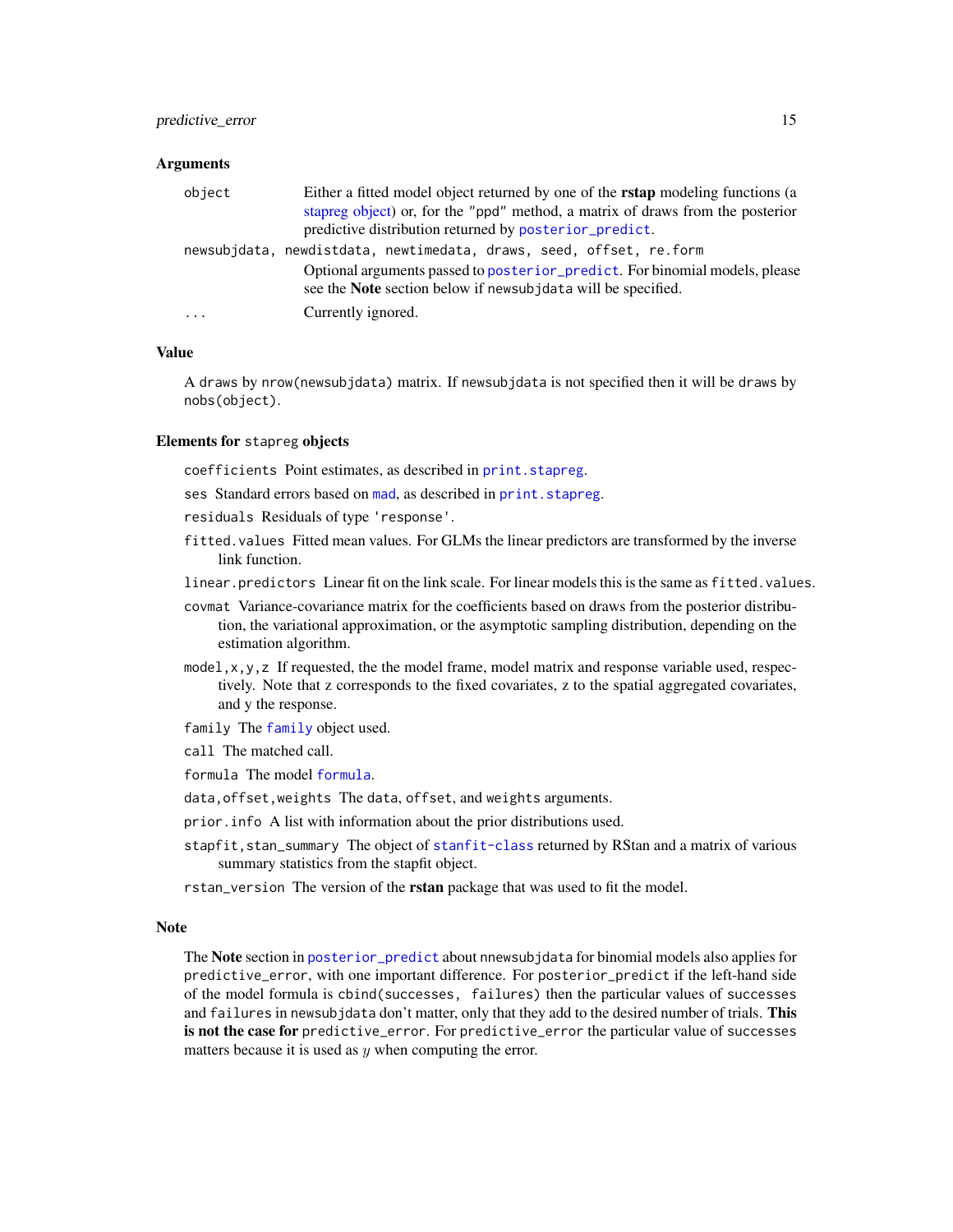## <span id="page-15-0"></span>See Also

[posterior\\_predict](#page-11-2) to draw from the posterior predictive distribution without computing predictive errors.

predictive\_interval.stapreg

*Predictive intervals*

## <span id="page-15-1"></span>Description

The predictive\_interval function computes Bayesian predictive intervals. The method for stapreg objects calls [posterior\\_predict](#page-11-1) internally, whereas the method for objects of class "ppd" accepts the matrix returned by posterior\_predict as input and can be used to avoid multiple calls to posterior\_predict.

## Usage

```
## S3 method for class 'stapreg'
predictive_interval(object, prob = 0.9,
  newsubjdata = NULL, newdistdata = NULL, newtimedata = NULL,
  draws = NULL, subject_ID = NULL, group_ID = NULL, re.form = NULL,
  fun = NULL, seed = NULL, offset = NULL, ...)
```
## S3 method for class 'ppd' predictive\_interval(object, prob = 0.9, ...)

## Arguments

| object      | Either a fitted model object returned by one of the <b>rstap</b> modeling functions (a<br>stapreg object) or, for the "ppd" method, a matrix of draws from the posterior<br>predictive distribution returned by posterior_predict.                                                                                                                                                                                                                                                                                                                                                                                                                           |
|-------------|--------------------------------------------------------------------------------------------------------------------------------------------------------------------------------------------------------------------------------------------------------------------------------------------------------------------------------------------------------------------------------------------------------------------------------------------------------------------------------------------------------------------------------------------------------------------------------------------------------------------------------------------------------------|
| prob        | A number $p \in (0,1)$ indicating the desired probability mass to include in the<br>intervals. The default is to report $90\%$ intervals (prob=0.9) rather than the tra-<br>ditionally used 95%.                                                                                                                                                                                                                                                                                                                                                                                                                                                             |
| newsubjdata | Optionally, a data frame of the subject-specific data in which to look for vari-<br>ables with which to predict. If omitted, the original datasets are used. If newsubjdata<br>is provided and any variables were transformed (e.g. rescaled) in the data used<br>to fit the model, then these variables must also be transformed in newsubjdata.<br>This only applies if variables were transformed before passing the data to one<br>of the modeling functions and <i>not</i> if transformations were specified inside the<br>model formula. Also see the Note section below for a note about using the<br>newsubjdata argument with with binomial models. |
| newdistdata | If newsubjecta is provided a data frame of the subject-distance must also be<br>given for models with a spatial component                                                                                                                                                                                                                                                                                                                                                                                                                                                                                                                                    |
| newtimedata | If newsubjdata is provided, a data frame of the subject-time data                                                                                                                                                                                                                                                                                                                                                                                                                                                                                                                                                                                            |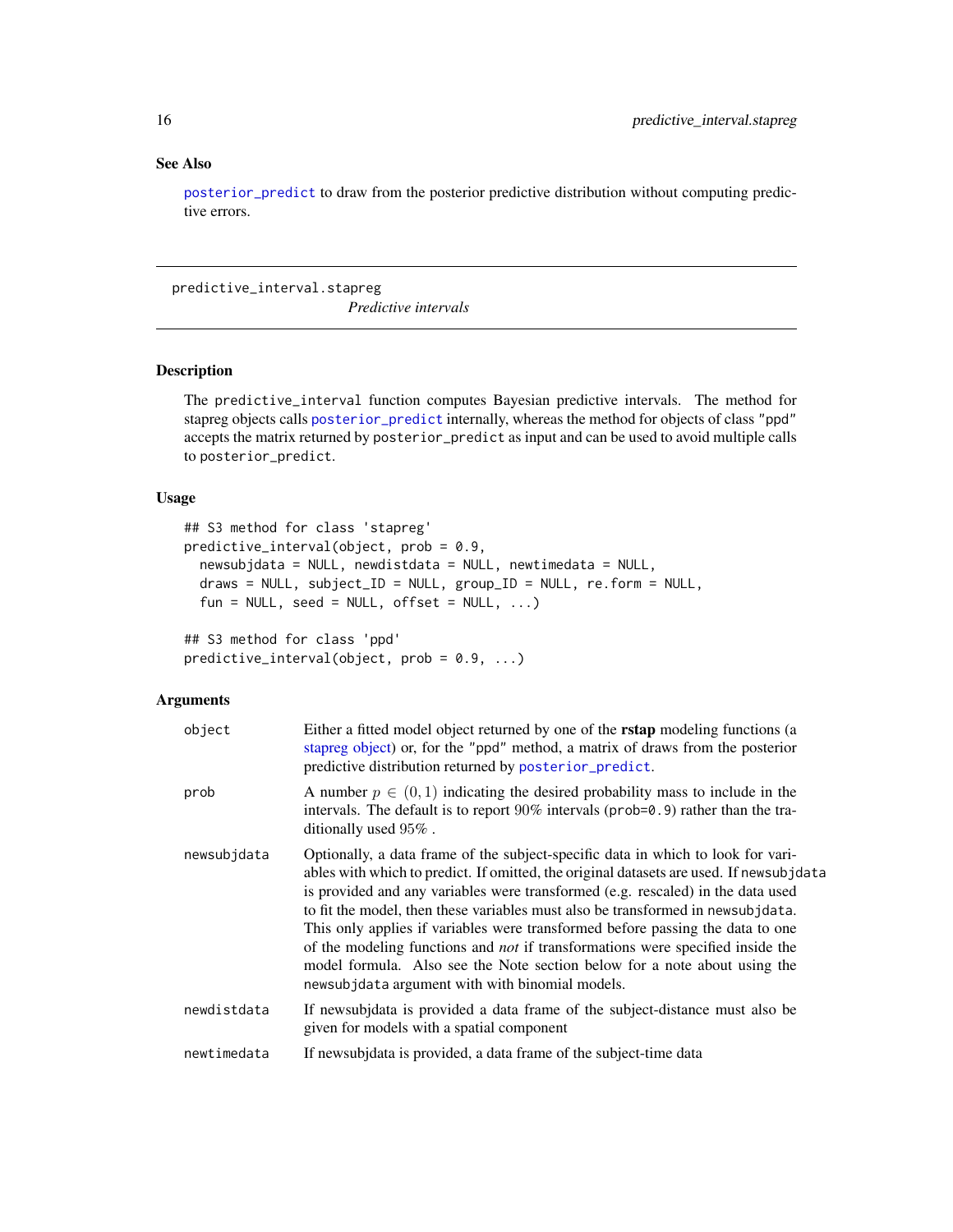## <span id="page-16-0"></span>print.stapreg 17

|            | draws, fun, offset, re.form, seed |
|------------|-----------------------------------|
|            | Passed to posterior_predict.      |
| subject_ID | same as stap_glm                  |
| group_ID   | same as stap_glmer                |
|            | Currently ignored.                |

## Value

A matrix with two columns and as many rows as are in newsubjdata. If newsubjdata is not provided then the matrix will have as many rows as the data used to fit the model. For a given value of prob, p, the columns correspond to the lower and upper  $100p\%$  central interval limits and have the names  $100\alpha/2\%$  and  $100(1-\alpha/2)\%$ , where  $\alpha = 1 - p$ . For example, if prob=0.9 is specified (a 90% interval), then the column names will be "5%" and "95%", respectively.

## See Also

[predictive\\_error](#page-13-1), [posterior\\_predict](#page-11-1), [posterior\\_interval](#page-9-1)

#### Examples

```
if (!exists("example_model")) example(example_model)
```

```
predictive_interval(example_model)
newdata \leq data.frame(subj_ID = c(1,1), measure_ID = c(1,2),
                     centered_income = c(-1, -.7), sex = c(0, 0),
                     centered_age = c(-1, -.7))
# newdata
predictive_interval(example_model, newsubjdata = newdata,
                    newdistdata = distdata,
                    newtimedata = timedata,
                    subject_ID = "subj_ID",
                    group_ID = "measure_ID")
```
<span id="page-16-1"></span>print.stapreg *Print method for stapreg objects*

#### **Description**

The print method for stapreg objects displays a compact summary of the fitted model. See the Details section below for descriptions of the different components of the printed output. For additional [summary](#page-36-1) statistics and diagnostics use the summary method.

## Usage

```
## S3 method for class 'stapreg'
print(x, digits = 1, ...)
```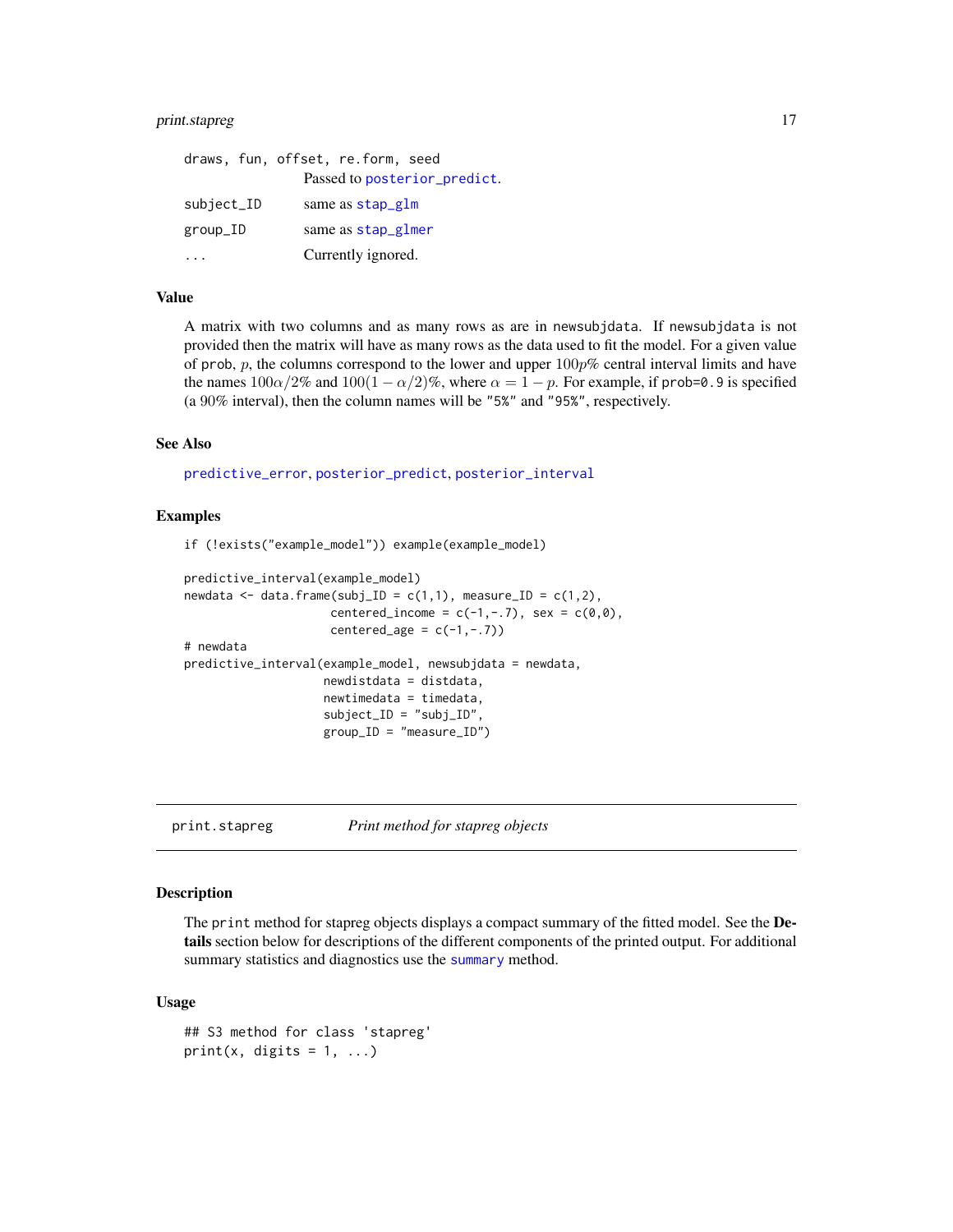## <span id="page-17-0"></span>Arguments

| $\mathsf{x}$ | A fitted model object returned by one of the <b>rstap</b> modeling functions. See<br>stapreg-objects. |
|--------------|-------------------------------------------------------------------------------------------------------|
| digits       | Number of digits to use for formatting numbers.                                                       |
| .            | Ignored.                                                                                              |

## Details

Point estimates: Point estimates are medians computed from simulations. For models fit using MCMC ("sampling") the posterior sample is used. The point estimates reported are the same as the values returned by [coef](#page-23-2).

Uncertainty estimates (MAD SD): The standard deviations reported (labeled MAD\_SD in the print output) are computed from the same set of draws described above and are proportional to the median absolute deviation ([mad](#page-0-0)) from the median. Compared to the raw posterior standard deviation, the MAD\_SD will be more robust for long-tailed distributions. These are the same as the values returned by [se](#page-23-2).

#### Additional output:

- The median and MAD\_SD are also reported for mean\_PPD, the sample average posterior predictive distribution of the outcome. This is useful as a quick diagnostic. A useful heuristic is to check if mean\_PPD is plausible when compared to mean $(y)$ . If it is plausible then this does *not* mean that the model is good in general (only that it can reproduce the sample mean), however if mean\_PPD is implausible then it is a sign that something is wrong (severe model misspecification, problems with the data, computational issues, etc.).
- For GLMs with group-specific terms (see [stap\\_glmer](#page-31-1)) the printed output also shows point estimates of the standard deviations of the group effects (and correlations if there are both intercept and slopes that vary by group).

#### Value

Returns x, invisibly.

#### See Also

[summary.stapreg](#page-36-1), [stapreg-methods](#page-23-1)

<span id="page-17-2"></span>

<span id="page-17-1"></span>priors *Prior distributions and options*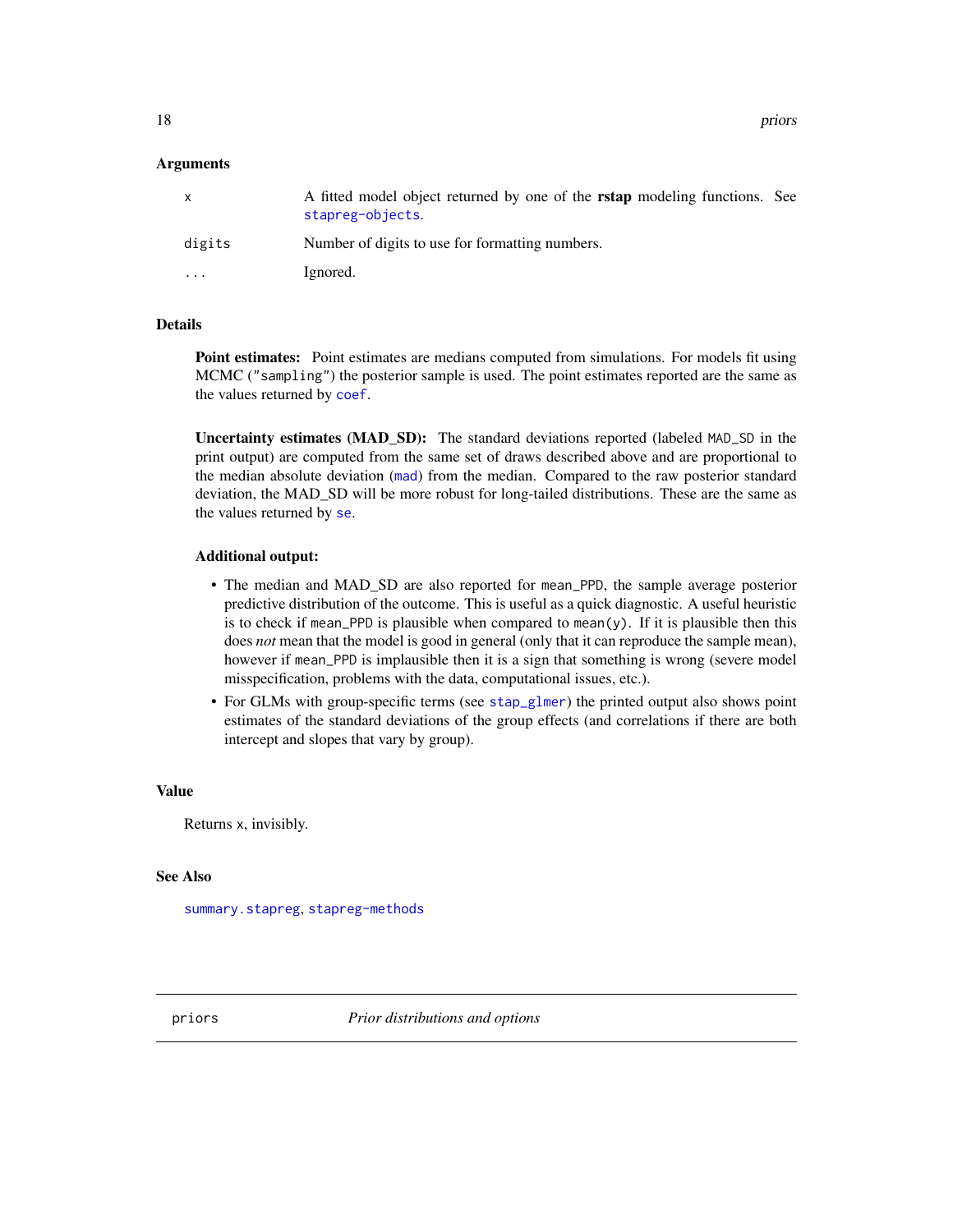#### <span id="page-18-0"></span>priors and the contract of the contract of the contract of the contract of the contract of the contract of the contract of the contract of the contract of the contract of the contract of the contract of the contract of the

#### Description

The functions described on this page are used to specify the prior-related #' arguments of the various modeling functions in the rstap package (to view the priors used for an existing model see [prior\\_summary](#page-21-1)). The default priors used in the various **rstap** modeling functions are intended to be *weakly informative* in that they provide moderate regularlization and help stabilize computation. For many applications the defaults will perform well, but prudent use of more informative priors is encouraged. All of the priors here are informed by the priors in **rstanarm**, though it should be noted that the heirarchical shape priors are not included.

## Usage

```
normal(location = 0, scale = NULL, autoscale = TRUE)
student_t(df = 1, location = 0, scale = NULL, autoscale = TRUE)
cauchy(location = 0, scale = NULL, autoscale = TRUE)
laplace(location = 0, scale = NULL, autoscale = TRUE)lasso(df = 1, location = 0, scale = NULL, autoscale = TRUE)product\_normal(df = 2, location = 0, scale = 1)exponential(\text{rate} = 1, \text{ autoscale} = \text{TRUE})log\_normal(location = 0, scale = 1)decov(regularization = 1, concentration = 1, shape = 1, scale = 1)lkj(regularization = 1, scale = 10, df = 1, autoscale = TRUE)
```
## Arguments

location Prior location. In most cases, this is the prior mean, but for cauchy (which is equivalent to student\_t with df=1), the mean does not exist and location is the prior median. The default value is 0. scale Prior scale. The default depends on the family (see Details). autoscale A logical scalar, defaulting to TRUE. If TRUE then the scales of the priors on the intercept and regression coefficients may be additionally modified internally by rstanarm in the following cases. First, for Gaussian models only, the prior scales for the intercept, coefficients, and the auxiliary parameter sigma (error standard deviation) are multiplied by  $sd(y)$ . Additionally — not only for Gaussian models — if the QR argument to the model fitting function (e.g. stap\_glm) is FALSE then: for a predictor with only one value nothing is changed; for a predictor x with exactly two unique values, we take the user-specified (or default)

> scale(s) for the selected priors and divide by the range of  $x$ ; for a predictor  $x$ with more than two unique values, we divide the prior scale(s) by  $sd(x)$ .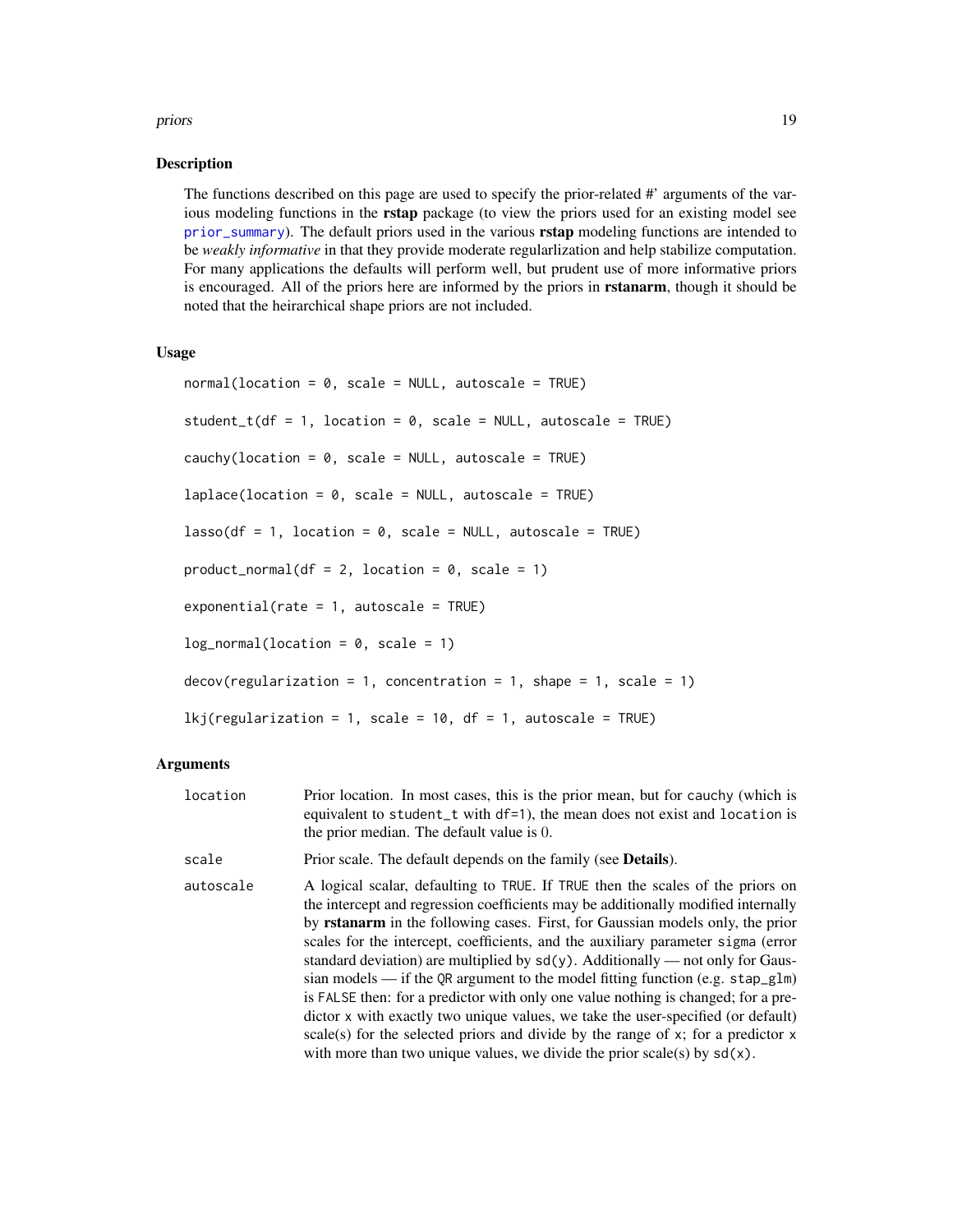| df            | Prior degrees of freedom. The default is 1 for student_t, in which case it is<br>equivalent to cauchy. For the product_normal prior, the degrees of freedom<br>parameter must be an integer (vector) that is at least 2 (the default). |
|---------------|----------------------------------------------------------------------------------------------------------------------------------------------------------------------------------------------------------------------------------------|
| rate          | Prior rate for the exponential distribution. Defaults to 1. For the exponential<br>distribution the rate parameter is the <i>reciprocal</i> of the mean.                                                                               |
|               | regularization Exponent for an LKJ prior on the correlation matrix in the decov or lkj prior.<br>The default is 1, implying a joint uniform prior.                                                                                     |
| concentration | Concentration parameter for a symmetric Dirichlet distribution. The default is<br>1, implying a joint uniform prior.                                                                                                                   |
| shape         | Shape parameter for a gamma prior on the scale parameter in the decov prior. If<br>shape and scale are both 1 (the default) then the gamma prior simplifies to the<br>unit-exponential distribution.                                   |

## Details

The details depend on the family of the prior being used:

Student t family: Family members:

- normal(location, scale)
- student\_t(df, location, scale)
- cauchy(location, scale)

Each of these functions also takes an argument autoscale which is relevant if used for any of the non-stap related parameters. It is not used otherwise.

For the prior distribution for the intercept, location, scale, and df should be scalars. As the degrees of freedom approaches infinity, the Student t distribution approaches the normal distribution and if the degrees of freedom are one, then the Student t distribution is the Cauchy distribution.

If scale is not specified it will default to 10 for the intercept and 2.5 for the other coefficients, unless the probit link function is used, in which case these defaults are scaled by a factor of dnorm(0)/dlogis(0), which is roughly 1.6.

If the autoscale argument is TRUE (the default), then the scales will be further adjusted as described above in the documentation of the autoscale argument in the Arguments section.

#### Laplace family: Family members:

- laplace(location, scale)
- lasso(df, location, scale)

Each of these functions also takes an argument autoscale.

The Laplace distribution is also known as the double-exponential distribution. It is a symmetric distribution with a sharp peak at its mean / median / mode and fairly long tails. This distribution can be motivated as a scale mixture of normal distributions and the remarks above about the normal distribution apply here as well.

The lasso approach to supervised learning can be expressed as finding the posterior mode when the likelihood is Gaussian and the priors on the coefficients have independent Laplace distributions. It is commonplace in supervised learning to choose the tuning parameter by cross-validation, whereas a more Bayesian approach would be to place a prior on "it", or rather its reciprocal in our case (i.e. *smaller* values correspond to more shrinkage toward the prior location vector). We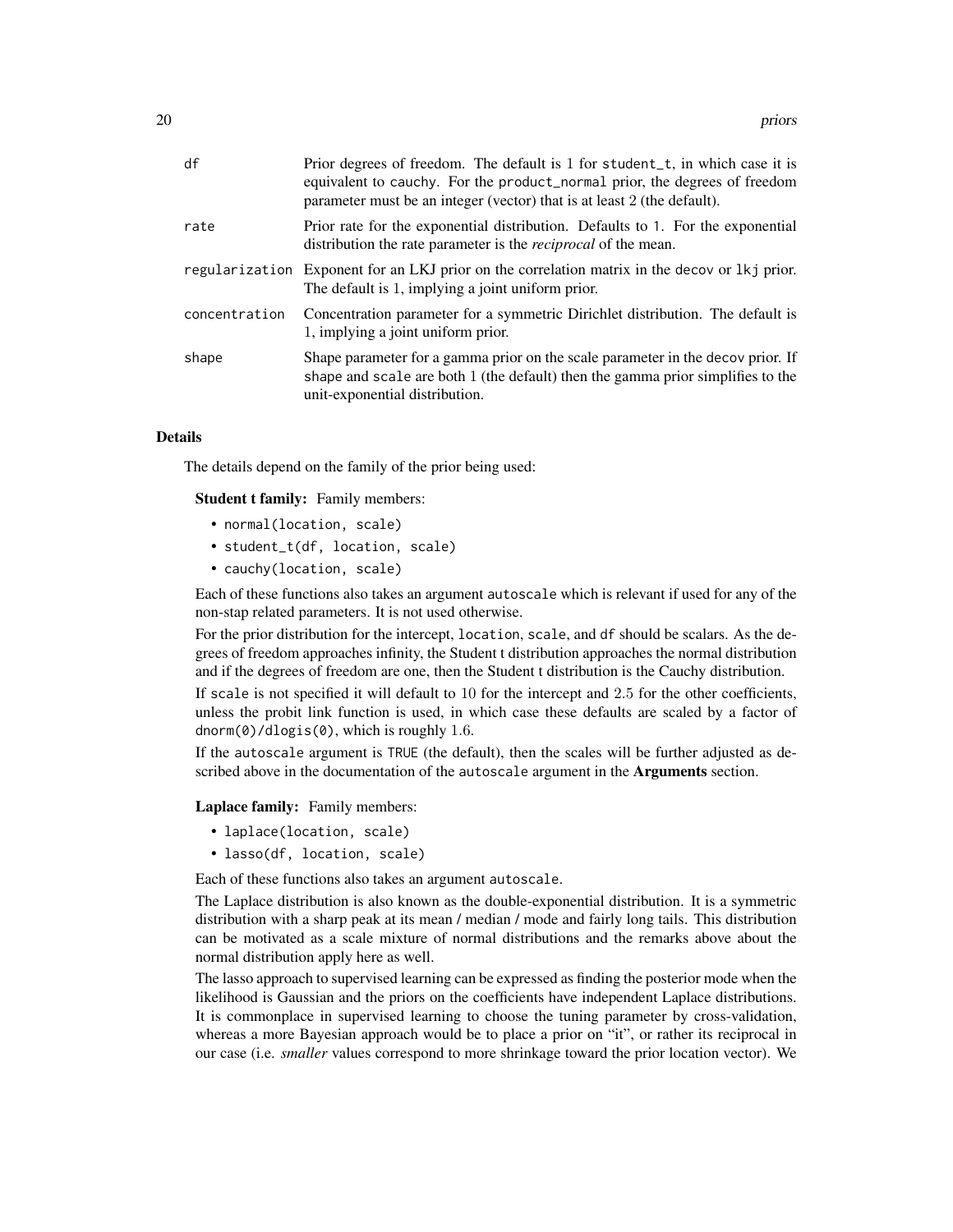#### <span id="page-20-0"></span>priors 21

use a chi-square prior with degrees of freedom equal to that specified in the call to lasso or, by default, 1. The expectation of a chi-square random variable is equal to this degrees of freedom and the mode is equal to the degrees of freedom minus 2, if this difference is positive.

It is also common in supervised learning to standardize the predictors before training the model. We do not recommend doing so. Instead, it is better to specify autoscale = TRUE (the default value), which will adjust the scales of the priors according to the dispersion in the variables. See the documentation of the autoscale argument above and also the [prior\\_summary](#page-21-1) page for more information.

Product-normal family: Family members:

• product\_normal(df, location, scale)

The product-normal distribution is the product of at least two independent normal variates each with mean zero, shifted by the location parameter. It can be shown that the density of a productnormal variate is symmetric and infinite at location, so this prior resembles a "spike-and-slab" prior for sufficiently large values of the scale parameter. For better or for worse, this prior may be appropriate when it is strongly believed (by someone) that a regression coefficient "is" equal to the location, parameter even though no true Bayesian would specify such a prior.

Each element of df must be an integer of at least 2 because these "degrees of freedom" are interpreted as the number of normal variates being multiplied and then shifted by location to yield the regression coefficient. Higher degrees of freedom produce a sharper spike at location. Each element of scale must be a non-negative real number that is interpreted as the standard deviation of the normal variates being multiplied and then shifted by location to yield the regression coefficient. In other words, the elements of scale may differ, but the k-th standard deviation is presumed to hold for all the normal deviates that are multiplied together and shifted by the k-th element of location to yield the k-th regression coefficient. The elements of scale are not the prior standard deviations of the regression coefficients. The prior variance of the regression coefficients is equal to the scale raised to the power of 2 times the corresponding element of df. Thus, larger values of scale put more prior volume on values of the regression coefficient that are far from zero.

#### Value

A named list to be used internally by the **rstap** model fitting functions.

## References

Gelman, A., Jakulin, A., Pittau, M. G., and Su, Y. (2008). A weakly informative default prior distribution for logistic and other regression models. *Annals of Applied Statistics*. 2(4), 1360–1383.

# Can assign priors to names  $N05 \le$ - normal $(0, 5)$ 

## See Also

The various vignettes for the **rstanarm** and **rstap** packages also discuss and demonstrate the use of some of the supported prior distributions.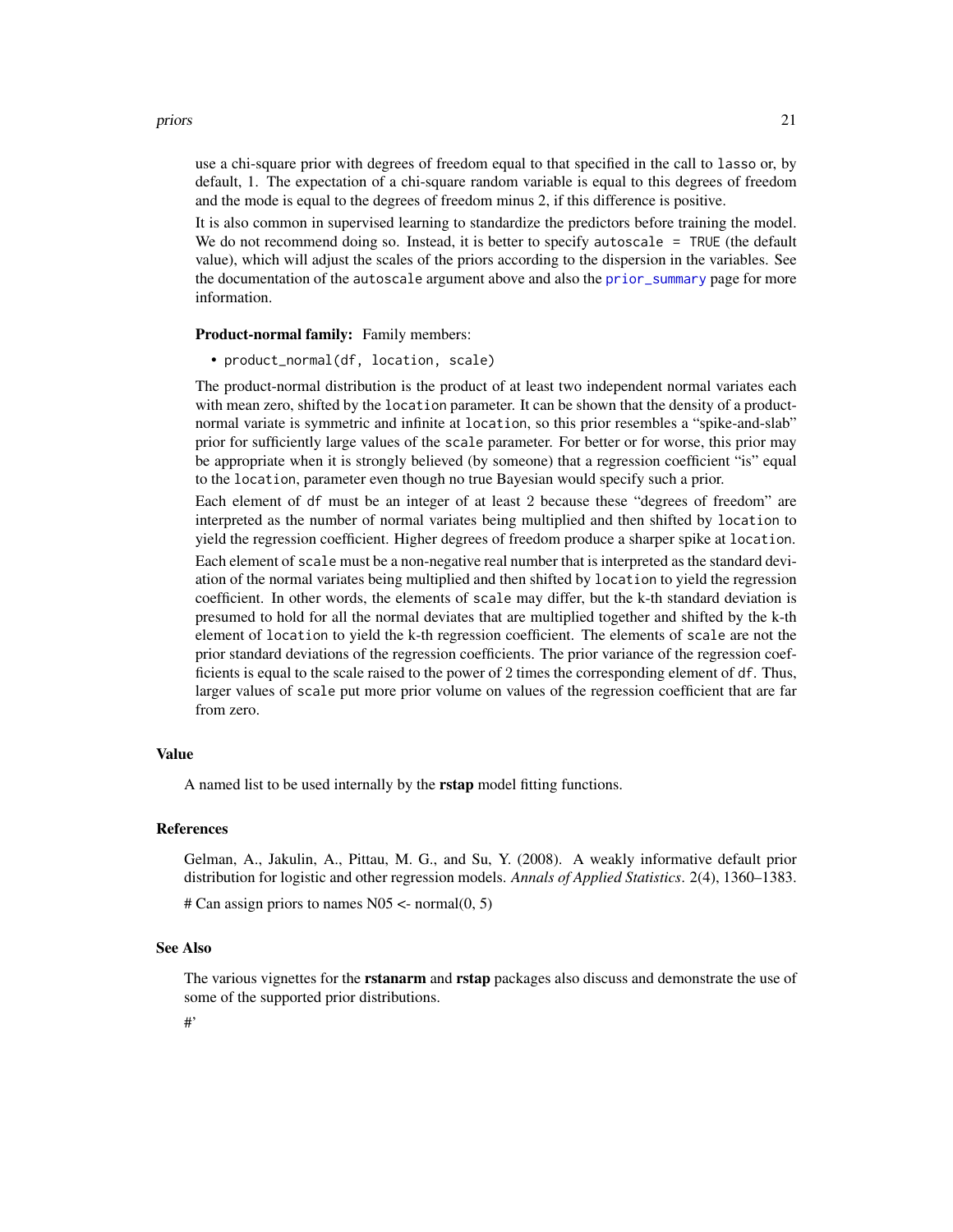<span id="page-21-0"></span>prior\_summary.stapreg *Summarize the priors used for an rstap model*

## <span id="page-21-1"></span>Description

The prior\_summary method provides a summary of the prior distributions used for the parameters in a given model. In some cases the user-specified prior does not correspond exactly to the prior used internally by rstap (see the sections below). Especially in these cases, but also in general, it can be much more useful to visualize the priors.

#### Usage

```
## S3 method for class 'stapreg'
prior_summary(object, digits = 2, ...)
```
#### Arguments

| obiect   | A fitted model object returned by one of the <b>rstap</b> modeling functions. See<br>stapreg-objects. |
|----------|-------------------------------------------------------------------------------------------------------|
| digits   | Number of digits to use for rounding.                                                                 |
| $\cdots$ | Currently ignored by the method for stapreg objects.                                                  |

#### Value

A list of class "prior\_summary.stapreg", which has its own print method.

#### Intercept (after predictors centered)

For **rstap** modeling functions that accept a prior\_intercept argument, the specified prior for the intercept term applies to the intercept after rstap internally centers the predictors so they each have mean zero. The estimate of the intercept returned to the user correspond to the intercept with the predictors as specified by the user (unmodified by rstap), but when *specifying* the prior the intercept can be interpreted as the expected outcome when the predictors are set to their means.

## Adjusted scales

For some models you may see "adjusted scale" in the printed output and adjusted scales included in the object returned by prior\_summary. These adjusted scale values are the prior scales actually used by rstap and are computed by adjusting the prior scales specified by the user to account for the scales of the predictors (as described in the documentation for the [autoscale](#page-17-1) argument). To disable internal prior scale adjustments set the autoscale argument to FALSE when setting a prior using one of the distributions that accepts an autoscale argument. For example, normal( $\theta$ , 5, autoscale=FALSE) instead of just normal( $\theta$ , 5). Note that for prior\_stap all priors are set on the scaled covariates this is done so that multiple priors placed on differing staps can be roughly comparable.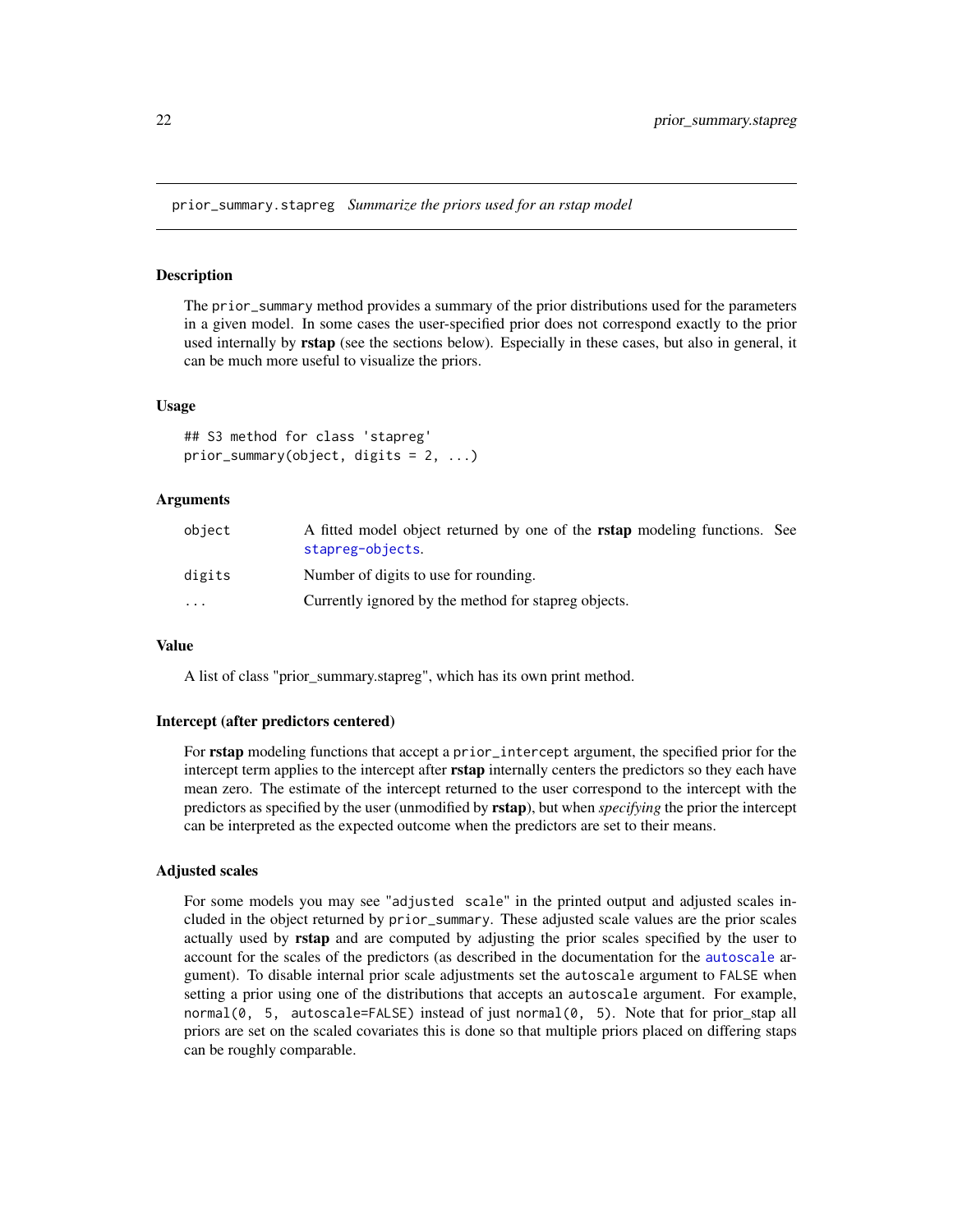#### <span id="page-22-0"></span>rstap-datasets 23

## Spatial - Temporal Scales

If only one prior was specified this will be returned in a section entitled "STAP scales". Otherwise no priors will be printed out. A more structured system for STAP prior printing is planned for the next release.

## See Also

The [priors help page](#page-17-1) and the *Prior Distributions* vignette from the rstanarm package.

rstap-datasets *Datasets for rstap examples*

## **Description**

Small datasets for use in **rstap** examples and vignettes.

## Format

homog\_longitudinal\_bef\_data Simulated data for the longitudinal simulation

- subj\_ID: The subject unique identifier
- measure\_ID: The measurement unique identifier
- bef\_ID The Built Environment Unique identifier
- measure\_date The date at which the subject was measured
- date\_open: The date at which the business opened
- date\_close: The date at which the business may have closed; NA if the business is still open
- date: The date at which the subject first moved to the location associated with the distance and time with the built environment feature
- class: The kind of built environment feature. Only one is in the simulated dataset "Coffee Shop"
- dist: The distance between the subject and BEF at the date to be associated with the measure ID
- time: The time for which the subject was "exposed" to the BEF at corresponding distance

Source: [Longitudinal Vignette](https://biostatistics4socialimpact.github.io/rstap/articles/longitudinal-I.html)

homog\_longitudinal\_subject\_data • subj\_ID: The subject unique identifier

- Income: Simulated continuous covariate
- measure\_date: The simulated date the subject was measured
- ran\_int: Random intercept generated for the longitudinal I simulation
- y: Continuous outcome simulated for longitudinal I simulation meant to be akin to BMI
- y\_bern: Bernoulli outcome simulated
- sex: Discrete 1-0 covariate simulated to be akin to sex
- Coffee\_Shop: The "true" Coffee Shop Exposure covariate
- centered\_income: scaled and centered version of Income covariate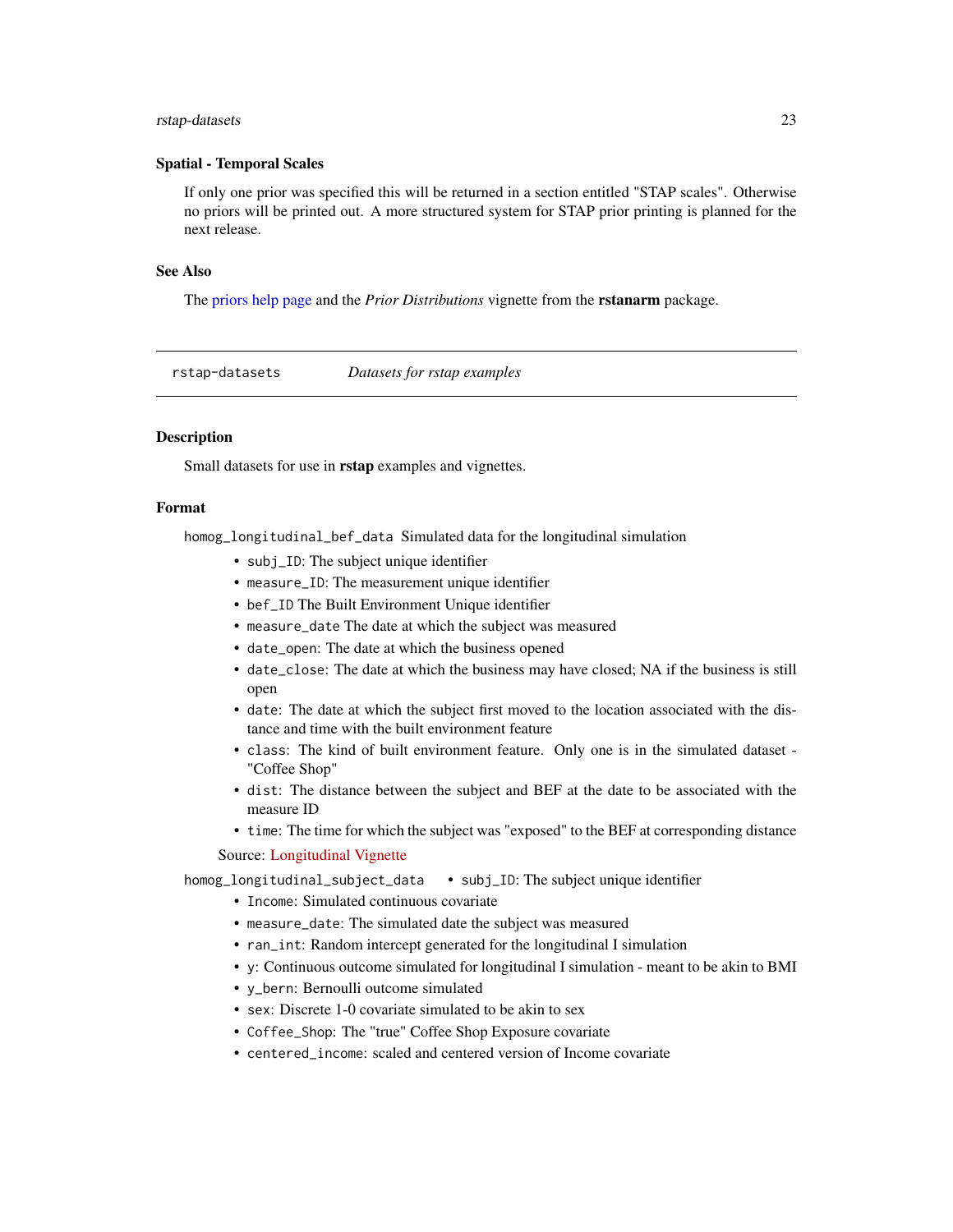<span id="page-23-0"></span>• centered\_age: scaled and centered version of Age covariate

Source: \hrefhttps://biostatistics4socialimpact.github.io/rstap/articles/longitudinal-I.htmlLongitudinal Vignette

homog\_subject\_data • subj\_idThe subject unique identifier

- yContinuous simulated outcome, meant to be BMI
- sexdiscrete factor coded "M" for male, "F" for females

Source: [Introduction Vignette](https://biostatistics4socialimpact.github.io/rstap/articles/Introduction.html)

homog\_distance\_data • subj\_id: The subject unique identifier

- BEF Built Environment Feature class identifier only one included in this dataset "Fast\_Food"
- Distance: The euclidean distance between the row's subject and Fast Food restaurant locations'

Source: [Introduction Vignette](https://biostatistics4socialimpact.github.io/rstap/articles/Introduction.html)

stapreg *Create a stapreg object*

## Description

Create a stapreg object

#### Usage

stapreg(object)

## Arguments

object A list provided by one of the stap\_\* modeling functions.

## Value

A stanreg object

<span id="page-23-1"></span>stapreg-methods *Methods for stapreg objects*

## <span id="page-23-2"></span>Description

The methods documented on this page are actually some of the least important methods defined for [stapreg](#page-25-1) objects. The most important methods are documented separately, each with its own page. Links to those pages are provided in the See Also section, below.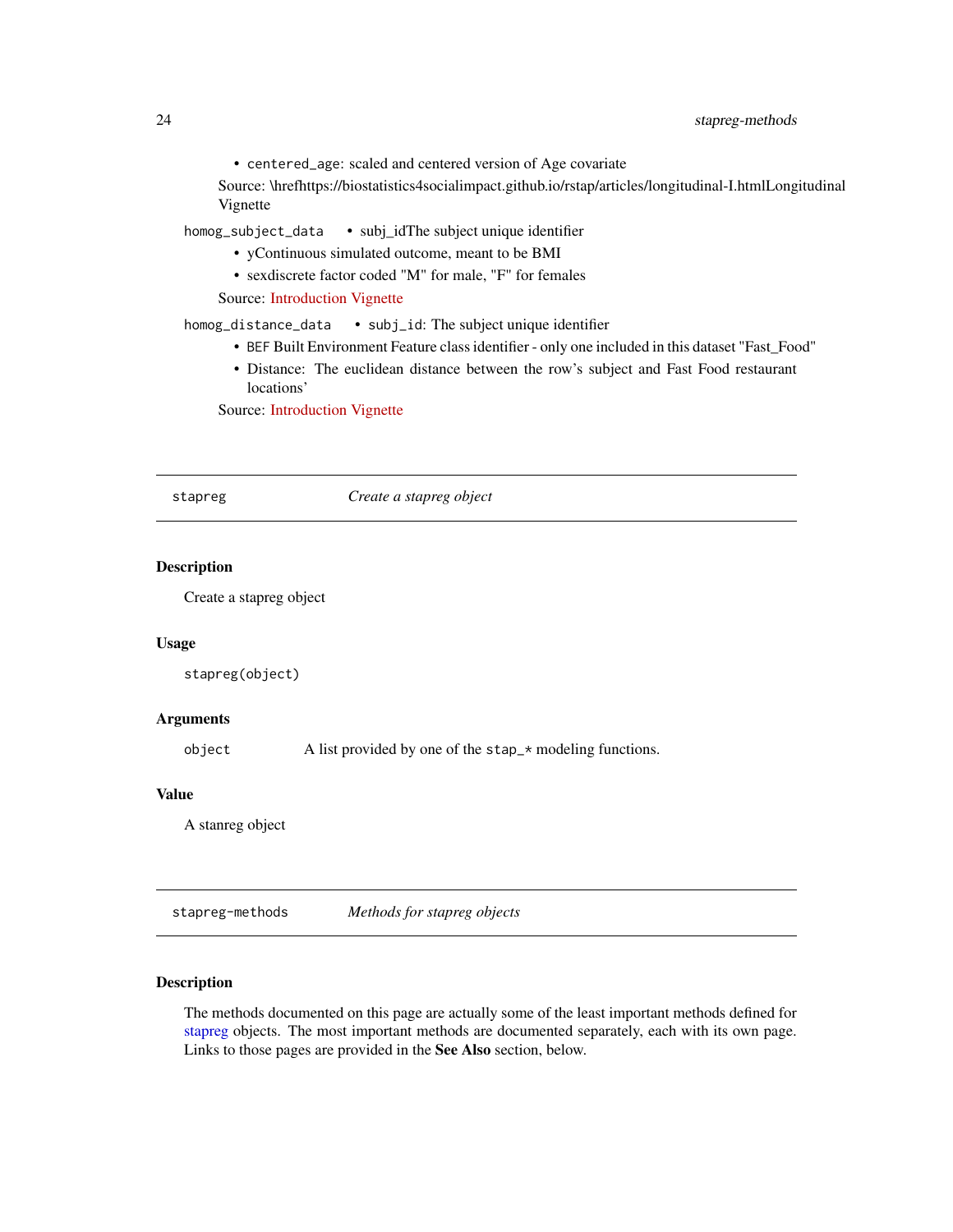## stapreg-methods 25

## Usage

```
## S3 method for class 'stapreg'
coef(object, ...)
## S3 method for class 'stapreg'
confint(object, ...)
## S3 method for class 'stapreg'
fitted(object, ...)
## S3 method for class 'stapreg'
nobs(object, ...)
## S3 method for class 'stapreg'
nstap(object)
## S3 method for class 'stapreg'
ntap(object)
## S3 method for class 'stapreg'
nsap(object)
## S3 method for class 'stapreg'
nfix(object, ...)
## S3 method for class 'stapreg'
residuals(object, ...)
## S3 method for class 'stapreg'
se(object, ...)
## S3 method for class 'stapreg'
vcov(object, correlation = FALSE, ...)
## S3 method for class 'stapreg'
fixef(object, ...)
## S3 method for class 'stapreg'
ngrps(object, ...)
## S3 method for class 'stapreg'
ranef(object, ...)
## S3 method for class 'stapreg'
sigma(object, ...)
## S3 method for class 'stapreg'
VarCorr(x, sigma = 1, ...)
```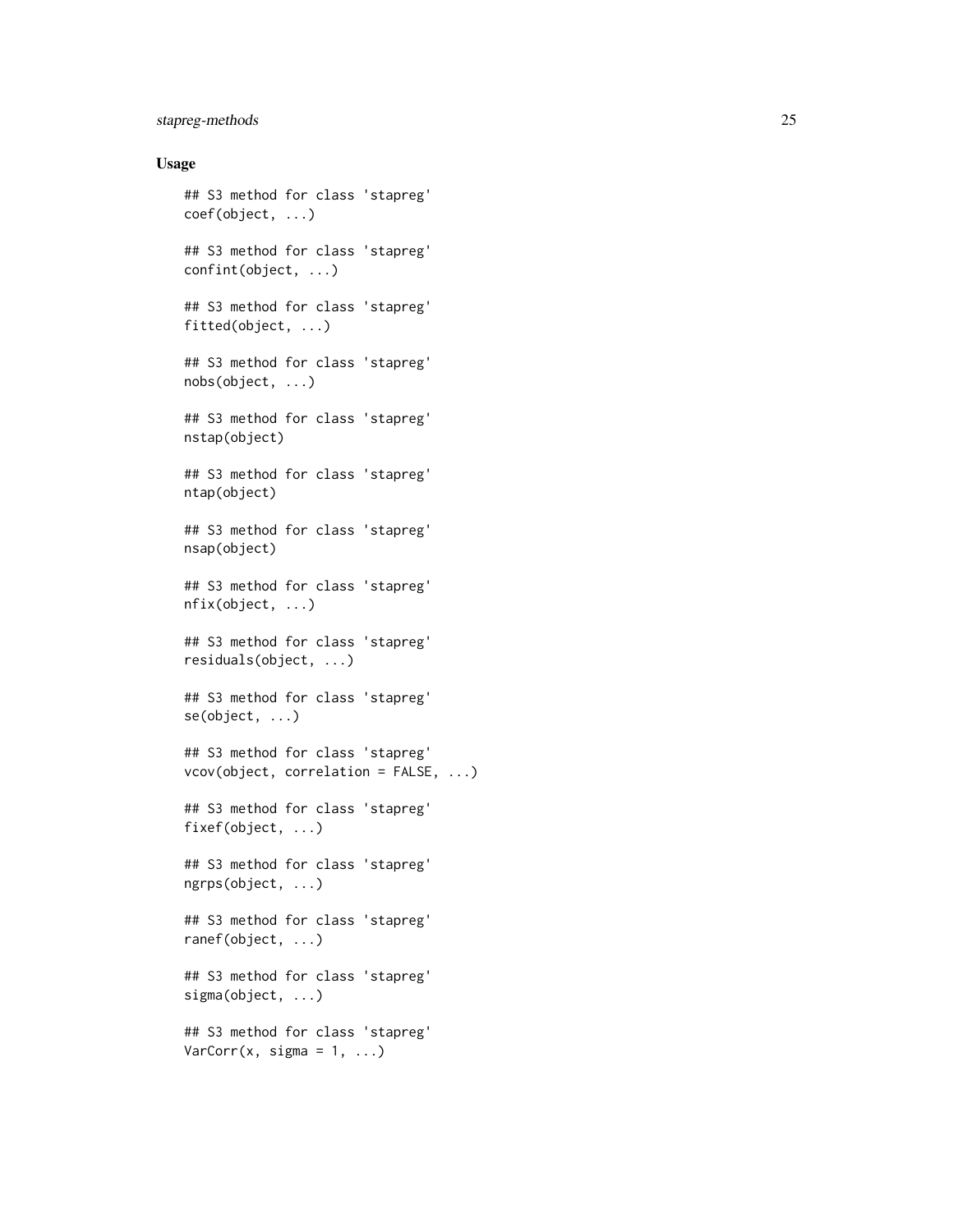## <span id="page-25-0"></span>**Arguments**

| object, x   | A fitted model object returned by one of the <b>rstap</b> modeling functions. See<br>stapreg-objects.                       |
|-------------|-----------------------------------------------------------------------------------------------------------------------------|
| $\cdot$     | Ignored                                                                                                                     |
| correlation | For vcov, if FALSE (the default) the covariance matrix is returned. If TRUE, the<br>correlation matrix is returned instead. |
| sigma       | Ignored (included for compatibility with VarCorr).                                                                          |

## Details

The methods documented on this page are similar to the methods defined for objects of class 'lm', 'glm', 'glmer', etc. However there are a few key differences:

residuals Residuals are *always* of type "response" (not "deviance" residuals or any other type).

- coef Medians are used for point estimates. See the *Point estimates* section in print. stapreg for more details.
- se The se function returns standard errors based on [mad](#page-0-0). See the *Uncertainty estimates* section in [print.stapreg](#page-16-1) for more details.
- confint confint will throw an error because the [posterior\\_interval](#page-9-1) function should be used to compute Bayesian uncertainty intervals.

## See Also

- The [print](#page-16-1), [summary](#page-36-1), and [prior\\_summary](#page-21-1) methods for stapreg objects for information on the fitted model.
- The [plot](#page-8-1) method to plot estimates and diagnostics.
- The [posterior\\_predict](#page-11-1) and [predictive\\_error](#page-13-1) methods for predictions and predictive errors - can be used for posterior predictive checks.
- The [posterior\\_interval](#page-9-1) and [predictive\\_interval](#page-15-1) methods for uncertainty intervals for model parameters and predictions.
- [log\\_lik](#page-6-1) method for computing the log-likelihood of (possibly new) data.
- The as. matrix, as.data.frame, and as.array methods to access posterior draws.

<span id="page-25-1"></span>stapreg-objects *Fitted model objects*

#### Description

The rstap model-fitting functions return an object of class 'stapreg', which is a list containing at a minimum the components listed below. Each stapreg object will also have additional classes (e.g. 'glm')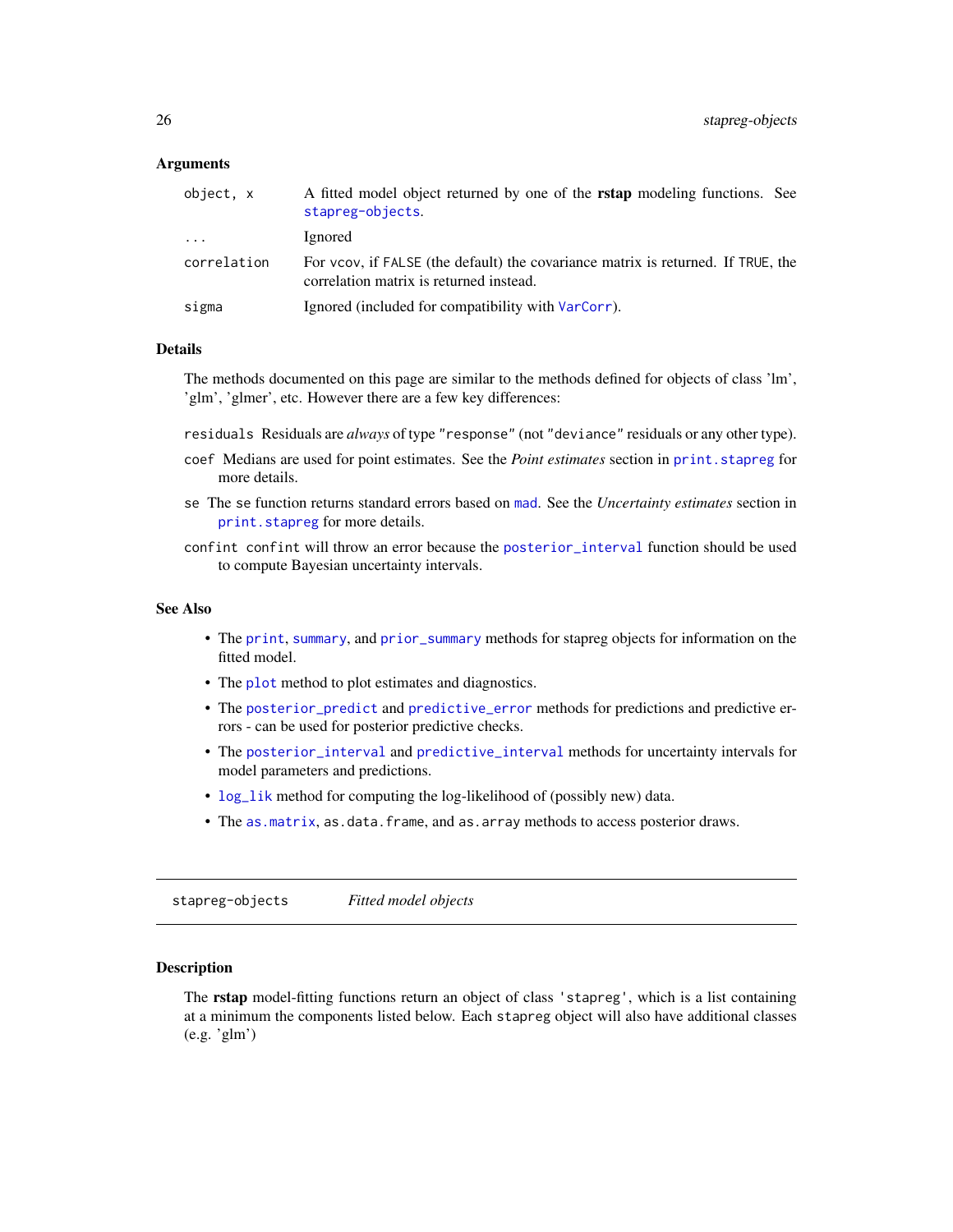#### <span id="page-26-0"></span>stap\_data 27

## Elements for stapreg objects

coefficients Point estimates, as described in [print.stapreg](#page-16-1).

ses Standard errors based on [mad](#page-0-0), as described in print. stapreg.

residuals Residuals of type 'response'.

- fitted.values Fitted mean values. For GLMs the linear predictors are transformed by the inverse link function.
- linear.predictors Linear fit on the link scale. For linear models this is the same as fitted.values.
- covmat Variance-covariance matrix for the coefficients based on draws from the posterior distribution.
- model, x, y, z If requested, the latent samples, model frame, model matrix and response variable used, respectively.

family The [family](#page-0-0) object used.

call The matched call.

formula The model [formula](#page-0-0).

data,offset,weights The data, offset, and weights arguments.

prior.info A list with information about the prior distributions used.

stapfit, stan\_summary The object of [stanfit-class](#page-0-0) returned by RStan and a matrix of various summary statistics from the stanfit object.

rstan\_version The version of the rstan package that was used to fit the model.

#### See Also

[stapreg-methods](#page-23-1)

stap\_data *Create a stap\_data object*

## **Description**

Create a stap\_data object

### Usage

```
stap_data(object)
```
## **Arguments**

object a named list of objects containing information about the staps for a given model

## Value

an object of class "stap\_data"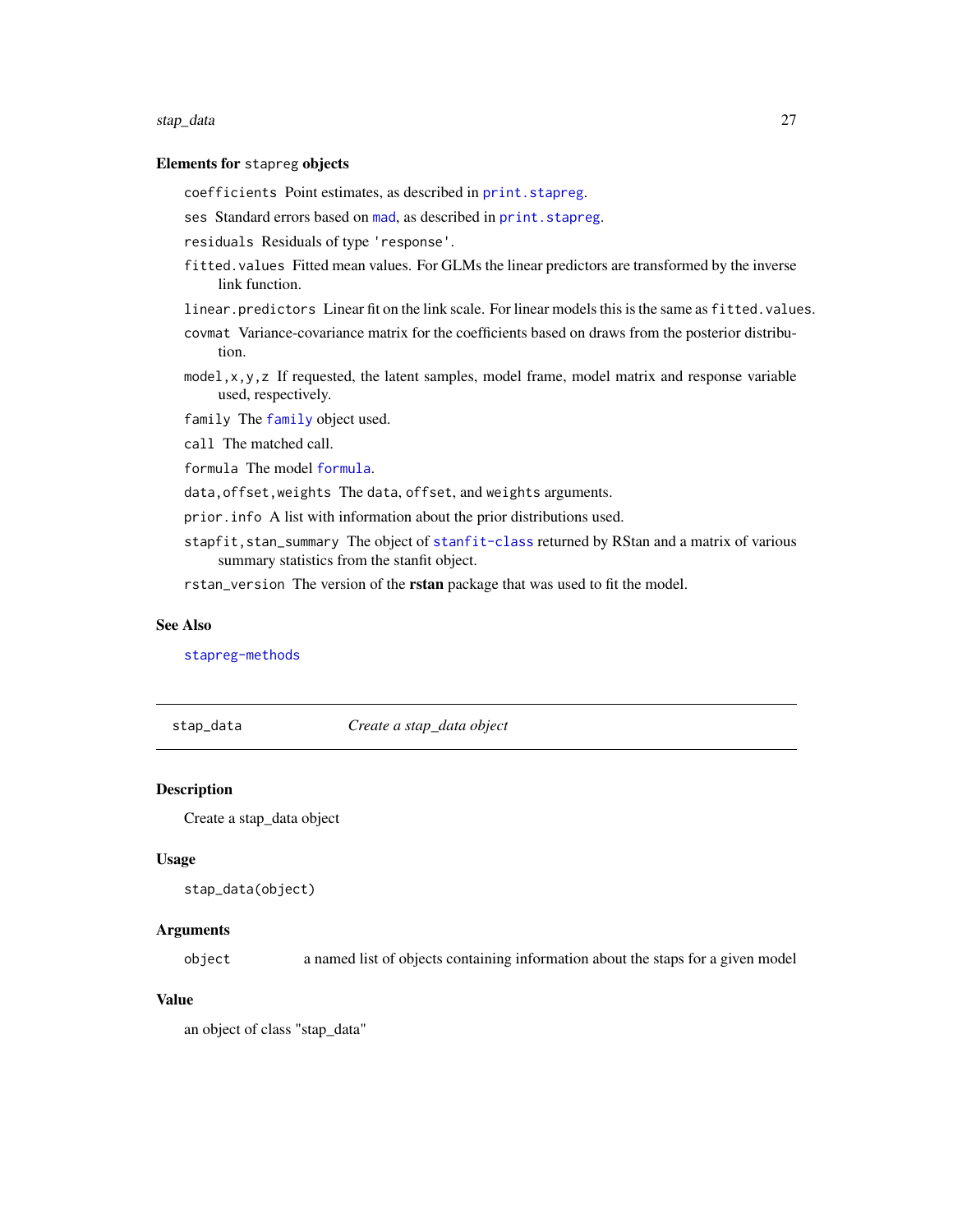<span id="page-27-1"></span><span id="page-27-0"></span>

## Description

Generalized linear modeling with spatial temporal aggregated predictors using prior distributions for the coefficients, intercept, spatial-temporal scales, and auxiliary parameters.

#### Usage

```
stap_glm(formula, family = gaussian(), subject_data = NULL,
 distance_data = NULL, time_data = NULL, subject_ID = NULL,
 max_distance = NULL, max_time = NULL, weights, offset = NULL,
 model = TRUE, y = TRUE, contrasts = NULL, ..., prior = normal(),
 prior_intercept = normal(), prior_stap = normal(),
 prior_theta = log_normal(location = 1L, scale = 1L),
 prior_aux = exponential(), adapt_delta = NULL)
```

```
stap_lm(formula, family = gaussian(), subject_data = NULL,
 distance_data = NULL, time_data = NULL, subject_ID = NULL,
 max_distance = NULL, max_time = NULL, weights, offset = NULL,
 model = TRUE, y = TRUE, contrasts = NULL, ..., prior = normal(),
 prior_intercept = normal(), prior_stap = normal(),
 prior_theta = log_normal(location = 1L, scale = 1L),
 prior_aux = exponential(), adapt_delta = NULL)
```
## Arguments

| formula       | Same as for $g1m$ . Note that in-formula transformations will not be passed ot the<br>final design matrix. Covariates that have "scale" in their name are not advised<br>as this text is parsed for in the final model fit.                                                                                                                                                           |
|---------------|---------------------------------------------------------------------------------------------------------------------------------------------------------------------------------------------------------------------------------------------------------------------------------------------------------------------------------------------------------------------------------------|
| family        | Same as glm for gaussian, binomial, and poisson families.                                                                                                                                                                                                                                                                                                                             |
| subject_data  | a data frame that contains data specific to the subject or subjects on whom the<br>outcome is measured. Must contain one column that has the subject_ID on<br>which to join the distance and time_data                                                                                                                                                                                |
| distance_data | a (minimum) three column data.frame that contains (1) an id_key (2) The sap/tap/stap<br>features and (3) the distances between subject with a given id and the built en-<br>vironment feature in column (2), the distance column must be the only column<br>of type "double" and the sap/tap/stap features must be specified in the data frame<br>exactly as they are in the formula. |
| time_data     | same as distance_data except with time that the subject has been exposed to the<br>built environment feature, instead of distance                                                                                                                                                                                                                                                     |
| subject_ID    | name of column(s) to join on between subject_data and bef_data                                                                                                                                                                                                                                                                                                                        |
| max_distance  | the inclusion distance; upper bound for all elements of dists_crs                                                                                                                                                                                                                                                                                                                     |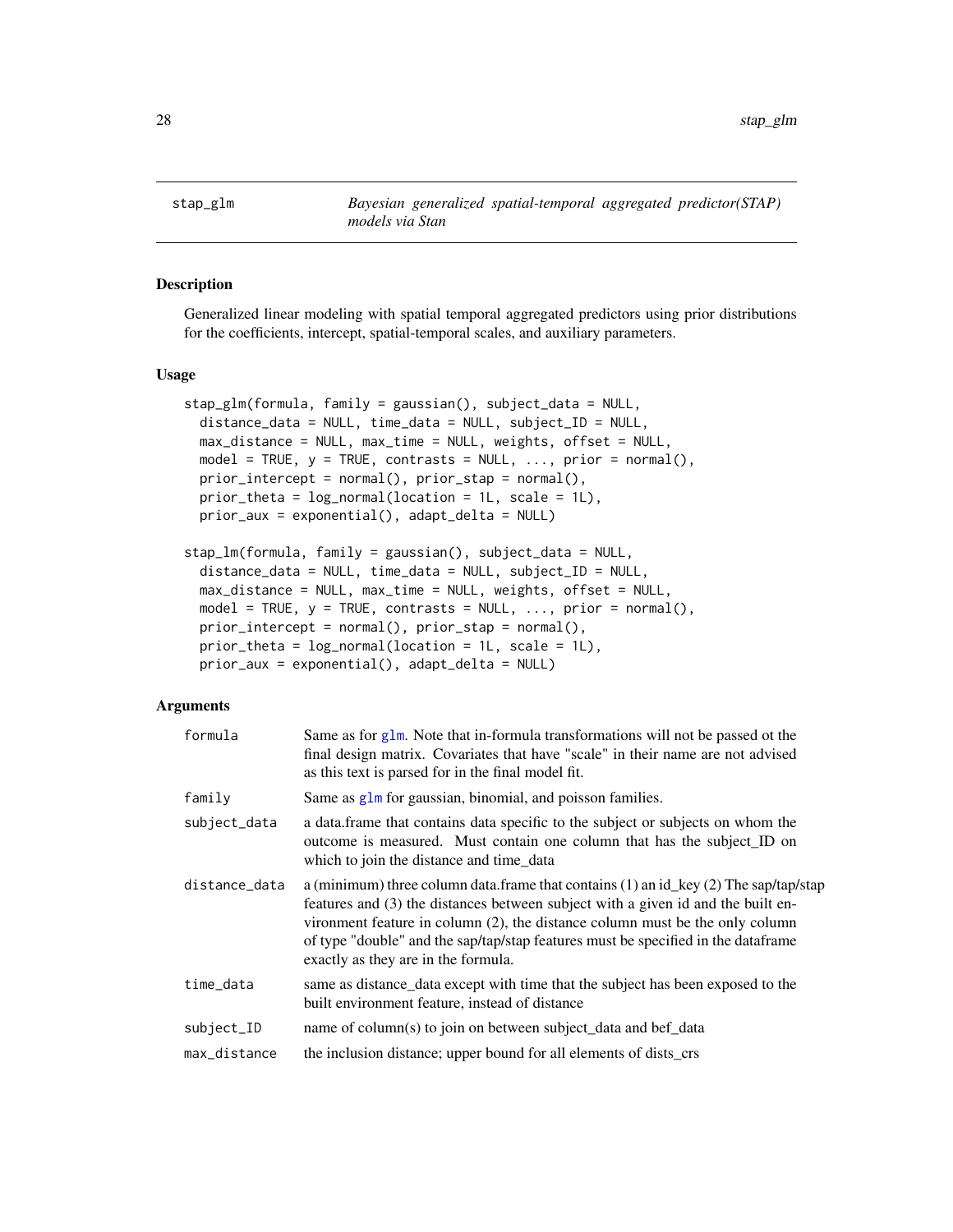<span id="page-28-0"></span>

| max_time        | inclusion time; upper bound for all elements of times_crs                                                                                                                                                                                                                                        |
|-----------------|--------------------------------------------------------------------------------------------------------------------------------------------------------------------------------------------------------------------------------------------------------------------------------------------------|
| offset, weights |                                                                                                                                                                                                                                                                                                  |
|                 | Same as glm.                                                                                                                                                                                                                                                                                     |
| model           | logical denoting whether or not to return the fixed covariates model frame object<br>in the fitted object                                                                                                                                                                                        |
| у               | In stap_g1m, logical scalar indicating whether to return the response vector. In<br>stan_glm.fit, a response vector.                                                                                                                                                                             |
| contrasts       | Same as $g1m$ , but rarely specified.                                                                                                                                                                                                                                                            |
| $\ddots$        | Further arguments passed to the function in the <b>rstap</b> to specify iter, chains,<br>cores, refresh, etc.                                                                                                                                                                                    |
| prior           | The prior distribution for the regression coefficients. prior should be a call<br>to one of the various functions provided by <b>rstap</b> for specifying priors. The<br>subset of these functions that can be used for the prior on the coefficients can be<br>grouped into several "families": |
|                 |                                                                                                                                                                                                                                                                                                  |

| Family                        | <b>Functions</b>          |
|-------------------------------|---------------------------|
| Student t family              | normal, student_t, cauchy |
| Hierarchical shrinkage family | hs, hs_plus               |
| Laplace family                | laplace, lasso            |
| Product normal family         | product_normal            |

See the [priors help page](#page-17-1) for details on the families and how to specify the arguments for all of the functions in the table above. To omit a prior —i.e., to use a flat (improper) uniform prior— prior can be set to NULL, although this is rarely a good idea.

Note: If prior is from the Student t family or Laplace family, and if the autoscale argument to the function used to specify the prior (e.g. [normal](#page-17-2)) is left at its default and recommended value of TRUE, then the default or user-specified prior scale(s) may be adjusted internally based on the scales of the predictors. See the [priors help page](#page-17-1) and the *Prior Distributions* vignette for details on the rescaling and the [prior\\_summary](#page-21-1) function for a summary of the priors used for a particular model.

#### prior\_intercept

The prior distribution for the intercept. prior\_intercept can be a call to normal, student\_t or cauchy. See the [priors help page](#page-17-1) for details on these functions. To omit a prior on the intercept —i.e., to use a flat (improper) uniform prior— prior\_intercept can be set to NULL.

Note: The prior distribution for the intercept is set so it applies to the value *when all predictors are centered*. If you prefer to specify a prior on the intercept without the predictors being auto-centered, then you have to omit the intercept from the [formula](#page-0-0) and include a column of ones as a predictor, in which case some element of prior specifies the prior on it, rather than prior\_intercept. Regardless of how prior\_intercept is specified, the reported *estimates* of the intercept always correspond to a parameterization without centered predictors (i.e., same as in glm).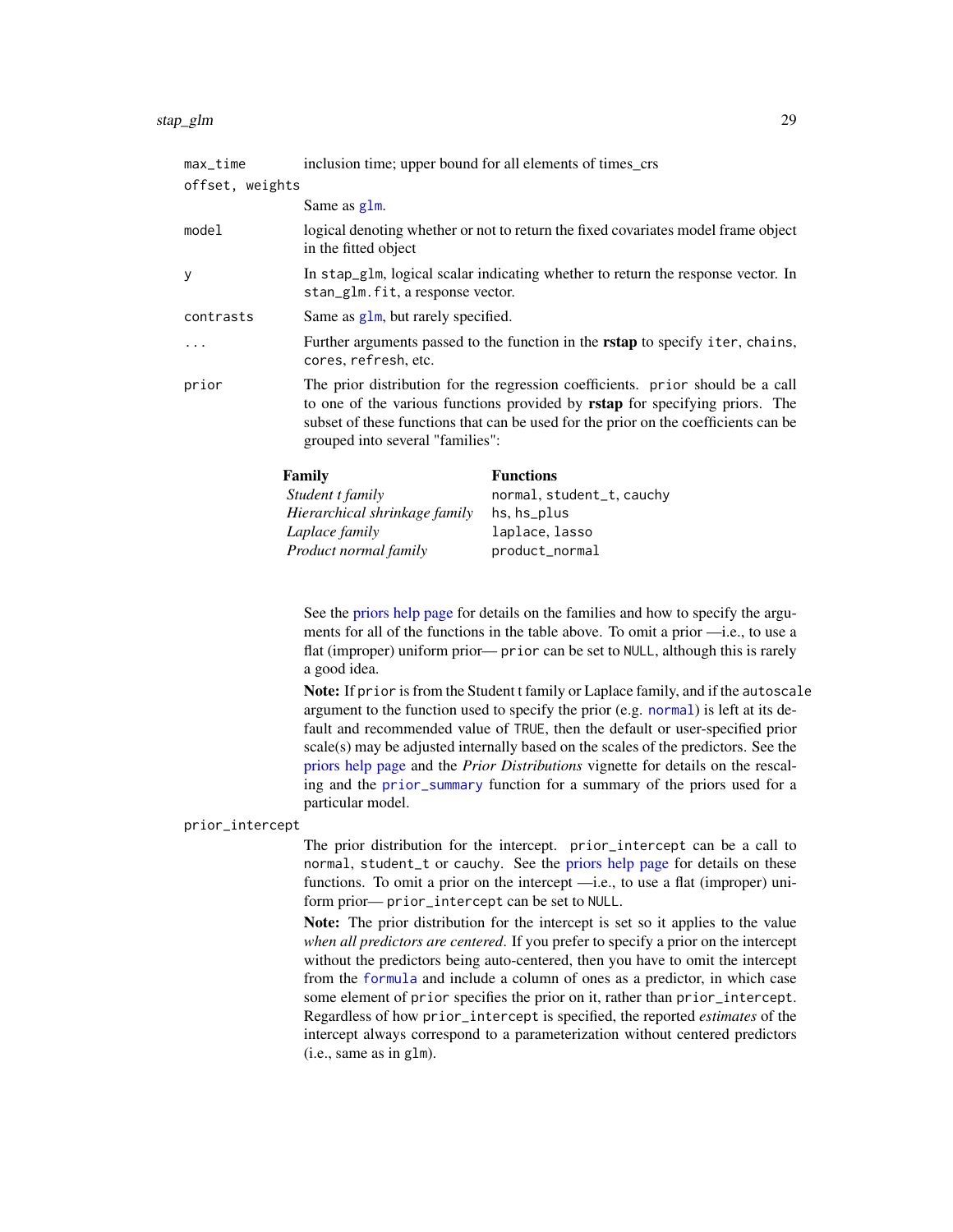<span id="page-29-0"></span>

| prior_stap  | prior for spatial-temporal aggregated predictors. Note that prior is set on the<br>standardized latent covariates.                                                                                                                                                                                                                                                                                                                                                                                                                                                                                                                                                                                                                                                                                                                                            |
|-------------|---------------------------------------------------------------------------------------------------------------------------------------------------------------------------------------------------------------------------------------------------------------------------------------------------------------------------------------------------------------------------------------------------------------------------------------------------------------------------------------------------------------------------------------------------------------------------------------------------------------------------------------------------------------------------------------------------------------------------------------------------------------------------------------------------------------------------------------------------------------|
| prior_theta | prior for the spatial-temporal aggregated predictors' scale. Can either be a single<br>prior or a prior nested within a list of lists.                                                                                                                                                                                                                                                                                                                                                                                                                                                                                                                                                                                                                                                                                                                        |
| prior_aux   | The prior distribution for the "auxiliary" parameter (if applicable). The "auxil-<br>iary" parameter refers to a different parameter depending on the family. For<br>Gaussian models prior_aux controls "sigma", the error standard deviation.<br>For negative binomial models prior_aux controls "reciprocal_dispersion",<br>which is similar to the "size" parameter of rnbinom: smaller values of "reciprocal_dispersion"<br>correspond to greater dispersion. For gamma models prior_aux sets the prior<br>on to the "shape" parameter (see e.g., rgamma), and for inverse-Gaussian mod-<br>els it is the so-called "lambda" parameter (which is essentially the reciprocal of<br>a scale parameter). Binomial and Poisson models do not have auxiliary param-<br>eters.<br>prior_aux can be a call to exponential to use an exponential distribution, or |
|             | normal, student_t or cauchy, which results in a half-normal, half-t, or half-<br>Cauchy prior. See priors for details on these functions. To omit a prior $\rightarrow$ i.e.,<br>to use a flat (improper) uniform prior—set prior_aux to NULL.                                                                                                                                                                                                                                                                                                                                                                                                                                                                                                                                                                                                                |
| adapt_delta | See the adapt_delta help page for details.                                                                                                                                                                                                                                                                                                                                                                                                                                                                                                                                                                                                                                                                                                                                                                                                                    |

## Details

The stap\_glm function is similar in syntax to [stan\\_glm](#page-0-0) except instead of performing full bayesian inference for a generalized linear model stap\_glm incorporates spatial-temporal covariates

## Value

A [stapreg](#page-25-1) object is returned for stap\_glm.

A [stapfit](#page-0-0) object (or a slightly modified stapfit object) is returned if stan\_glm.fit is called directly.

#### References

Gelman, A. and Hill, J. (2007). *Data Analysis Using Regression and Multilevel/Hierarchical Models.* Cambridge University Press, Cambridge, UK.

Muth, C., Oravecz, Z., and Gabry, J. (2018) User-friendly Bayesian regression modeling: A tutorial with rstanarm and shinystan. *The Quantitative Methods for Psychology*. 14(2), 99–119. [https:](https://www.tqmp.org/RegularArticles/vol14-2/p099/p099.pdf) [//www.tqmp.org/RegularArticles/vol14-2/p099/p099.pdf](https://www.tqmp.org/RegularArticles/vol14-2/p099/p099.pdf)

## See Also

[stapreg-methods](#page-23-1) and [glm](#page-0-0).

The various vignettes for stap\_glm at [https://biostatistics4socialimpact.github.io/rstap](https://biostatistics4socialimpact.github.io/rstap/articles)/ [articles](https://biostatistics4socialimpact.github.io/rstap/articles) and the [preprint](http://arxiv.org/abs/1812.10208) article.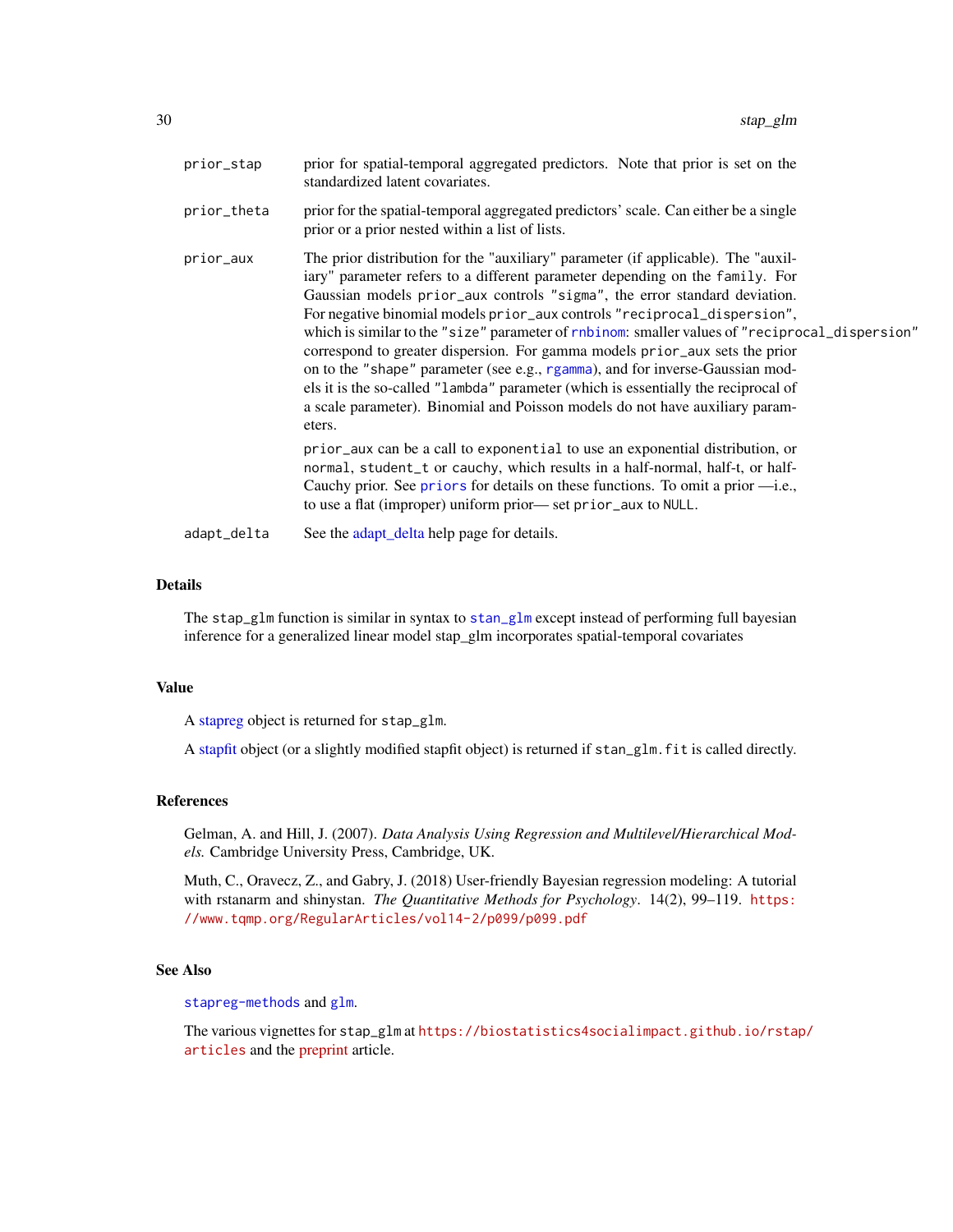## <span id="page-30-0"></span>stap\_glm.fit 31

## Examples

```
fit_glm <- stap_glm(formula = y \sim sex + sap(Fast_Food),
                  subject_data = homog_subject_data[1:100,], # for speed of example only
                     distance_data = homog_distance_data,
                     family = gaussian(link = 'identity'),
                     subject_ID = 'subj_id',
                     prior = normal(location = 0, scale = 5, autoscale = FALSE),
                   prior_intercept = normal(location = 25, scale = 5, autoscale = FALSE),
                     prior_stap = normal(location = 0, scale = 3, autoscale = FALSE),
                     prior_theta = log\_normal(location = 1, scale = 1),
                     prior_aux = cauchy(location = 0, scale = 5),
                     max_distance = max(homog_distance_data$Distance),
                     chains = 1, iter = 300, # for speed of example only
                     refresh = -1, verbose = FALSE)
```
stap\_glm.fit *Fitting Generalized Linear STAP models*

## Description

Fitting Generalized Linear STAP models

#### Usage

```
stap_glm.fit(y, z, dists_crs, u_s, times_crs, u_t, weight_functions,
  stap_data, max_distance = max(dists_crs), max_time = max(times_crs),
  weights = rep(1, \text{ NROW}(y)), offset = rep(0, \text{ NROW}(y)),family = stats::gaussian(), ..., prior = normal(),prior_intercept = normal(), prior_stap = normal(), group = list(),
  prior_theta = list(theta_one = normal()), prior_aux = cauchy(location
 = 0L, scale = 5L), adapt_delta = NULL)
```
## **Arguments**

| y                | n length vector or n x 2 matrix of outcomes                                                                                                          |
|------------------|------------------------------------------------------------------------------------------------------------------------------------------------------|
| z                | n x p design matrix of subject specific covariates                                                                                                   |
| dists_crs        | $(q_{s+q_{s+1}})$ x M matrix of distances between outcome observations and built<br>environment features with a hypothesized spatial scale           |
| $U_S$            | n x $(q * 2)$ matrix of compressed row storage array indices for dists_crs                                                                           |
| times_crs        | $(q_t+q_st)$ x M matrix of times where the outcome observations were exposed<br>to the built environment features with a hypothesized temporal scale |
| u t              | $n \times (q^*2)$ matrix of compressed row storage array indices for times_crs                                                                       |
| weight_functions |                                                                                                                                                      |
|                  | a Q x 2 matrix with integers coding the appropriate weight function for each<br><b>STAP</b>                                                          |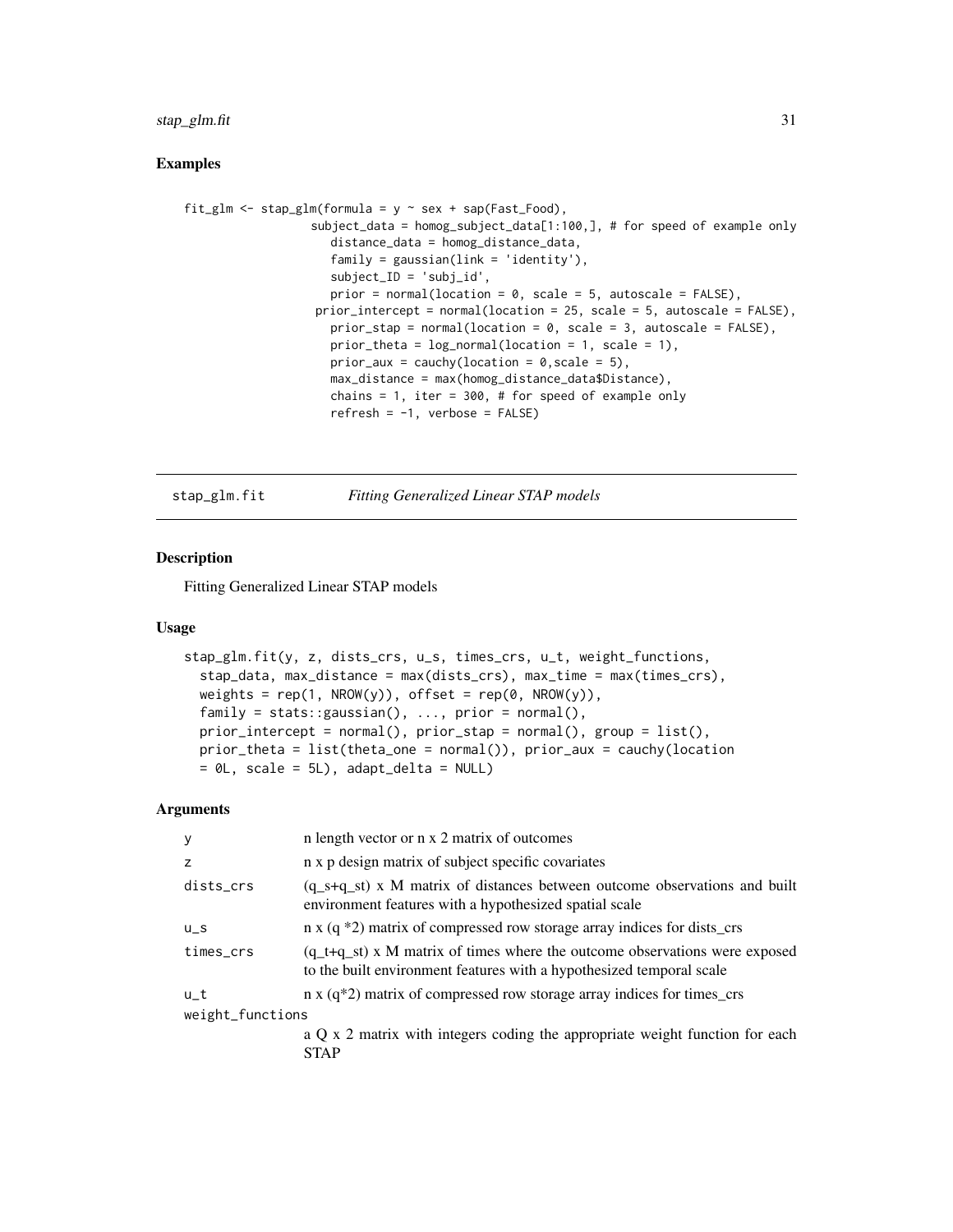<span id="page-31-0"></span>

| stap_data    | object of class "stap_data" that contains information on all the spatial-temporal<br>predictors in the model |
|--------------|--------------------------------------------------------------------------------------------------------------|
| max_distance | the upper bound on any and all distances included in the model                                               |
| $max_time$   | the upper bound on any and all times included in the model                                                   |
| weights      | weights to be added to the likelihood observation for a given subject                                        |
| offset       | offset term to be added to the outcome for a given subject                                                   |
| family       | distributional family - only binomial gaussian or poisson currently allowed                                  |
| $\ddotsc$    | optional arguments passed to the sampler - e.g. iter, warmup, etc.                                           |
|              | prior, prior_intercept, prior_stap, prior_theta, prior_aux<br>see stap_glm for more information              |
| group        | list of of group terms from $l$ me4:: $glmod$                                                                |
| adapt_delta  | See the adapt_delta help page for details.                                                                   |
|              |                                                                                                              |

<span id="page-31-1"></span>

| stap_glmer |                         | Bayesian spatial-temporal generalized linear models with group- |  |  |  |
|------------|-------------------------|-----------------------------------------------------------------|--|--|--|
|            | specific terms via Stan |                                                                 |  |  |  |

## Description

Bayesian inference for stap-glms with group-specific coefficients that have unknown covariance matrices with flexible priors.

## Usage

```
stap_glmer(formula, family = gaussian(), subject_data = NULL,
 distance_data = NULL, time_data = NULL, subject_ID = NULL,
 group_ID = NULL, max_distance = NULL, max_time = NULL, weights,
 offset, contrasts = NULL, ..., prior = normal(),prior_intercept = normal(), prior_stap = normal(),
 prior_theta = log_normal(location = 1L, scale = 1L),
 prior_aux = exponential(), prior_covariance = decov(),
  adapt_delta = NULL)
stap_lmer(formula, subject_data = NULL, distance_data = NULL,
  time_data = NULL, subject_ID = NULL, group_ID = NULL,
 max_distance = NULL, max_time = NULL, weights, offset,
 contrast = NULL, ..., prior = normal(),prior\_intercept = normal(), prior\_stop = normal(),prior_theta = log\_normal(location = 1L, scale = 1L),
 prior_aux = exponential(), prior_covariance = decov(),
  adapt_delta = NULL)
```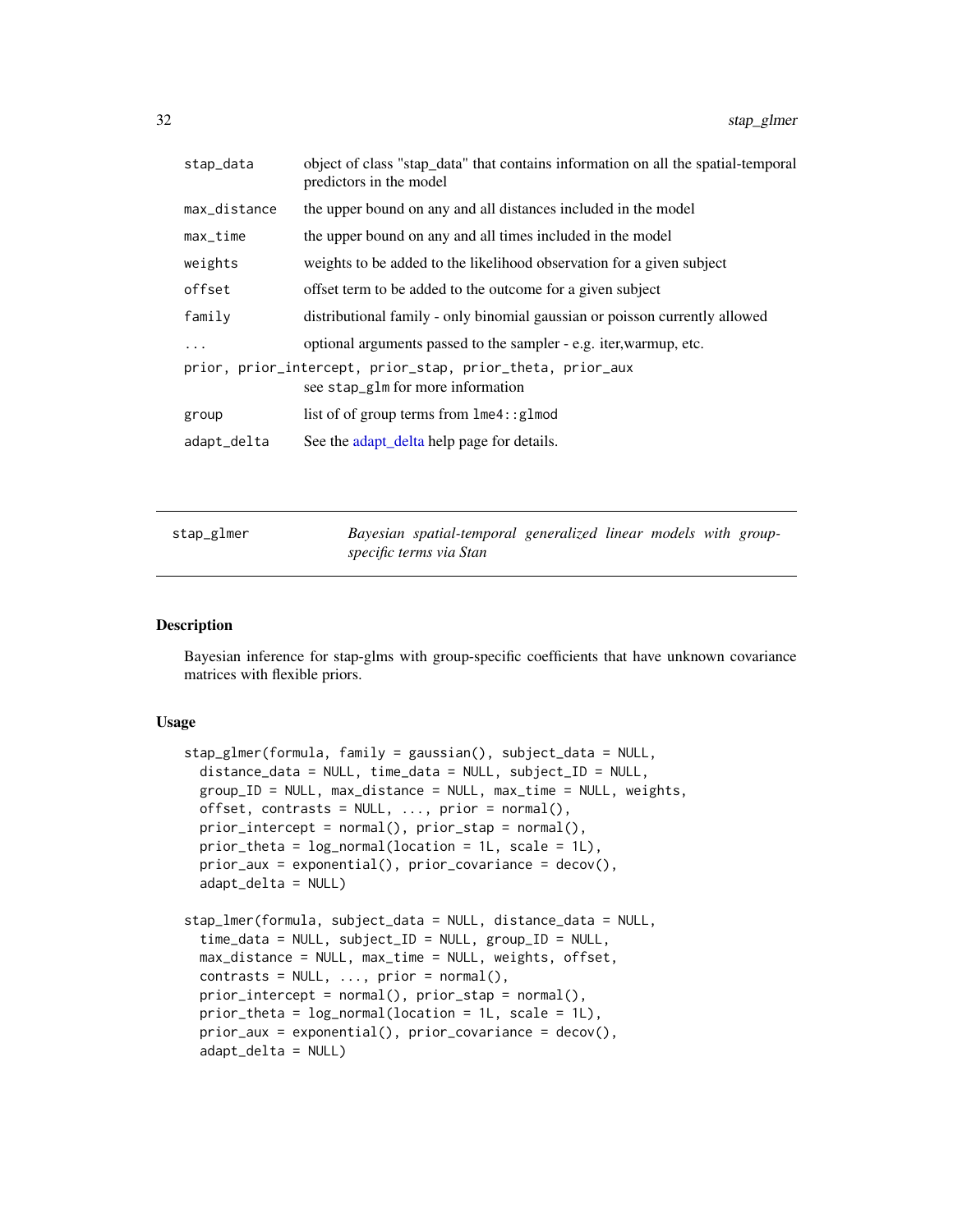## <span id="page-32-0"></span>stap\_glmer 33

## Arguments

| formula         | Same as for glmer. Note that in-formula transformations will not be passed to<br>the final design matrix. Covariates that have "scale" in their name are not advised<br>as this text is parsed for in the final model fit.                                                                                                                                                                  |                                                                                                                                                                                                                                                       |  |  |
|-----------------|---------------------------------------------------------------------------------------------------------------------------------------------------------------------------------------------------------------------------------------------------------------------------------------------------------------------------------------------------------------------------------------------|-------------------------------------------------------------------------------------------------------------------------------------------------------------------------------------------------------------------------------------------------------|--|--|
| family          | Same as for glmer except limited to gaussian, binomial and poisson                                                                                                                                                                                                                                                                                                                          |                                                                                                                                                                                                                                                       |  |  |
| subject_data    | a data.frame that contains data specific to the subject or subjects on whom the<br>outcome is measured. Must contain one column that has the subject_ID on<br>which to join the distance and time_data                                                                                                                                                                                      |                                                                                                                                                                                                                                                       |  |  |
| distance_data   | a (minimum) three column data.frame that contains $(1)$ an id_key $(2)$ The sap/tap/stap<br>features and (3) the distances between subject with a given id and the built en-<br>vironment feature in column $(2)$ , the distance column must be the only column<br>of type "double" and the sap/tap/stap features must be specified in the dataframe<br>exactly as they are in the formula. |                                                                                                                                                                                                                                                       |  |  |
| time_data       | same as distance_data except with time that the subject has been exposed to the<br>built environment feature, instead of distance                                                                                                                                                                                                                                                           |                                                                                                                                                                                                                                                       |  |  |
| subject_ID      | name of column to join on between subject_data and bef_data                                                                                                                                                                                                                                                                                                                                 |                                                                                                                                                                                                                                                       |  |  |
| group_ID        | name of column to join on between subject_data and bef_data that uniquely<br>identifies the groups                                                                                                                                                                                                                                                                                          |                                                                                                                                                                                                                                                       |  |  |
| max_distance    | the upper bound on any and all distances included in the model                                                                                                                                                                                                                                                                                                                              |                                                                                                                                                                                                                                                       |  |  |
| max_time        |                                                                                                                                                                                                                                                                                                                                                                                             | the upper bound on any and all times included in the model                                                                                                                                                                                            |  |  |
| weights, offset |                                                                                                                                                                                                                                                                                                                                                                                             |                                                                                                                                                                                                                                                       |  |  |
|                 | Same as glm.                                                                                                                                                                                                                                                                                                                                                                                |                                                                                                                                                                                                                                                       |  |  |
| contrasts       | Same as glm, but rarely specified.                                                                                                                                                                                                                                                                                                                                                          |                                                                                                                                                                                                                                                       |  |  |
| $\cdots$        | pass to stap_glmer (except family).                                                                                                                                                                                                                                                                                                                                                         | For stap_glmer, further arguments passed to sampling (e.g. iter, chains,<br>cores, etc.). For stap_lmer  should also contain all relevant arguments to                                                                                                |  |  |
| prior           | grouped into several "families":                                                                                                                                                                                                                                                                                                                                                            | The prior distribution for the regression coefficients. prior should be a call<br>to one of the various functions provided by rstap for specifying priors. The<br>subset of these functions that can be used for the prior on the coefficients can be |  |  |
|                 | Family                                                                                                                                                                                                                                                                                                                                                                                      | <b>Functions</b>                                                                                                                                                                                                                                      |  |  |
|                 | Student t family                                                                                                                                                                                                                                                                                                                                                                            | normal, student_t, cauchy                                                                                                                                                                                                                             |  |  |
|                 | Hierarchical shrinkage family                                                                                                                                                                                                                                                                                                                                                               | hs, hs_plus                                                                                                                                                                                                                                           |  |  |
|                 | Laplace family<br>Product normal family                                                                                                                                                                                                                                                                                                                                                     | laplace, lasso<br>product_normal                                                                                                                                                                                                                      |  |  |
|                 |                                                                                                                                                                                                                                                                                                                                                                                             |                                                                                                                                                                                                                                                       |  |  |

See the [priors help page](#page-17-1) for details on the families and how to specify the arguments for all of the functions in the table above. To omit a prior —i.e., to use a flat (improper) uniform prior— prior can be set to NULL, although this is rarely a good idea.

Note: If prior is from the Student t family or Laplace family, and if the autoscale argument to the function used to specify the prior (e.g. [normal](#page-17-2)) is left at its de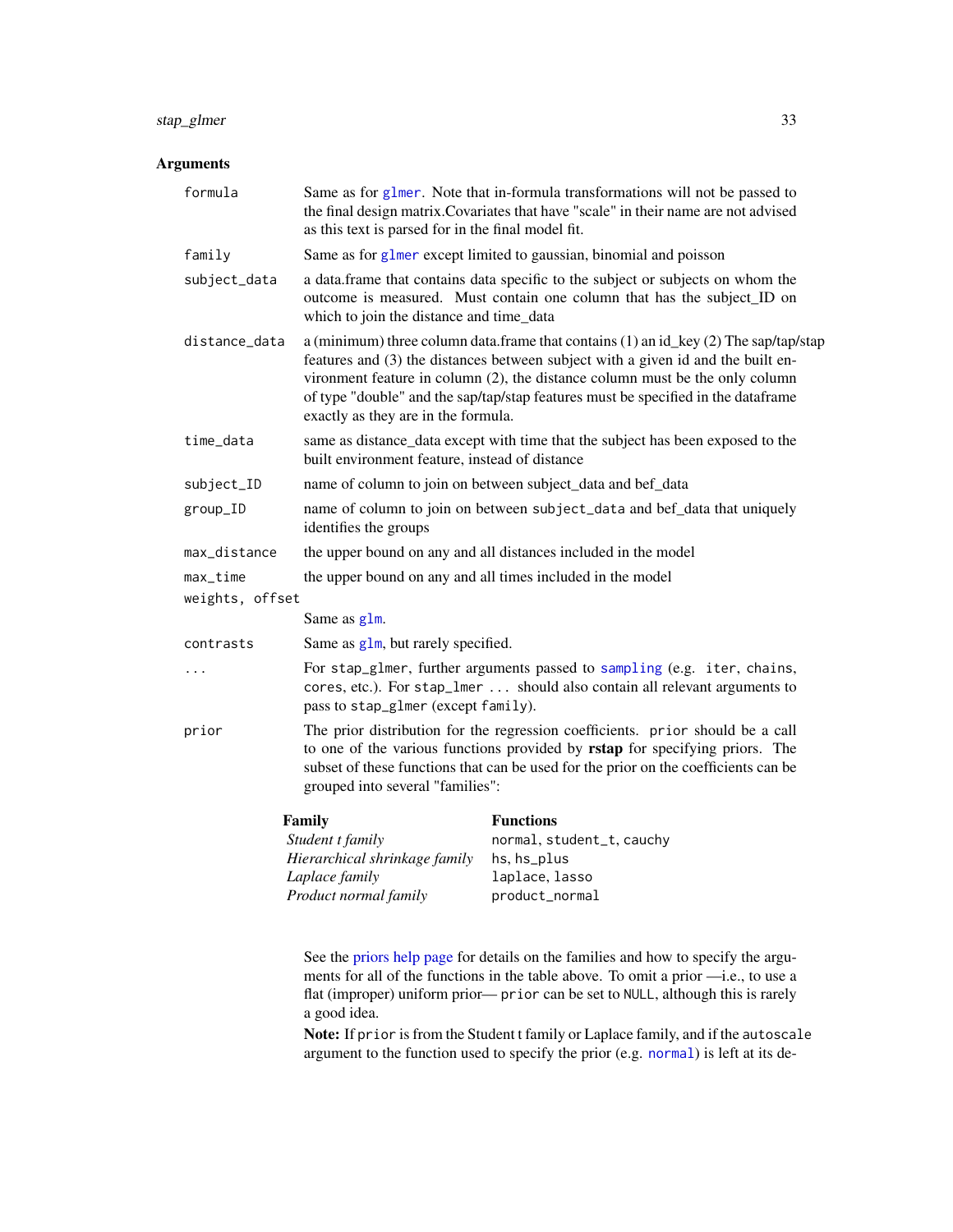fault and recommended value of TRUE, then the default or user-specified prior scale(s) may be adjusted internally based on the scales of the predictors. See the [priors help page](#page-17-1) and the *Prior Distributions* vignette for details on the rescaling and the [prior\\_summary](#page-21-1) function for a summary of the priors used for a particular model.

#### <span id="page-33-0"></span>prior\_intercept

The prior distribution for the intercept. prior\_intercept can be a call to normal, student\_t or cauchy. See the [priors help page](#page-17-1) for details on these functions. To omit a prior on the intercept —i.e., to use a flat (improper) uniform prior— prior\_intercept can be set to NULL.

Note: The prior distribution for the intercept is set so it applies to the value *when all predictors are centered*. If you prefer to specify a prior on the intercept without the predictors being auto-centered, then you have to omit the intercept from the [formula](#page-0-0) and include a column of ones as a predictor, in which case some element of prior specifies the prior on it, rather than prior\_intercept. Regardless of how prior\_intercept is specified, the reported *estimates* of the intercept always correspond to a parameterization without centered predictors (i.e., same as in glm).

#### prior\_theta, prior\_stap

priors for the spatial scale and spatial effect parameters, respectively

prior\_aux The prior distribution for the "auxiliary" parameter (if applicable). The "auxiliary" parameter refers to a different parameter depending on the family. For Gaussian models prior\_aux controls "sigma", the error standard deviation. For negative binomial models prior\_aux controls "reciprocal\_dispersion", which is similar to the "size" parameter of [rnbinom](#page-0-0): smaller values of "reciprocal\_dispersion" correspond to greater dispersion. For gamma models prior\_aux sets the prior on to the "shape" parameter (see e.g., [rgamma](#page-0-0)), and for inverse-Gaussian models it is the so-called "lambda" parameter (which is essentially the reciprocal of a scale parameter). Binomial and Poisson models do not have auxiliary parameters. prior\_aux can be a call to exponential to use an exponential distribution, or

normal, student\_t or cauchy, which results in a half-normal, half-t, or half-Cauchy prior. See [priors](#page-17-1) for details on these functions. To omit a prior —i.e., to use a flat (improper) uniform prior— set prior\_aux to NULL.

prior\_covariance

Cannot be NULL; see [decov](#page-17-2) for more information about the default arguments.

[adapt\\_delta](#page-2-2) See the adapt\_delta help page for details.

## Details

The stap\_glmer function is similar in syntax to [glmer](#page-0-0) but rather than performing (restricted) maximum likelihood estimation of generalized linear models, Bayesian estimation is performed via MCMC. The Bayesian model adds priors on the regression coefficients (in the same way as [stap\\_glm](#page-27-1)) and priors on the terms of a decomposition of the covariance matrices of the groupspecific parameters. See [priors](#page-17-1) for more information about the priors.

The stap\_lmer function is equivalent to stap\_glmer with family = gaussian(link = "identity").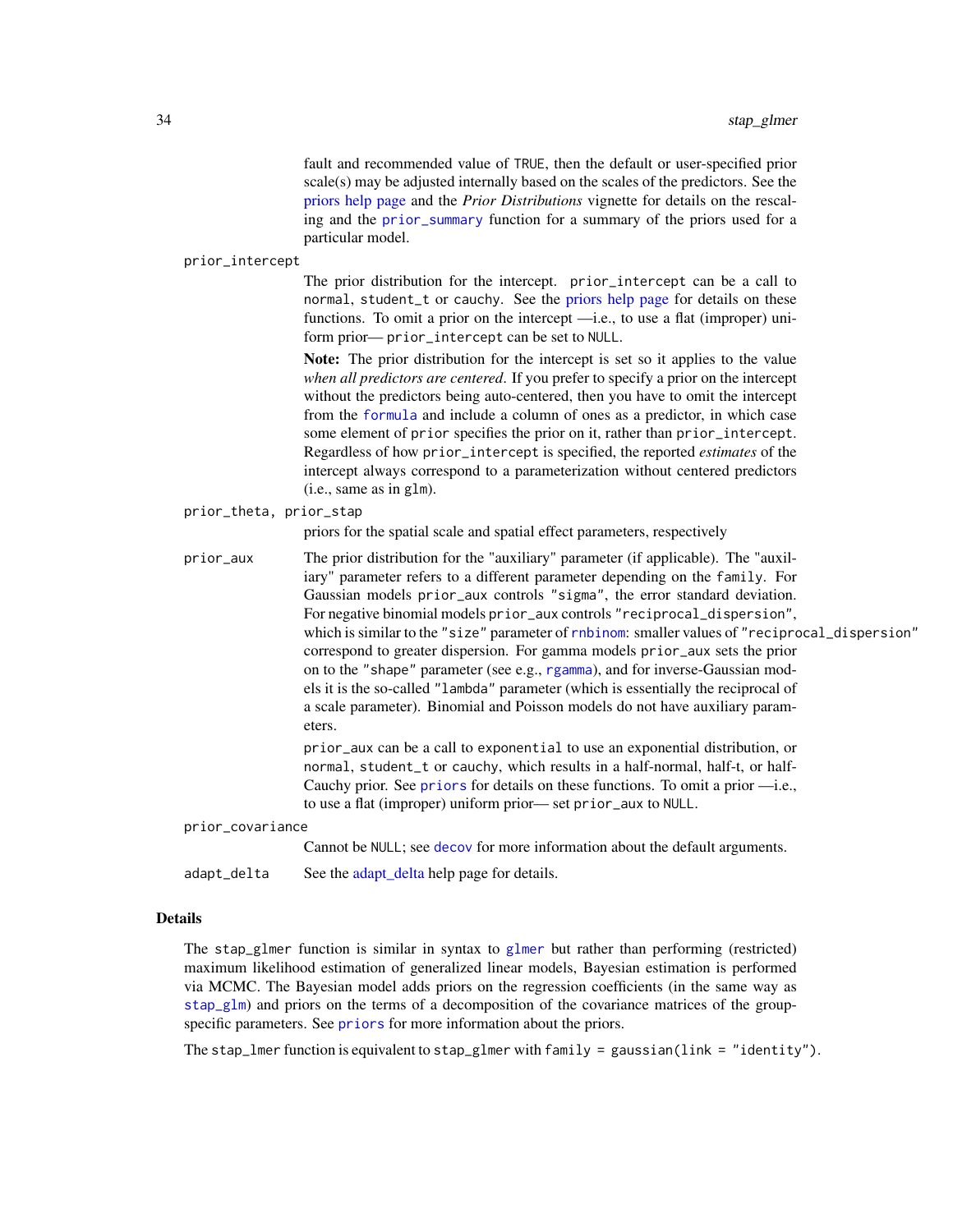## <span id="page-34-0"></span>stap\_glmer 35

## Value

A [stapreg](#page-25-1) object is returned for stap\_glmer, stap\_lmer.

## References

Gelman, A. and Hill, J. (2007). *Data Analysis Using Regression and Multilevel/Hierarchical Models.* Cambridge University Press, Cambridge, UK.

Muth, C., Oravecz, Z., and Gabry, J. (2018) User-friendly Bayesian regression modeling: A tutorial with rstanarm and shinystan. *The Quantitative Methods for Psychology*. 14(2), 99–119. [https:](https://www.tqmp.org/RegularArticles/vol14-2/p099/p099.pdf) [//www.tqmp.org/RegularArticles/vol14-2/p099/p099.pdf](https://www.tqmp.org/RegularArticles/vol14-2/p099/p099.pdf)

## See Also

[stapreg-methods](#page-23-1) and [glmer](#page-0-0).

The Longituinal [Vignette](https://biostatistics4socialimpact.github.io/rstap/articles/longitudinal-I.html) for stap\_glmer and the [preprint](http://arxiv.org/abs/1812.10208) article available through arXiv.

## Examples

```
## Not run:
## subset to only include id, class name and distance variables
distdata <- homog_longitudinal_bef_data[,c("subj_ID","measure_ID","class","dist")]
timedata <- homog_longitudinal_bef_data[,c("subj_ID","measure_ID","class","time")]
## distance or time column must be numeric
timedata$time <- as.numeric(timedata$time)
fit <- stap_glmer(y_bern ~ centered_income + sex + centered_age + stap(Coffee_Shop) + (1|subj_ID),
                  family = binomial(link='logit'),
                  subject_data = homog_longitudinal_subject_data,
                  distance_data = distdata,
                  time_data = timedata,
                  subject_ID = 'subj_ID',
                  group_ID = 'measure_ID',
                  prior_intercept = normal(location = 25, scale = 4, autoscale = F),
                  prior = normal(location = 0, scale = 4, autoscale=F),
                  prior_stap = normal(location = 0, scale = 4),
                 prior_theta = list(Coffee_Shop = list(spatial = log_normal(location = 1,
                                                                              scale = 1),
                                                      temporal = log-normal(location = 1,scale = 1)),
                  max_distance = 3, max_time = 50,
                  chains = 4, refresh = -1, verbose = FALSE,
                  iter = 1E3, cores = 1)
```
## End(Not run)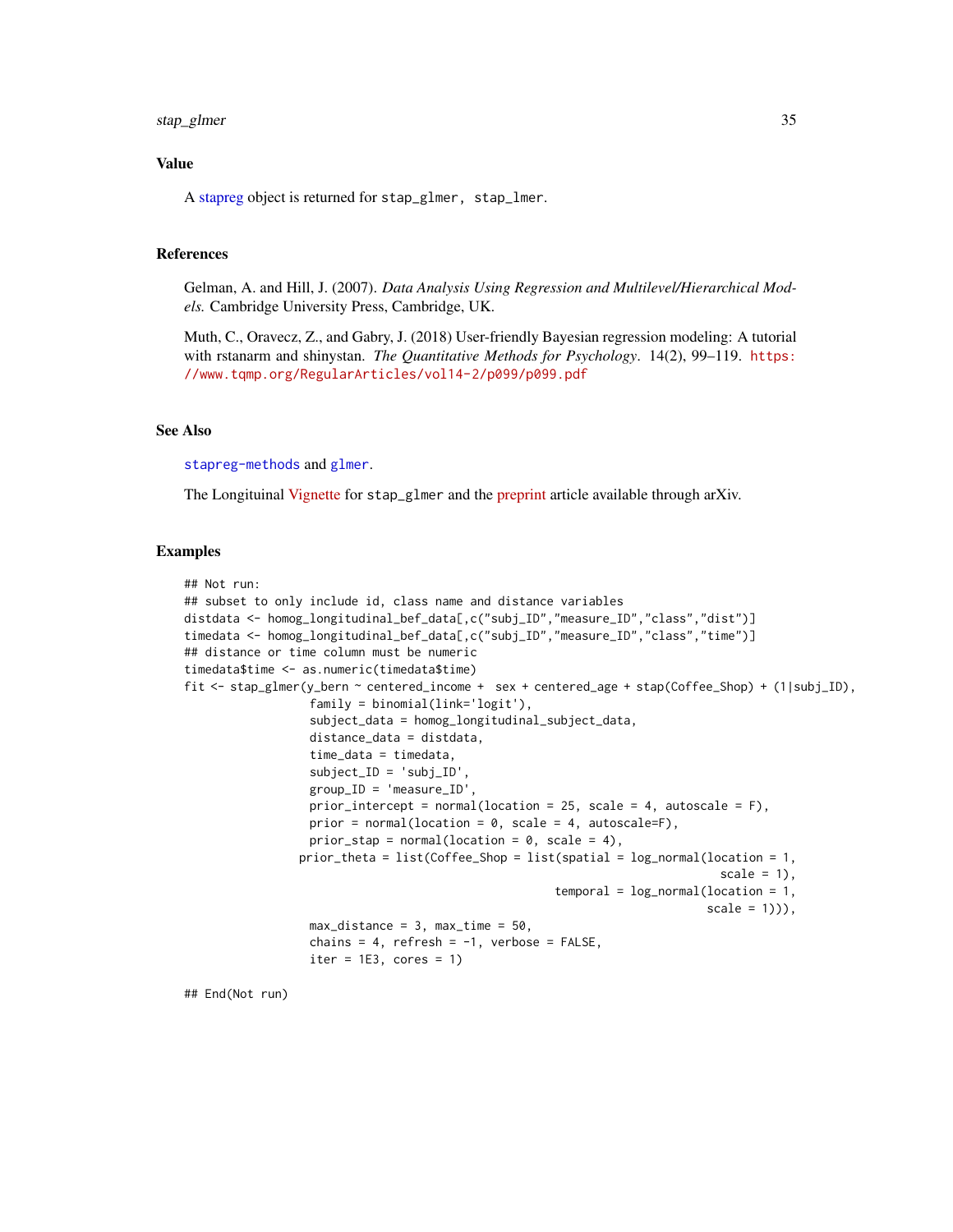<span id="page-35-0"></span>

## Description

Spatial-Temporal Exposure Termination-Maximization Estimates

## Usage

```
stap_termination(object, prob = 0.9, exposure_limit = 0.05,
 pars = NULL, regex\_pars = NULL, max_value = NULL, ...)## S3 method for class 'stapreg'
stap_termination(object, prob = 0.9,
  exposure_limit = 0.05, pars = NULL, regex_pars = NULL,
 max_value = NULL, ...)
```
## Arguments

| object     | A fitted model object returned by one of the <b>rstap</b> modeling functions. See<br>stapreg-objects.                                                                                                                                                                  |
|------------|------------------------------------------------------------------------------------------------------------------------------------------------------------------------------------------------------------------------------------------------------------------------|
| prob       | A number $p \in (0, 1)$ indicating the desired probability mass to include in the<br>intervals. The default is to report $90\%$ intervals (prob=0.9) rather than the tra-<br>ditionally used 95% (see Details).                                                        |
|            | exposure_limit A number indicating the desired amount of exposure for which the function will<br>return an estimate of distance/time. Note that the exposure_limit corresponds to<br>spatial exposure and 1-temporal exposure.                                         |
| pars       | An optional character vector of parameter names.                                                                                                                                                                                                                       |
| regex_pars | An optional character vector of regular expressions to use for parameter selec-<br>tion. regex_pars can be used in place of pars or in addition to pars. Currently,<br>all functions that accept a regex_pars argument ignore it for models fit using<br>optimization. |
| max_value  | by defuault the max_distance and/or time from the model's original input will<br>be used to calculate the upper bound of possible terminating distances/times -<br>the max_value can be used to specify a new value for this value.                                    |
| $\cdots$   | Currently ignored.                                                                                                                                                                                                                                                     |

## Value

A matrix with two columns and as many rows as model parameters (or the subset of parameters specified by pars and/or regex\_pars). For a given value of prob,  $p$ , the columns correspond to the lower and upper  $100p\%$  interval limits and have the names  $100\alpha/2\%$  and  $100(1 - \alpha/2)\%$ , where  $\alpha = 1 - p$ . For example, if prob=0.9 is specified (a 90% interval), then the column names will be "5%" and "95%", respectively.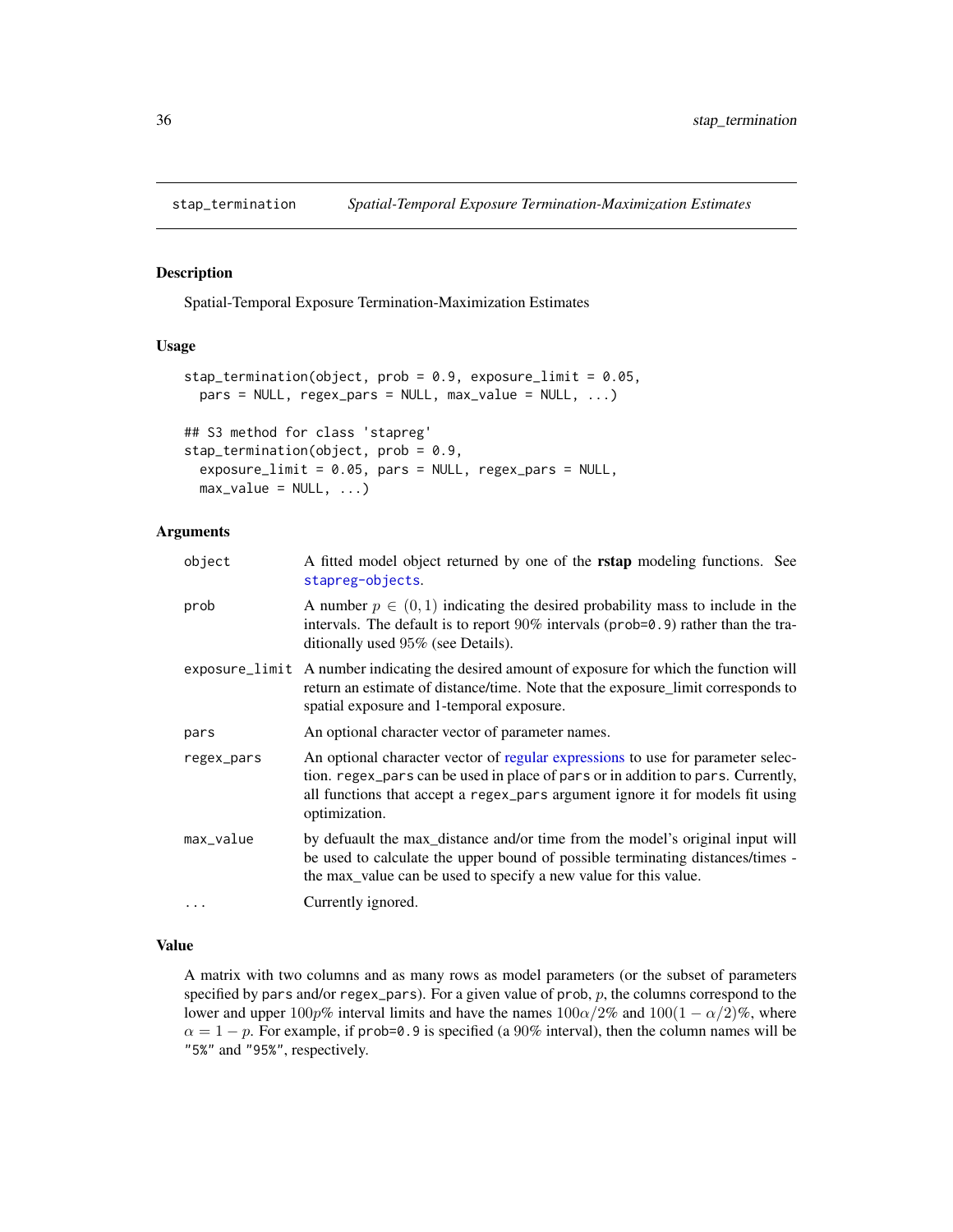## <span id="page-36-0"></span>summary.stapreg 37

#### Examples

```
## Not run:
fit_glm <- stap_glm(formula = y \sim sex + sap(Fast_Food),
                   subject_data = homog_subject_data,
                     distance_data = homog_distance_data,
                     family = gaussian(link = 'identity'),
                     subject_ID = 'subj_id',
                     prior = normal(location = 0, scale = 5, autoscale = F),
                     prior_intercept = normal(location = 25, scale = 5, autoscale = F),
                     prior_stap = normal(location = 0, scale = 3, autoscale = F),
                     prior_theta = log\_normal(location = 1, scale = 1),
                     prior_aux = cauchy(location = 0, scale = 5),
                     max_distance = max(homog_distance_data$Distance),
                     chains = CHAINS, iter = ITER,
                     refresh = -1, verbose = F)terminal_points <- stap_termination(fit_glm, prob = .9, exposure_limit = 0.01)
## End(Not run)
## Not run:
fit_glm <- stap_glm(formula = y \sim sex + sap(Fast_Food),
                   subject_data = homog_subject_data,
                     distance_data = homog_distance_data,
                     family = gaussian(line = 'identity'),
                     subject\_ID = 'subj_id',prior = normal(location = 0, scale = 5, autoscale = F),
                     prior_intercept = normal(location = 25, scale = 5, autoscale = F),
                     prior_stap = normal(location = 0, scale = 3, autoscale = F),
                     prior_theta = log\_normal(location = 1, scale = 1),
                     prior_aux = cauchy(location = 0, scale = 5),
                     max_distance = max(homog_distance_data$Distance),
                     chains = CHAINS, iter = ITER,
                     refresh = -1, verbose = F)terminal_vals <- stap_termination(fit_glm, prob = .9, exposure_limit = 0.01)
## End(Not run)
```
<span id="page-36-1"></span>summary.stapreg *Summary method for stapreg objects*

#### Description

Summaries of parameter estimates and MCMC convergence diagnostics (Monte Carlo error, effective sample size, Rhat).

#### Usage

```
## S3 method for class 'stapreg'
summary(object, pars = NULL, regex_pars = NULL,
```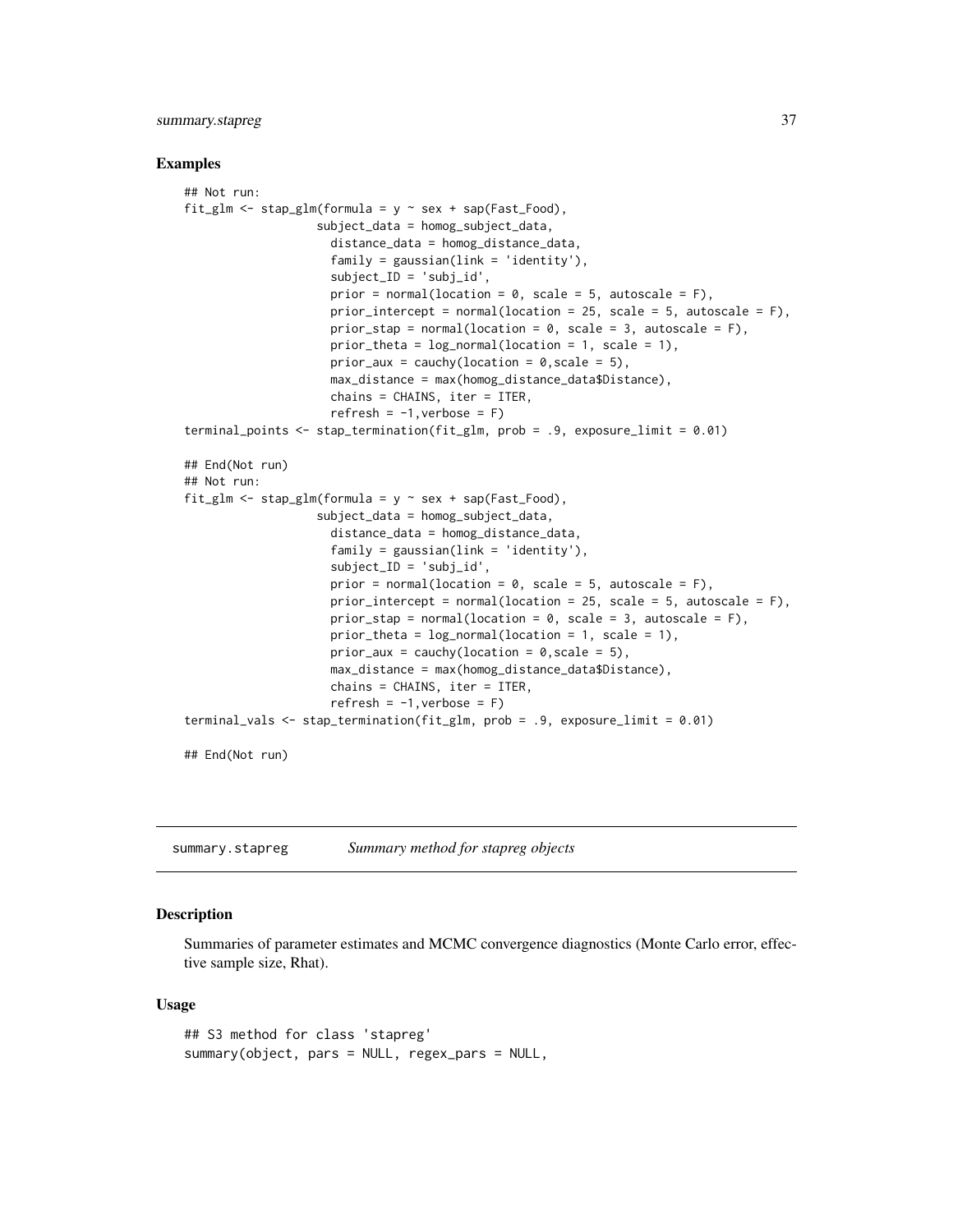```
probs = NULL, waic = F, ..., digits = 1)
## S3 method for class 'summary.stapreg'
print(x, \text{ digits} = max(1, \text{ attr}(x,"print.digits"), ...)
## S3 method for class 'summary.stapreg'
```

```
as.data.frame(x, ...)
```
## Arguments

| object | A fitted model object returned by one of the <b>rstap</b> modeling functions. See |  |
|--------|-----------------------------------------------------------------------------------|--|
|        | stapreg-objects.                                                                  |  |

```
pars An optional character vector specifying a subset of parameters to display. Pa-
                 rameters can be specified by name or several shortcuts can be used. Using
                 pars="beta" will restrict the displayed parameters to only the regression co-
                 efficients (without the intercept). "alpha" can also be used as a shortcut for
                  "(Intercept)". If the model has varying intercepts and/or slopes they can be
                 selected using pars = "varying".
                 In addition, for stapmvreg objects there are some additional shortcuts avail-
                 able. Using pars = "long" will display the parameter estimates for the longi-
                 tudinal submodels only (excluding group-specific pparameters, but including
                 auxiliary parameters). Using pars = "event" will display the parameter
                 estimates for the event submodel only, including any association parameters.
                 Using pars = "assoc" will display only the association parameters. Using
                 pars = "fixef" will display all fixed effects, but not the random effects or the
                 auxiliary parameters. pars and regex_pars are set to NULL then all fixed effect
                 regression coefficients are selected, as well as any auxiliary parameters and the
                 log posterior.
                 If pars is NULL all parameters are selected for a stapreg object.
regex_pars An optional character vector of regular expressions to use for parameter selec-
                 tion. regex_pars can be used in place of pars or in addition to pars. Currently,
                 all functions that accept a regex_pars argument ignore it for models fit using
                 optimization.
probs For models fit using MCMC, an optional numeric vector of probabilities passed
                 to quantile.
waic logical to determine whether waic should be calculated and printed with the
                 summary object
... Currently ignored.
digits Number of digits to use for formatting numbers when printing. When calling
                 summary, the value of digits is stored as the "print.digits" attribute of the
                 returned object.
x An object of class "summary.stapreg".
```
#### Value

The summary method returns an object of class "summary.stapreg", inheriting "summary.stapreg"), which is a matrix of summary statistics and diagnostics, with attributes storing information for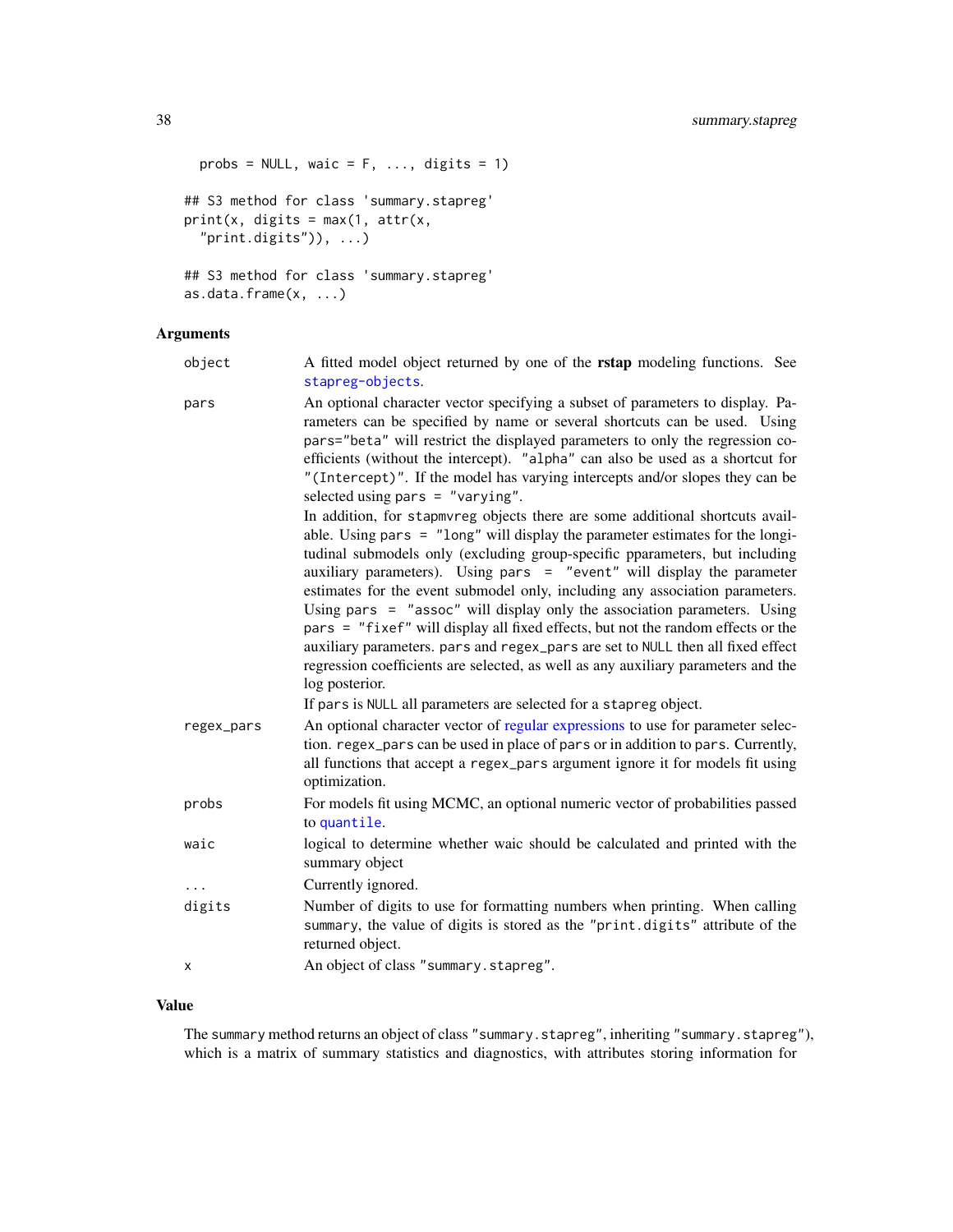## <span id="page-38-0"></span>validate\_distancedata 39

use by the print method. The print method for summary.stapreg or summary.stapmvreg objects is called for its side effect and just returns its input. The as.data.frame method for summary. stapreg objects converts the matrix to a data.frame, preserving row and column names but dropping the print-related attributes.

#### See Also

[prior\\_summary](#page-21-1) to extract or print a summary of the priors used for a particular model.

validate\_distancedata *Validate distance\_data*

## Description

Make sure that data is a data frame.

#### Usage

validate\_distancedata(distance\_data, max\_distance)

## Arguments

| distance data | User's distance_data argument         |
|---------------|---------------------------------------|
| max_distance  | upper bound on all possible distances |

#### Value

If no error is thrown, the column index for the distance data is returned. If no distance\_data is supplied NULL type returned.

validate\_family *Check family argument*

## Description

Check family argument

## Usage

```
validate_family(f)
```
## Arguments

f the family argument specified by user (or default)

## Value

If no error is thrown than either f itself is returned (if already a family) or the family object created from f is returned if f a string or function. Code adapted from rstanarm.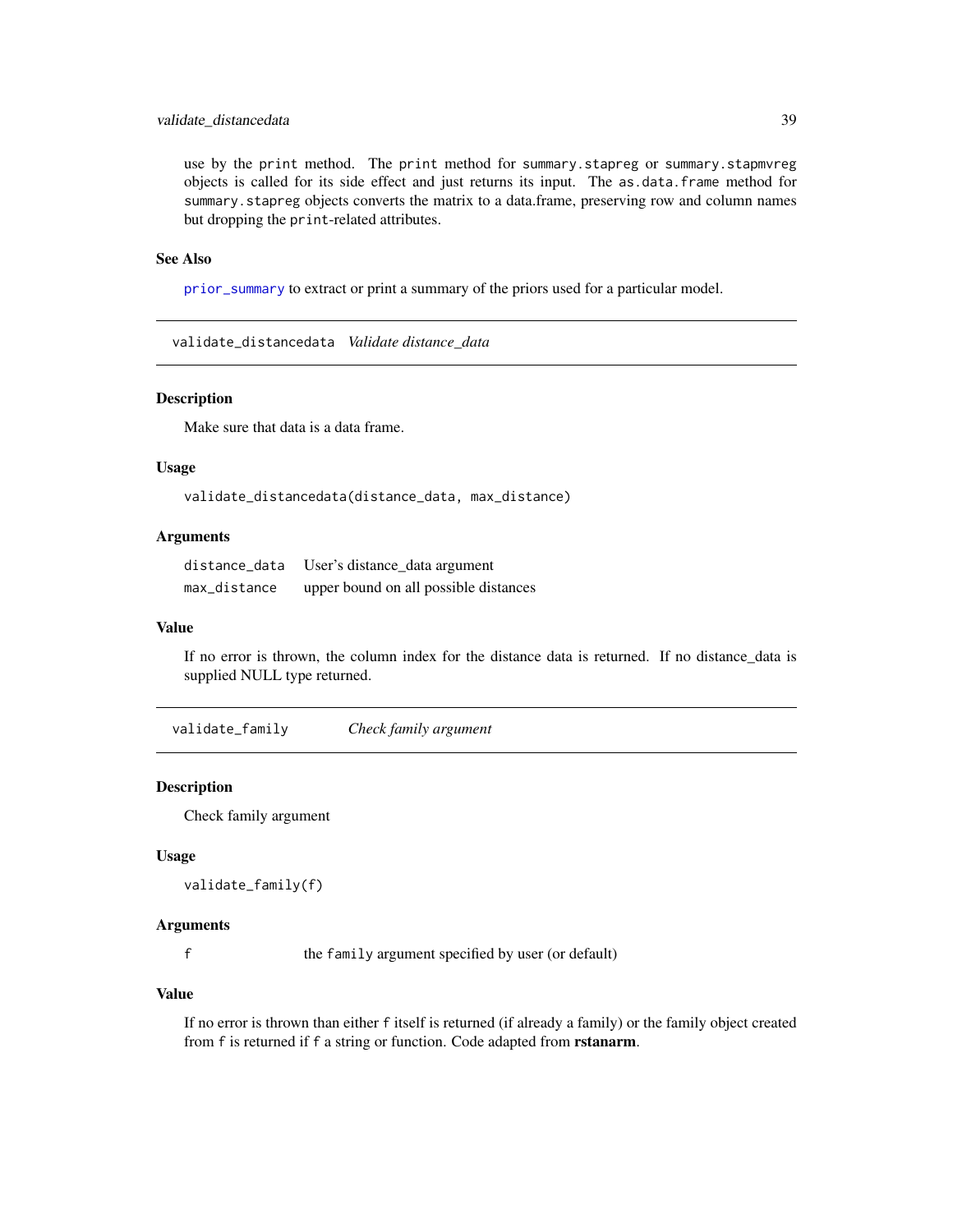<span id="page-39-0"></span>

## Description

Doesn't check if the correct variables are included (that's done in pp\_data), just that newdata is either NULL or a data frame with no missing values. Also drops any unused dimensions in variables (e.g. a one column matrix inside a data frame is converted to a vector).

## Usage

validate\_newdata(x)

#### Arguments

x User's 'newdata' argument

#### Value

Either NULL or a data frame

validate\_timedata *Validate time\_data*

## Description

Make sure that time\_data is a data frame, return time column index.

## Usage

```
validate_timedata(time_data)
```
## Arguments

time\_data User's time\_data argument

## Value

If no error is thrown, the index corresponding to the column holding the time data is returned. If no time\_data is supplied NULL type returned.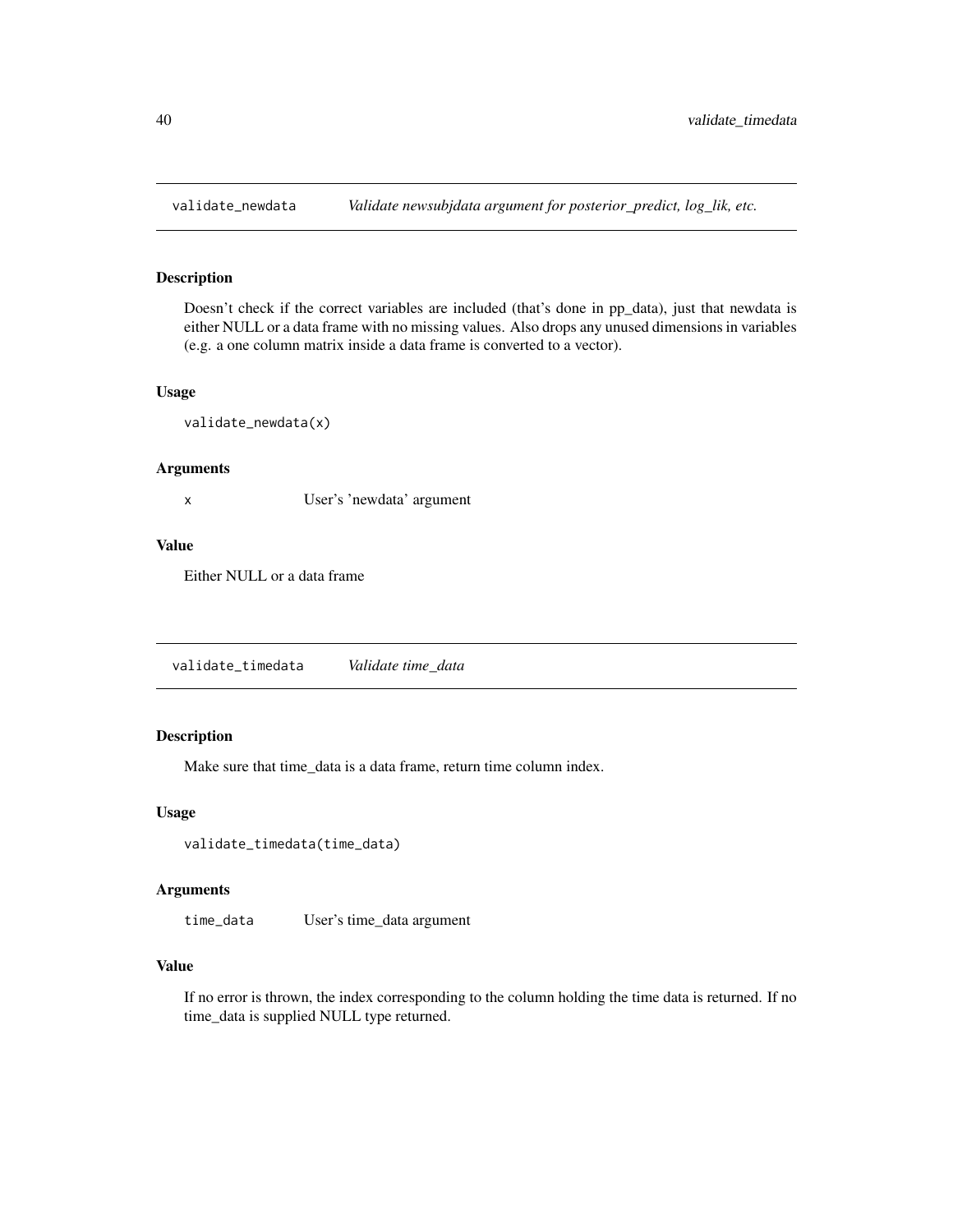<span id="page-40-0"></span>validate\_weights *Check weights argument*

## Description

Check weights argument

## Usage

```
validate_weights(w)
```
## Arguments

w The weights argument specified by user or the result of calling model.weights on a model frame.

## Value

If no error is thrown then w is returned.

waic.stapreg *WAIC*

## Description

WAIC

## Usage

## S3 method for class 'stapreg' waic(x)

## Arguments

x a stapreg object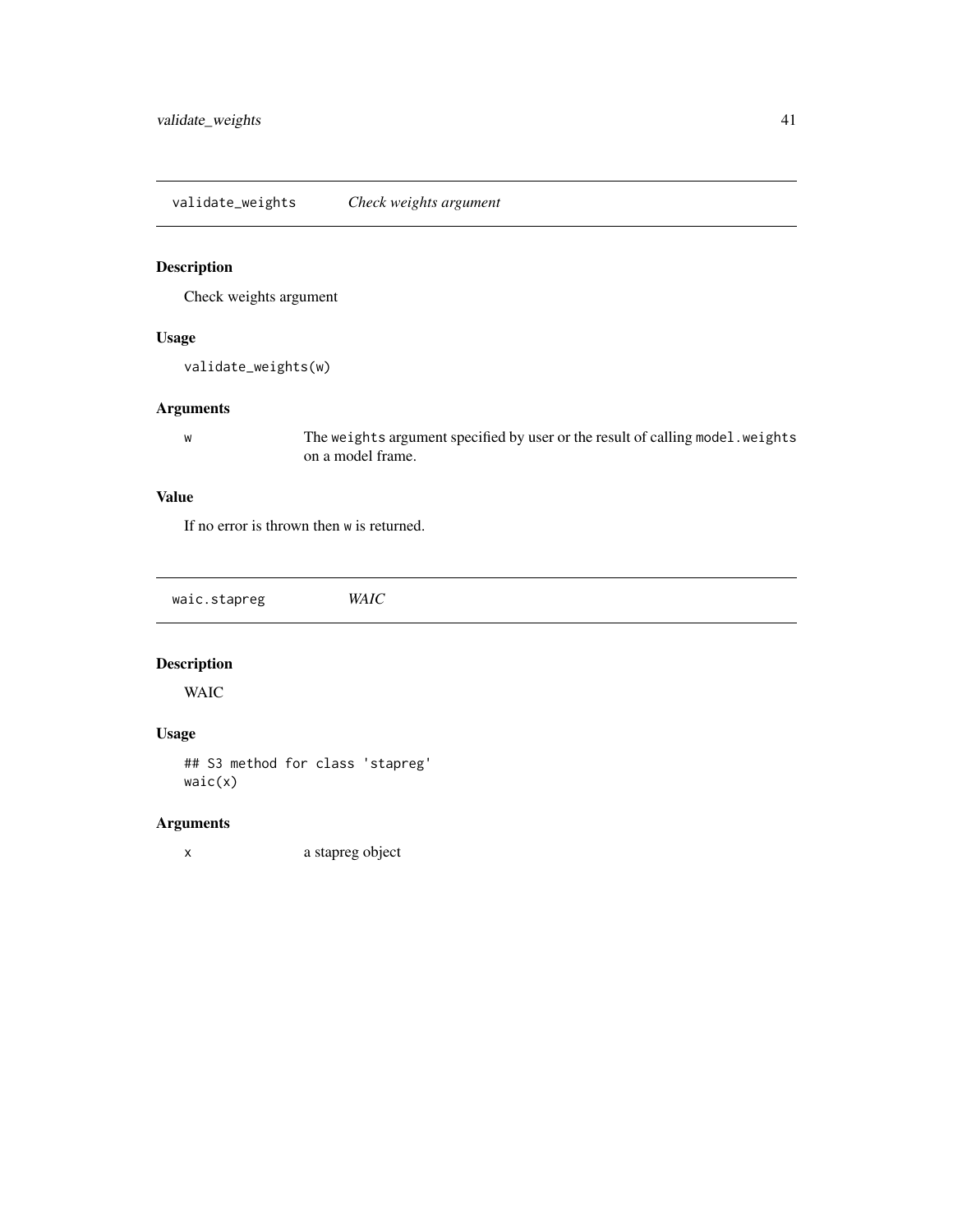# <span id="page-41-0"></span>**Index**

adapt\_delta, [3,](#page-2-0) *[30](#page-29-0)*, *[32](#page-31-0)*, *[34](#page-33-0)* arrangeGrob, *[9](#page-8-0)* as.array.stapreg *(*as.matrix.stapreg*)*, [3](#page-2-0) as.data.frame.stapreg *(*as.matrix.stapreg*)*, [3](#page-2-0) as.data.frame.summary.stapreg *(*summary.stapreg*)*, [37](#page-36-0) as.matrix, *[26](#page-25-0)* as.matrix.stapreg, [3](#page-2-0) autoscale, *[22](#page-21-0)* available\_mcmc, *[9](#page-8-0)*

bayesplot, *[9](#page-8-0)*

cauchy *(*priors*)*, [18](#page-17-0) check\_constant\_vars, [5](#page-4-0) coef, *[18](#page-17-0)* coef.stapreg *(*stapreg-methods*)*, [24](#page-23-0) color\_scheme\_set, *[10](#page-9-0)* confint.stapreg *(*stapreg-methods*)*, [24](#page-23-0)

decov, *[34](#page-33-0)* decov *(*priors*)*, [18](#page-17-0)

example\_model, [5](#page-4-0) exponential *(*priors*)*, [18](#page-17-0)

family, *[15](#page-14-0)*, *[27](#page-26-0)* fitted.stapreg *(*stapreg-methods*)*, [24](#page-23-0) fixef *(*stapreg-methods*)*, [24](#page-23-0) formula, *[15](#page-14-0)*, *[27](#page-26-0)*, *[29](#page-28-0)*, *[34](#page-33-0)*

get\_stapless\_formula, [6](#page-5-0) glm, *[28](#page-27-0)[–30](#page-29-0)*, *[33](#page-32-0)* glmer, *[33](#page-32-0)[–35](#page-34-0)*

homog\_distance\_data *(*rstap-datasets*)*, [23](#page-22-0) homog\_longitudinal\_bef\_data *(*rstap-datasets*)*, [23](#page-22-0) homog\_longitudinal\_distance\_data *(*rstap-datasets*)*, [23](#page-22-0)

homog\_longitudinal\_subject\_data *(*rstap-datasets*)*, [23](#page-22-0) homog\_longitudinal\_time\_data *(*rstap-datasets*)*, [23](#page-22-0) homog\_subject\_data *(*rstap-datasets*)*, [23](#page-22-0) laplace *(*priors*)*, [18](#page-17-0) lasso *(*priors*)*, [18](#page-17-0) lkj *(*priors*)*, [18](#page-17-0) log\_lik, *[26](#page-25-0)* log\_lik *(*log\_lik.stapreg*)*, [7](#page-6-0) log\_lik.stapreg, [7](#page-6-0) log\_normal *(*priors*)*, [18](#page-17-0) mad, *[15](#page-14-0)*, *[18](#page-17-0)*, *[26,](#page-25-0) [27](#page-26-0)* match.fun, *[13](#page-12-0)* MCMC, *[9](#page-8-0)* mcmc\_intervals, *[9](#page-8-0)* mcmc\_pairs, *[8](#page-7-0)* nfix *(*stapreg-methods*)*, [24](#page-23-0) ngrps.stapreg *(*stapreg-methods*)*, [24](#page-23-0) nobs.stapreg *(*stapreg-methods*)*, [24](#page-23-0) normal, *[29](#page-28-0)*, *[33](#page-32-0)* normal *(*priors*)*, [18](#page-17-0) nsap.stapreg *(*stapreg-methods*)*, [24](#page-23-0) nstap.stapreg *(*stapreg-methods*)*, [24](#page-23-0) ntap.stapreg *(*stapreg-methods*)*, [24](#page-23-0) pairs.stapreg, [8](#page-7-0) pairs\_condition *(*pairs.stapreg*)*, [8](#page-7-0) pairs\_style\_np *(*pairs.stapreg*)*, [8](#page-7-0) plot, *[26](#page-25-0)* plot.stapreg, [9](#page-8-0) posterior\_interval, *[17](#page-16-0)*, *[26](#page-25-0)* posterior\_interval *(*posterior\_interval.stapreg*)*, [10](#page-9-0) posterior\_interval.stapreg, [10](#page-9-0) posterior\_predict, *[14](#page-13-0)[–17](#page-16-0)*, *[26](#page-25-0)*